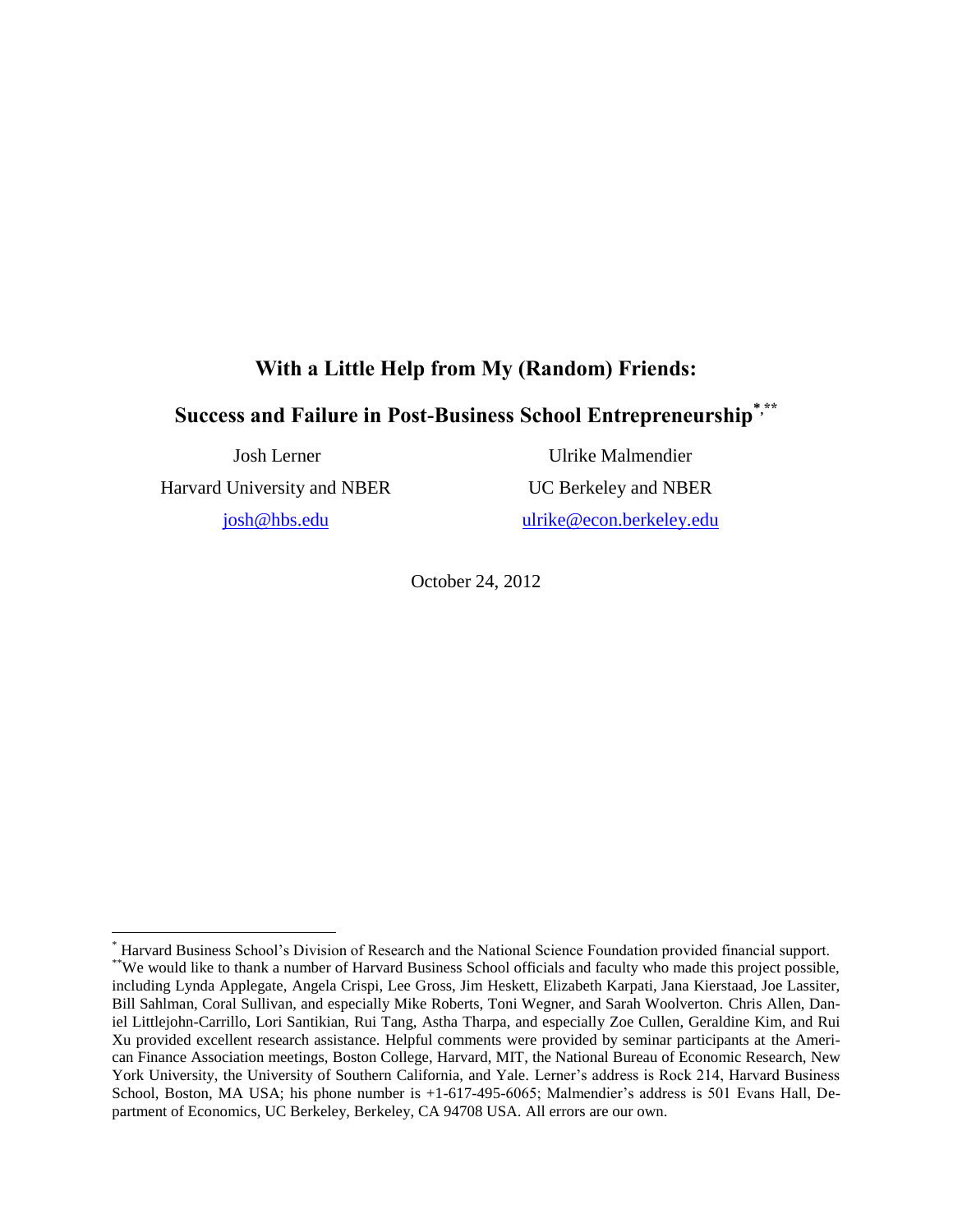How do individuals decide to become entrepreneurs and learn to make optimal entrepreneurial decisions? The concentration of entrepreneurs in regions such as Silicon Valley has stimulated research and policy interest into the influence of peers, but the causal effect is hard to identify empirically. We exploit the exogenous assignment of students into business-school sections to identify the causal effect of entrepreneurial peers. We show that, in contrast to prior findings, a higher share of entrepreneurial peers decreases, rather than increases, entrepreneurship. The decrease is driven by a reduction in unsuccessful entrepreneurial ventures; the effect on successful ventures is significantly more positive.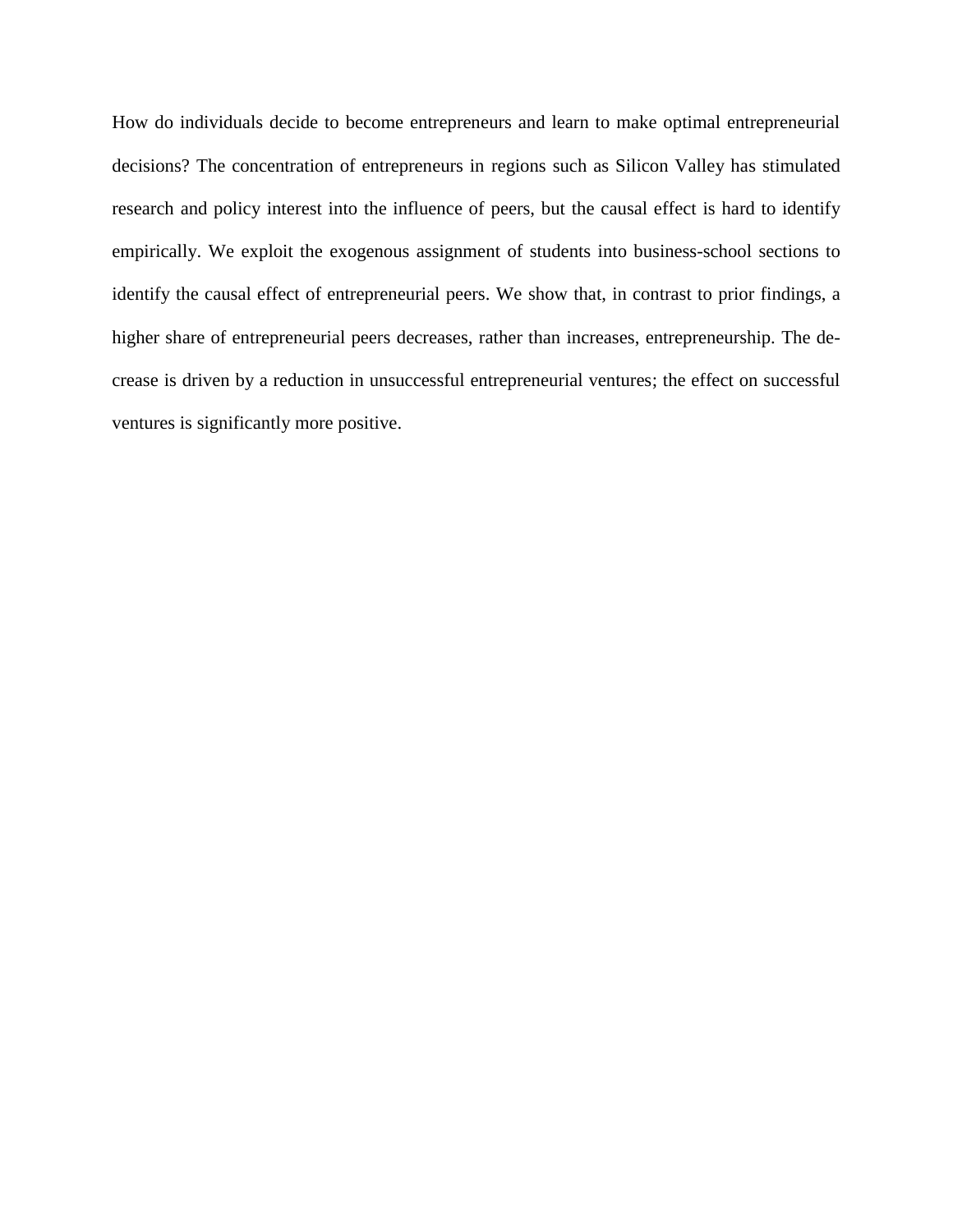### **Introduction**

The promotion of entrepreneurship has been a major focus of policymakers in recent years (see Kanniainen and Keuschnigg [2004]). Thousands of national and local initiatives have been launched to foster entrepreneurship in the belief that entrepreneurial activity is associated with the creation of wealth, technological innovation, and increased social welfare. Consistent with this assertion, cross-national studies (e.g., Djankov et al. [2002]) suggest that nations with greater barriers to entry of new firms also have poorerfunctioning and more corrupt economies. Reflecting this interest, the returns to entrepreneurial ventures have become a topic of increasing scrutiny in financial economics, including research on the expected returns of investors in initial public offerings (Ritter [1991]; Brav and Gompers [1997]), venture capital and private equity funds (Kaplan and Schoar [2005]; Phalippou and Gottschalg [2009]; Korteweg and Sorensen [2010]), and angel investors (Kerr, et al [forthcoming]).

What are, then, the determinants of entrepreneurial returns? The concentration of entrepreneurs in regions such as Silicon Valley has triggered speculation that the interaction of high-skilled individuals with similar interests lead to powerful peer effects among entrepreneurs. For instance, individuals who work at recently formed, venture-backed firms are particularly likely to become entrepreneurs (Gompers, et al. [2005]), as are those who work at companies where colleagues become entrepreneurs (Nanda and Sorensen [2010]) and in regions where many others opt for entrepreneurship (Giannetti and Simonov [2009]). These studies suggest that peer effects are important determinants of entrepreneurial activity, consistent with findings on peer effects in other arenas of finance such as the interaction among stock analysts and mutual fund managers (Cohen, et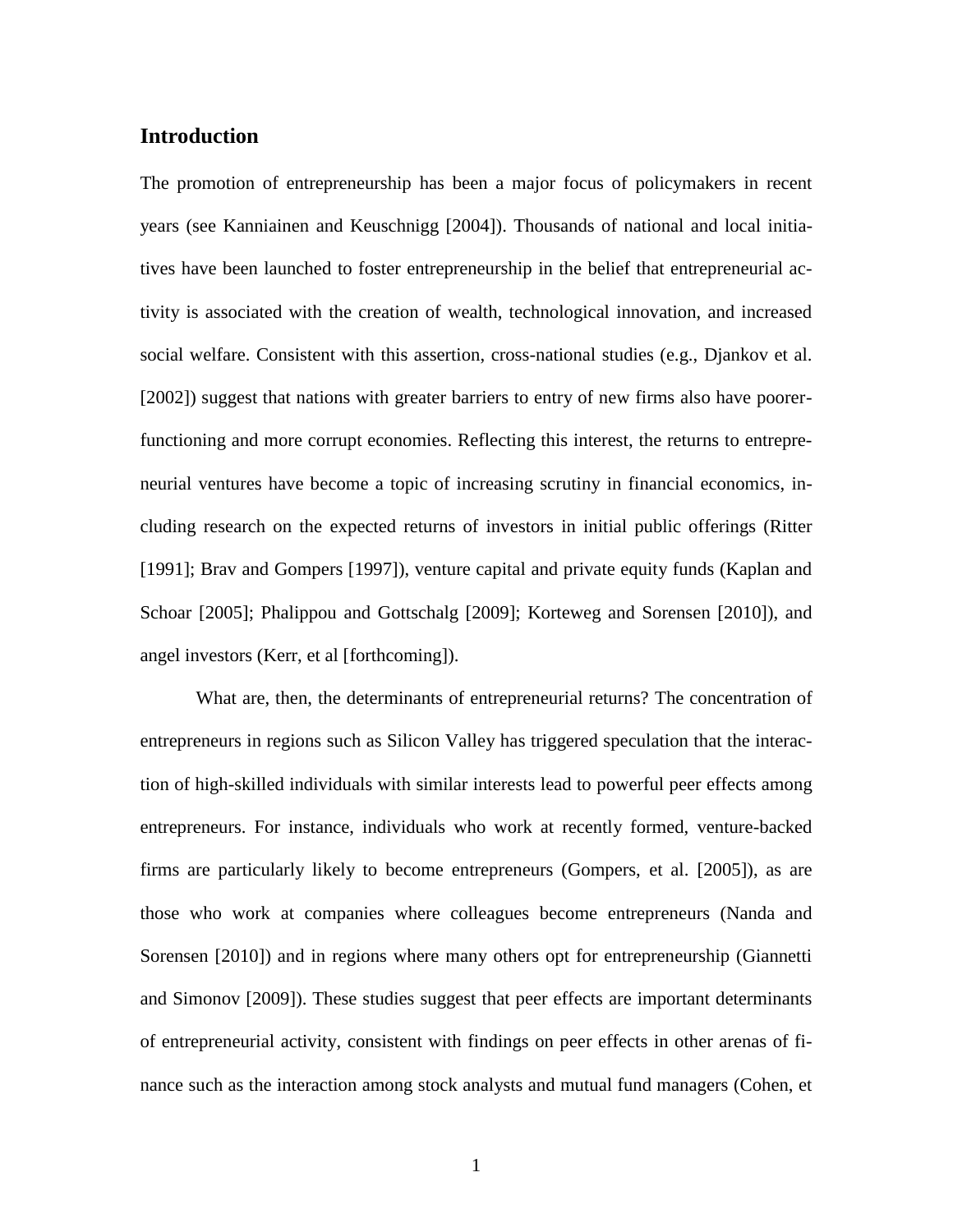al. [2008, 2010]). However, the inability of these studies to fully control for unobserved heterogeneity or sorting of individuals into firms and locations means that our interpretation of the results must be cautious.

A second issue with prior findings on the determinants of entrepreneurship, and on peer effects in particular, is its failure to distinguish between successful and unsuccessful entrepreneurial ventures. Calculations using both individual and aggregate data suggest that returns to entrepreneurship may be quite poor (Hamilton [2000]; Moskowitz and Vissing-Jorgensen [2002]; Hall and Woodward [2010]). An emerging literature on ―behavioral entrepreneurship‖ finds that individuals tend to pursue new ventures even if the expected returns are predictably meager (Camerer and Lovallo [1990]; de Meza and Southey [1996]; Arabsheibani, et al. [2000]; Landier and Thesmar [2009]). Such selfselection of overconfident individuals into entrepreneurship may benefit society (Bernardo and Welch [2001]), but the high failure rates of entrepreneurial ventures (see, for instance, Davis, et al. [1998]) raise caution.<sup>2</sup> Despite this concern, much of the previous research, including the work on peer effects in entrepreneurship, has focused on what induces entrepreneurship rather than asking what increases the rate of successful but decreases the rate of unsuccessful ventures.

In this paper, we distinguish between successful and unsuccessful ventures and make methodological progress in identifying peer effects in entrepreneurship. We exploit the exogenous assignment of Masters of Business Administration (MBA) students at Harvard Business School (HBS) into sections. At HBS, school administrators exogenously assign students into sections that spend the entirety of their first year in the program

<sup>&</sup>lt;sup>2</sup> Landier and Thesmar [2009] find that firms run by optimists—a characteristic that has been shown by Evans and Leighton [1989] to be associated with the decision to become an entrepreneur—grow less, die sooner, and are less profitable, despite the fact that these owners tend to put in more effort.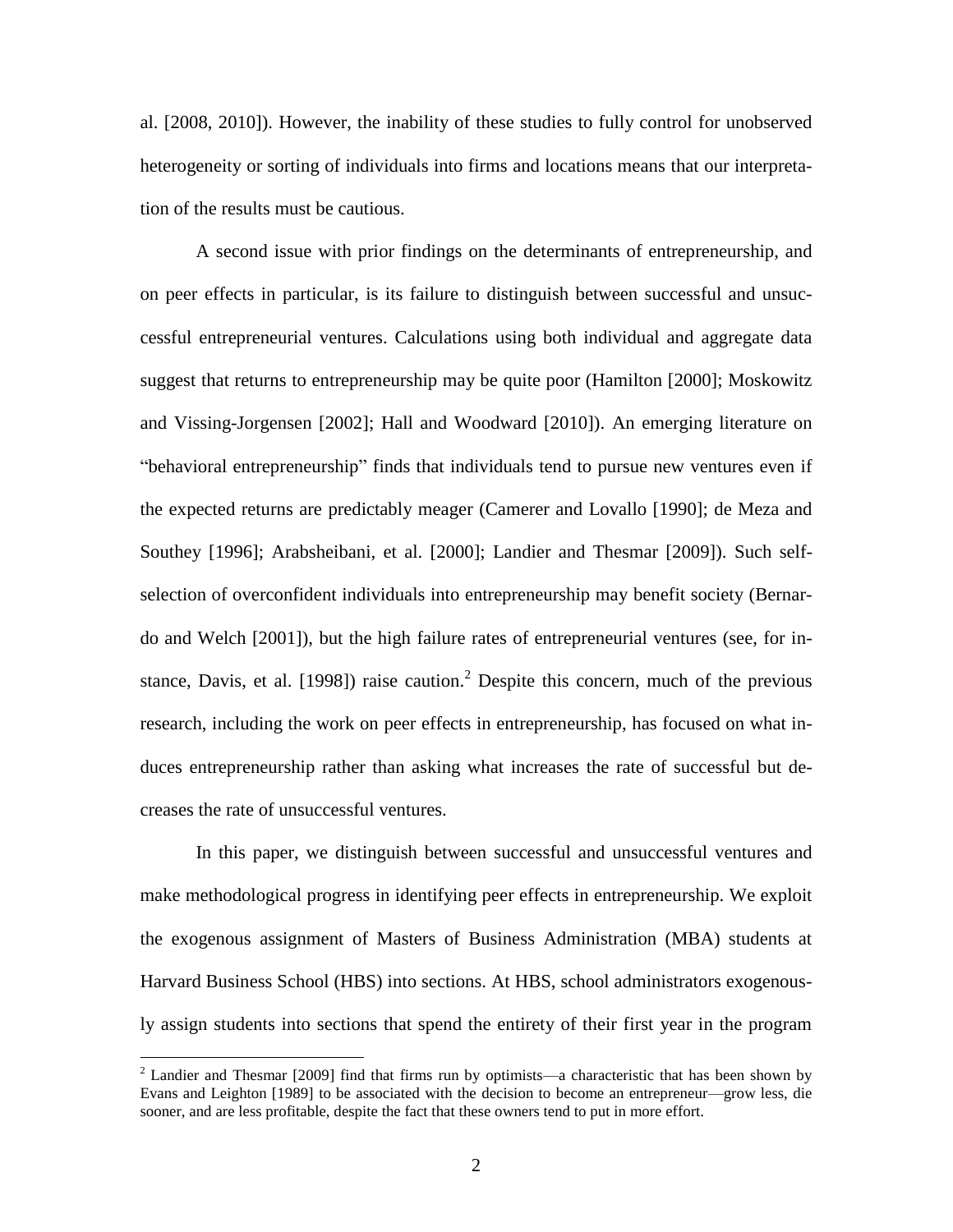studying and working together. These sections form extremely close ties, and are a setting where peer effects—if they are empirically observable at all—would likely be seen. We exploit the fact that the representation of students with entrepreneurial backgrounds varies considerably across sections: We analyze the effect of students with prior entrepreneurial experience on the rate of post-MBA entrepreneurship among their sectionmates (without such prior experience). Moreover, we collect detailed data about the students' entrepreneurial ventures, which allow us to differentiate between successful and unsuccessful start-ups and to relate peer effects to entrepreneurial success. Our novel data set combines the official class card records of 5,897 students of the classes 1997 to 2004, section-level post-MBA placement data, and hand-collected data on the success of entrepreneurial ventures.

We find a striking pattern: exposure to a higher share of peers with a pre-MBA entrepreneurial background leads to *lower* rates of entrepreneurship post-MBA. A one standard-deviation increase in the share of peers with an entrepreneurial background (evaluated at the mean of all independent variables) reduces the predicted share of the other students going into entrepreneurship by about one percentage point, a reduction of more than twenty-five percent. When we differentiate between successful and unsuccessful ventures, however, we find that the negative peer effect is exclusively driven by a decrease in unsuccessful entrepreneurship. The effect on successful post-MBA entrepreneurs is indistinguishable from zero, and significantly more positive than the effect on unsuccessful entrepreneurs.

Our results are consistent with the presence of intra-section learning. An extensive literature, beginning with Jovanovic [1982], has highlighted the fact that entrepreneurs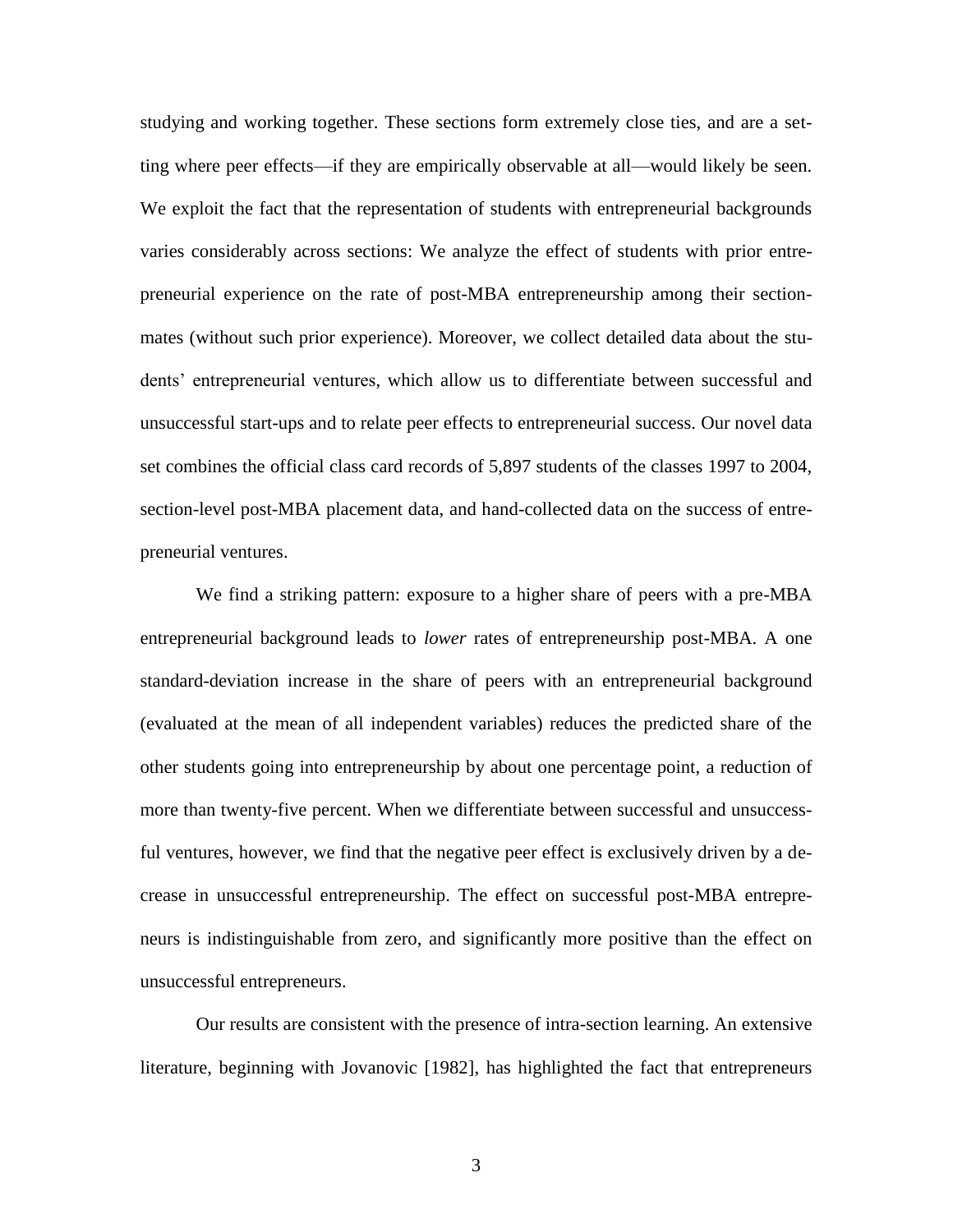learn about their abilities through running their businesses. The close ties between students in the same section may accelerate the learning process. Such intra-section learning may occur through several possible channels. First, students with entrepreneurial backgrounds may provide direct counsel to their peers and help identifying which business ideas are worth pursuing (selection of business ideas), or which students are able to run a business successfully (selection of individuals with business skills).<sup>3</sup> Second, the mere presence of entrepreneurial peers and their reports about their experiences may help other students to realize the challenges involved in starting a company. That is, even without individual advice, pre-MBA entrepreneurs may inject realism into other students and discourage all but the best potential entrepreneurs from pursuing their ventures. Third, the presence of entrepreneurial peers may not affect individual decisions directly, but encourage students to take more elective entrepreneurship classes, which in turn lead to better decisions.

We address the third mechanism by examining the enrollment in second-year elective entrepreneurship classes. We find no effect of the presence on entrepreneurial peers on enrollment in such classes, ruling out the third explanation. (This finding also casts doubt on the second explanation, since a more general discouragement would suggest lower enrollment.) In addition, we test whether prior entrepreneurs' own (prior) success or failure is related to the sign or strength of the peer effect, as one would expect under the second channel. Since the success rate among prior entrepreneurs at HBS is unusually high (42%), our data provides the necessary variation. We do not find any such correlation. Hence, while the lack of micro-data on individual student-level interactions

<sup>&</sup>lt;sup>3</sup> Entrepreneurial peers might also introduce section-mates with promising ideas to venture capitalists or other sources of financing.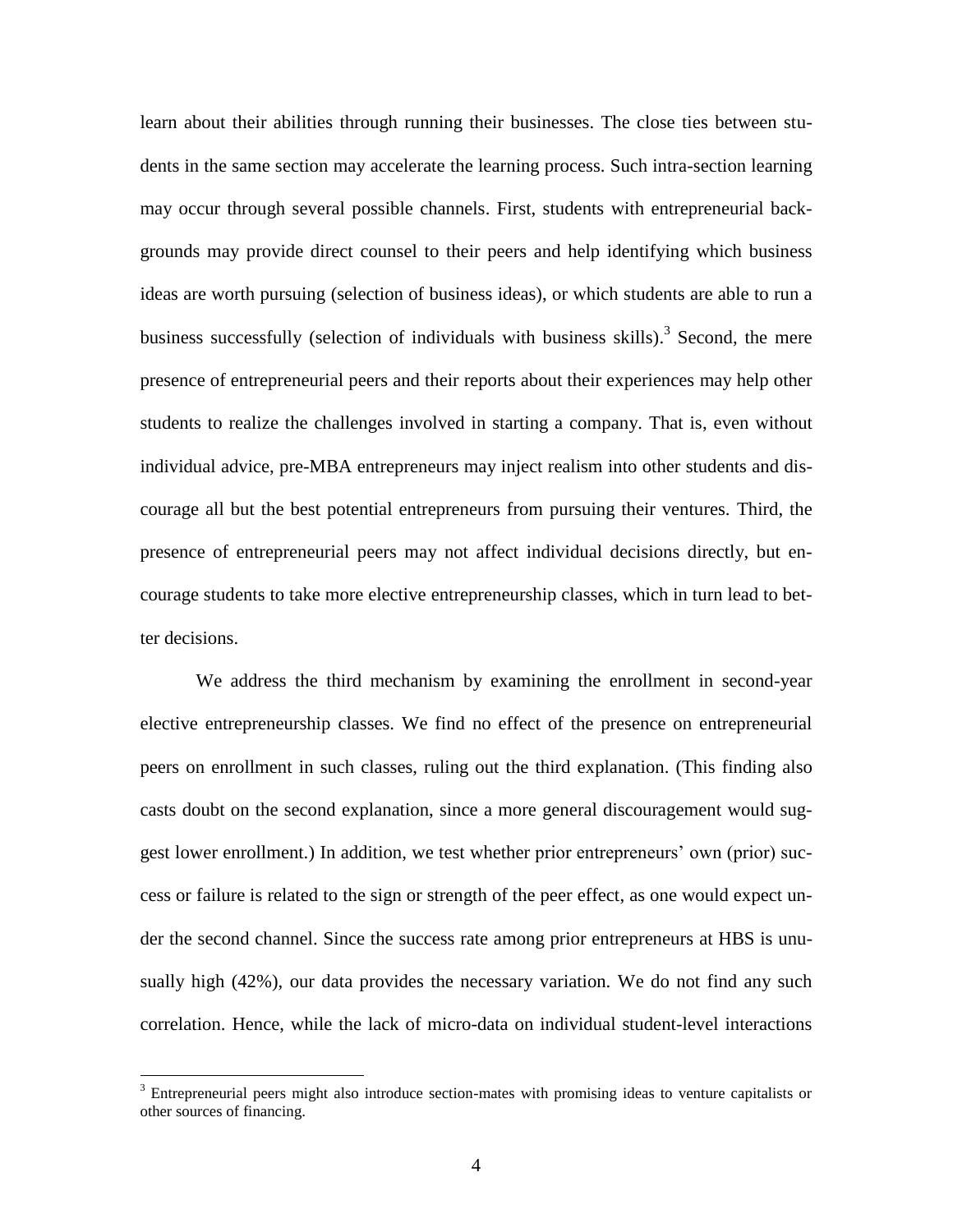limits our ability to test the causal role of direct student interaction, the empirical patterns seem most consistent with this interpretation.

This first channel is also consistent with our last finding: the variance of post-MBA entrepreneurship rates is significantly lower when more entrepreneurs are present in the section. One interpretation of the reduction in variance is that, with a large enough number of entrepreneurial peers, it becomes more likely that at least one of them has the expertise to detect the flaw in a given business idea.

Our analysis fills several gaps in the literature on the determinants of and returns to entrepreneurship. In addition to the above-mentioned appeal of the exogenous assignment and the availability of success measures, our setting overcomes some of the data limitations of the primary sources used in previous entrepreneurship research, such as Census data, Internal Revenue Service data, and the Panel Study of Entrepreneurial Dynamics. As highlighted by Parker [2004], those data capture a specific type of entrepreneurial activity, typically the self-reported decision to become self-employed (e.g., as a groundskeeper or consultant) rather than the founding of an entrepreneurial firm. In fact, in many databases, founders of entrepreneurial companies cannot be distinguished from employees of established firms. In our setting, we carefully trace the entrepreneurial histories of students who start a company.

A second challenge facing much of the earlier empirical work is that the importance of entrepreneurial entities varies tremendously. While the bulk of entrepreneurial ventures simply replicate other entities and have limited growth potential (Bhide [2000]; Hurst and Pugsley [2012]), a small number of ventures create enormous wealth and have a profound economic impact. Our paper complements previous research in us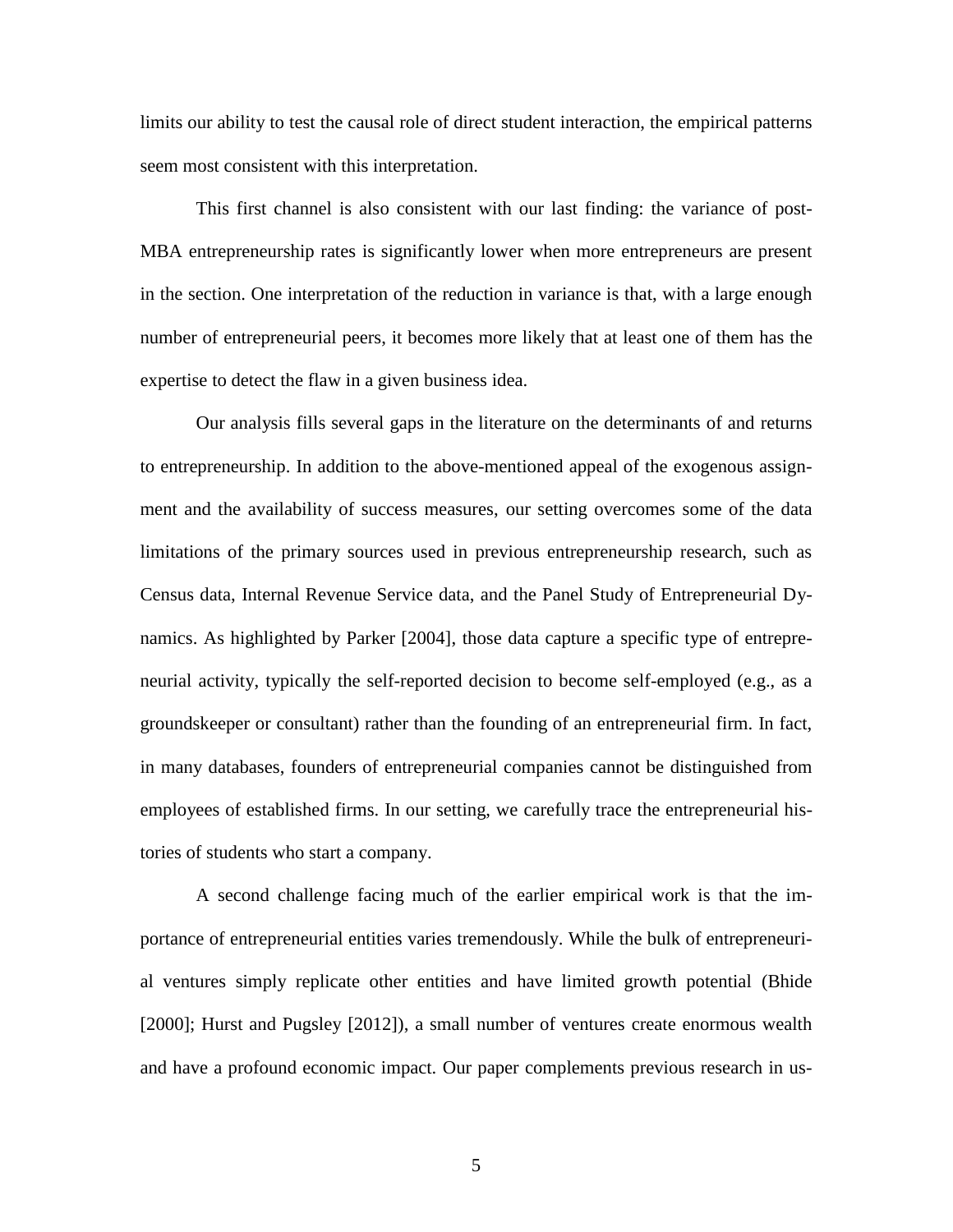ing data that include a significant number of high-potential start-ups. Historically, Harvard Business School students have been instrumental in founding leading firms in a variety of industries (e.g., the Blackstone Group, Bloomberg, LLP, and the modern Xerox Corporation; for many more examples, see Cruikshank [2005]). Even within our relatively recent sample, we encounter early-career entrepreneurs founding highly successful firms, such as athenahealth (publicly traded, with a market capitalization of \$3.2 billion in August 2012) and SupplierMarket (acquired by Ariba for \$581 million). In other words, this paper analyzes a particular and talented subset of the overall population, in contrast to much of the prior literature mentioned above.

The differences in samples preclude comparisons with previous findings. Any differences in the sign and magnitude of peer effects in our analysis, relative to prior literature, may either reflect the improved identification or sample differences. However, given the highly skewed nature of entrepreneurial outcomes, the occupational choices and peer effects in this subset of individuals are particularly relevant and important. Our results suggest that, in this sample, much of the benefit from exposure to entrepreneurship does not to come from encouragement of more entrepreneurship but from help in weeding out ventures that are likely to fail.

### **I. Identification**

Our identification strategy exploits three unique features of the data we collected. The first is the exogenous assignment of students to sections. The second is the identification of students with prior entrepreneurial experience, which allows us to distinguish between students who exert an entrepreneurial influence and those who are less likely to do so. And, third, we obtain information about the scale and success of the entrepreneurial ven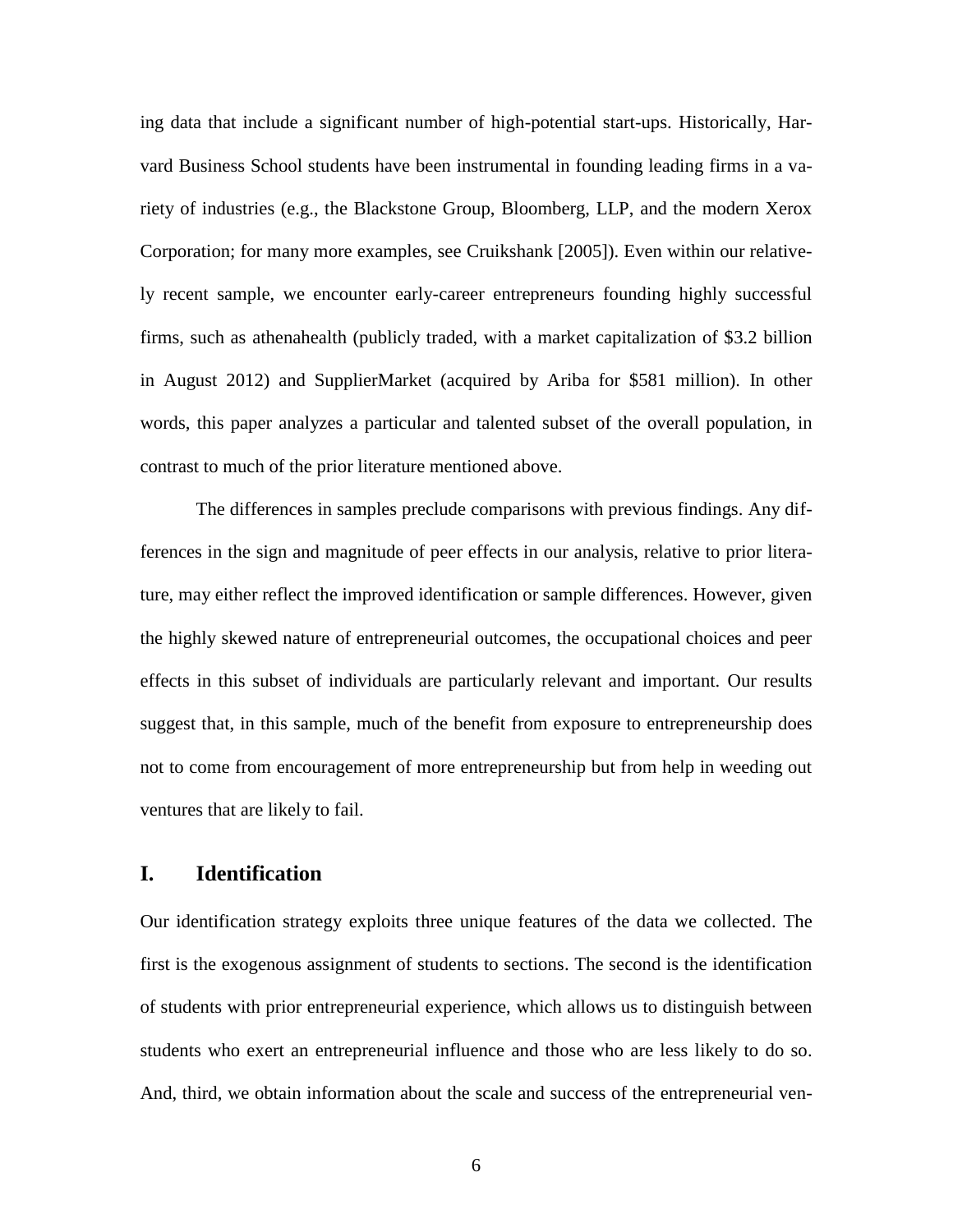tures.

 $\overline{a}$ 

#### **I.A. Challenges in Identifying Peer Effects**

The identification of peer effects is a major challenge in economics. In the context of entrepreneurship, earlier papers measure peer effects by regressing entrepreneurship outcomes on entrepreneurship among peers. There are several difficulties in interpreting coefficients estimated with this approach (Manski [1993], Sacerdote [2001]).

The most important issue is self-selection. If individuals choose where to work or otherwise interact with their peers, it is difficult to separate selection from peer effects. In fact, several studies in the economics show that peer effects found in settings with endogenous sorting disappear once the analysis is redone exploiting exogenous assignment, regardless of how extensively observables were controlled for in the settings *with* endogenous sorting.<sup>4</sup> In this paper, we move beyond the limitations of endogenous sorting by exploiting exogenous variation in the exposure to entrepreneurial peers.

Another confounding issue in the literature on peer effects is the distinction between the effect of one peer on others and common shocks affecting the entire peer group.<sup>5</sup> Focusing on pre-determined characteristics, such as entrepreneurial activities prior to graduate school, avoids this problem.

A related issue is the distinction between the influence of peers versus the individual's own prior inclinations. In the context of entrepreneurship, the question is wheth-

<sup>&</sup>lt;sup>4</sup> Kremer and Levy [2008], for example, study the peer effects of college students who frequently consumed alcohol prior to college on the GPA of their roommates, and find systematically different effects in the samples of randomly assigned and self-selected roommates. Duflo and Saez [2002] analyze the influence of co-workers on the decision to invest in a retirement account in a setting with endogenous sorting. When they re-analyze the effect in a randomized experiment (Duflo and Saez [2003]), they find significantly smaller (if any) peer effects.

 $5$  In the context of school outcomes, Sacerdote [2001] finds a significant correlation in the GPAs of randomly assigned college roommates but little evidence that roommates' pre-college academic background (SAT scores and high-school performance) matter. Hence, common shocks due to dorm room characteristics, infections, or joint class choices might explain part of the results (Kremer and Levy [2008]).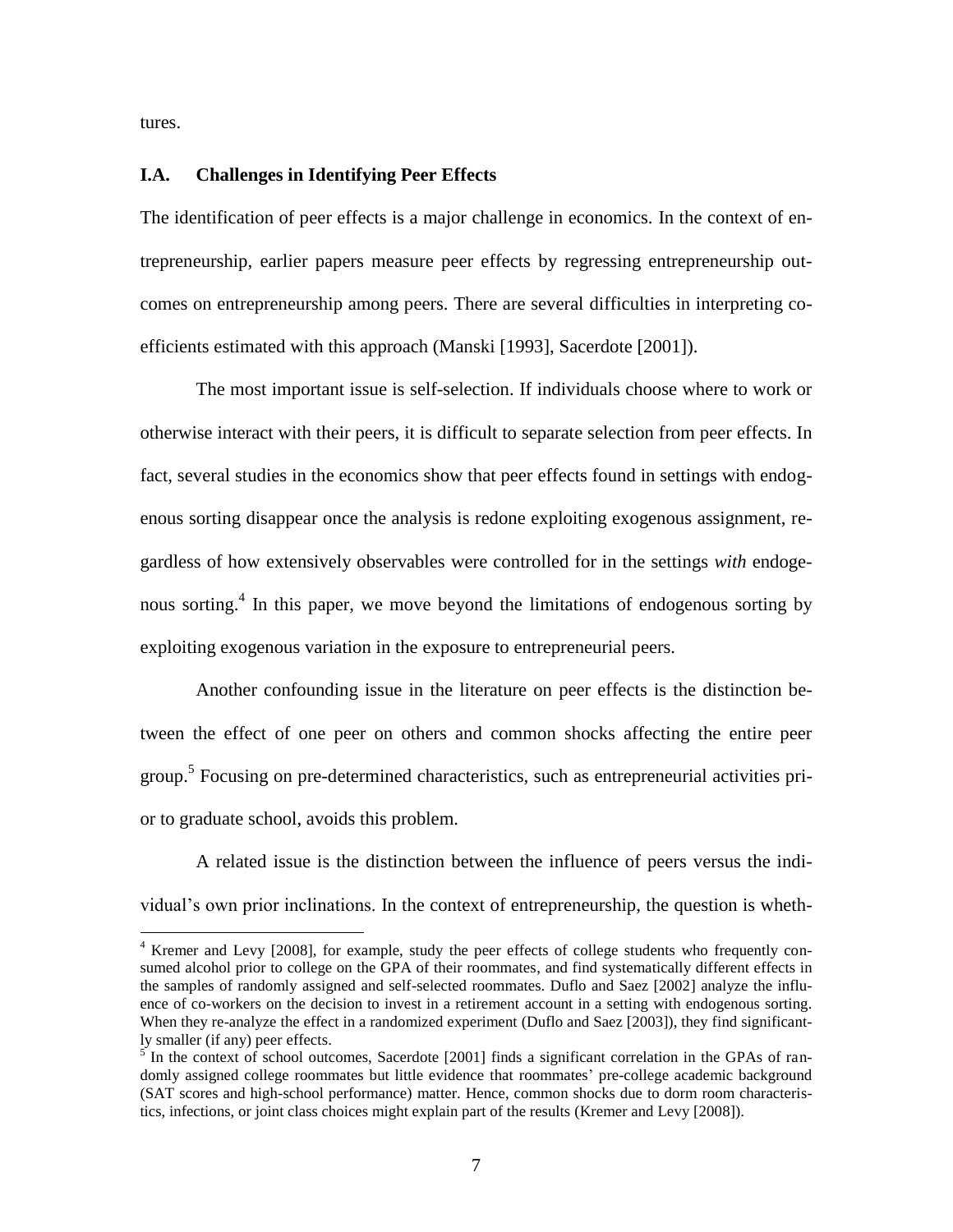er one can distinguish between the influence of entrepreneurial peers versus an individual's own predisposition to become an entrepreneur, as well as interaction effects. To illustrate the identification problem, suppose we would like to identify the effect of how "entrepreneurial" the average peer is, separately from the effect of how "entrepreneurial" an individual herself is, on the individual's decision to become an entrepreneur. A simple individual-level regression model can be written as follows:

$$
Y_{i,j} = \alpha + \beta \overline{X}_{-i,j} + \gamma X_{i,j} + \delta X_{i,j} \times \overline{X}_{-i,j} + \text{other effects}
$$
 (1)

where *i* indicates the individual, *j* the group of peers, and  $Y_i$  is an indicator equal to 1 if individual *i* becomes an entrepreneur.  $\overline{X}_{i,j}$  is the average peer effect, i.e., the share of entrepreneurial peers in group *j* excluding individual *i*, and  $X_{i,j}$  is an indicator equal to 1 if individual *i* is entrepreneurial herself. The interaction term allows for a different peer effect on individuals who are entrepreneurial themselves versus those who are not. Summing the individual-level data by group (*j*) and dividing by group size, we obtain the group-level regression model:

$$
\overline{Y}_j = \alpha + \beta \overline{X}_j + \gamma \overline{X}_j + \delta \cdot \frac{N_j}{N_j + M_j} \cdot \frac{N_j - 1}{N_j + M_j - 1} + \text{other effects}
$$
\n(2)

$$
\Leftrightarrow \overline{Y}_j = \alpha + (\beta + \gamma)\overline{X}_j + \delta \cdot \overline{X}_j \overline{X}_{j-1} + \text{other effects}
$$
\n(3)

where  $\overline{Y}_j$  is the share of individuals in group *j* who become entrepreneurs;  $\overline{X}_j$  is the share of entrepreneurial peers in group *j*;  $\overline{X}_{j-1}$  is the share of entrepreneurial peers in group *j* after removing one entrepreneurial individual (and is equal to 0 if there is no entrepreneurial peer);  $N_i$  is the number of entrepreneurial peers in group *j*; and  $M_i$  is the number of non-entrepreneurial peers in group *j*. Equation (3) illustrates that we cannot separately estimate the entrepreneurial influence of peers  $(\beta)$  and an individual's own en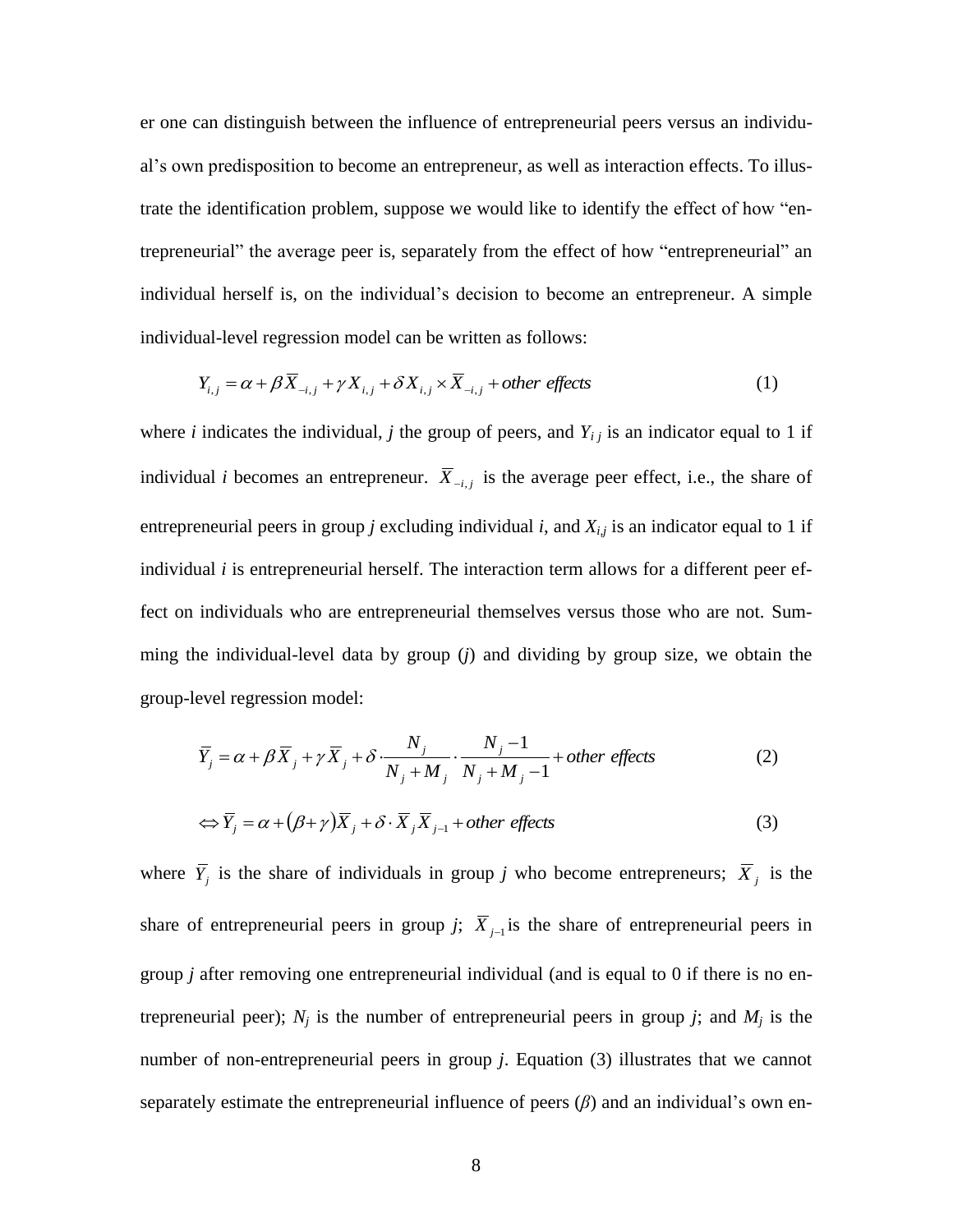trepreneurial disposition (*γ*). Instead, we are measuring the combined effect ( $\beta + \gamma$ ). In addition, the interactive effect  $\overline{X}_j \overline{X}_{j-1}$  complicates the estimation.

Our empirical approach avoids this confound since we identify individuals who are likely to exert entrepreneurial peer influence ex ante, using prior entrepreneurial experience as a proxy. At the same time, we exclude pre-MBA entrepreneurs from the outcome variable. In such a reduced sample, the individual-level regression (1) becomes:

$$
Y_{i_0,j} = \alpha + \beta \overline{X}_{-i_0,j} + \text{other effects}
$$
 (4)

where  $i_0$  indicates an individual student in peer group  $j$  who has no prior entrepreneurial experience,  $i_0 \in \{i \mid X_{i,j} = 0\}$ . Here, the peer effect  $\overline{X}_{-i_0,j}$  is the share of pre-MBA entrepreneurs in group *j* excluding student *i*<sub>0</sub>. Since none of the students in the reduced sample has prior entrepreneurial experience,  $\overline{X}_{-i_0,j}$  is identical for all  $i_0$  and amounts to the fraction of pre-MBA entrepreneurs relative to the size of section *j* minus 1:

$$
\overline{X}_{-i_0,j} = \sum_i X_{i,j} / (N_j + M_j - 1) = N_j / (N_j + M_j - 1) \equiv \overline{X}_{-1,j}.
$$

Finally, the third term and the fourth (interaction) term of equation (1) disappear in (4) since  $X_{i_0,j} = 0$  for all  $i_0$ . Summing over all non-prior entrepreneurs  $i_0$  by section *j* and dividing by their total number  $M_j$ , we obtain the new section-level model:

$$
\overline{Y}_{M_j} = \alpha + \beta \overline{X}_{-1,j} + share\ of\ other\ controls\ (in\ reduced\ sample)
$$
 (5)

where  $\overline{Y}_{M_j}$  indicates the fraction of students becoming entrepreneurs among all students without prior entrepreneurial experience,  $\overline{Y}_{M_j} = \sum_{i_0 \in \{i | X_{i,j} = 0\}} Y_{i_0, j} / M_j$ . We use model (5) for our regression analysis.

#### **I.B. Sections at Harvard Business School**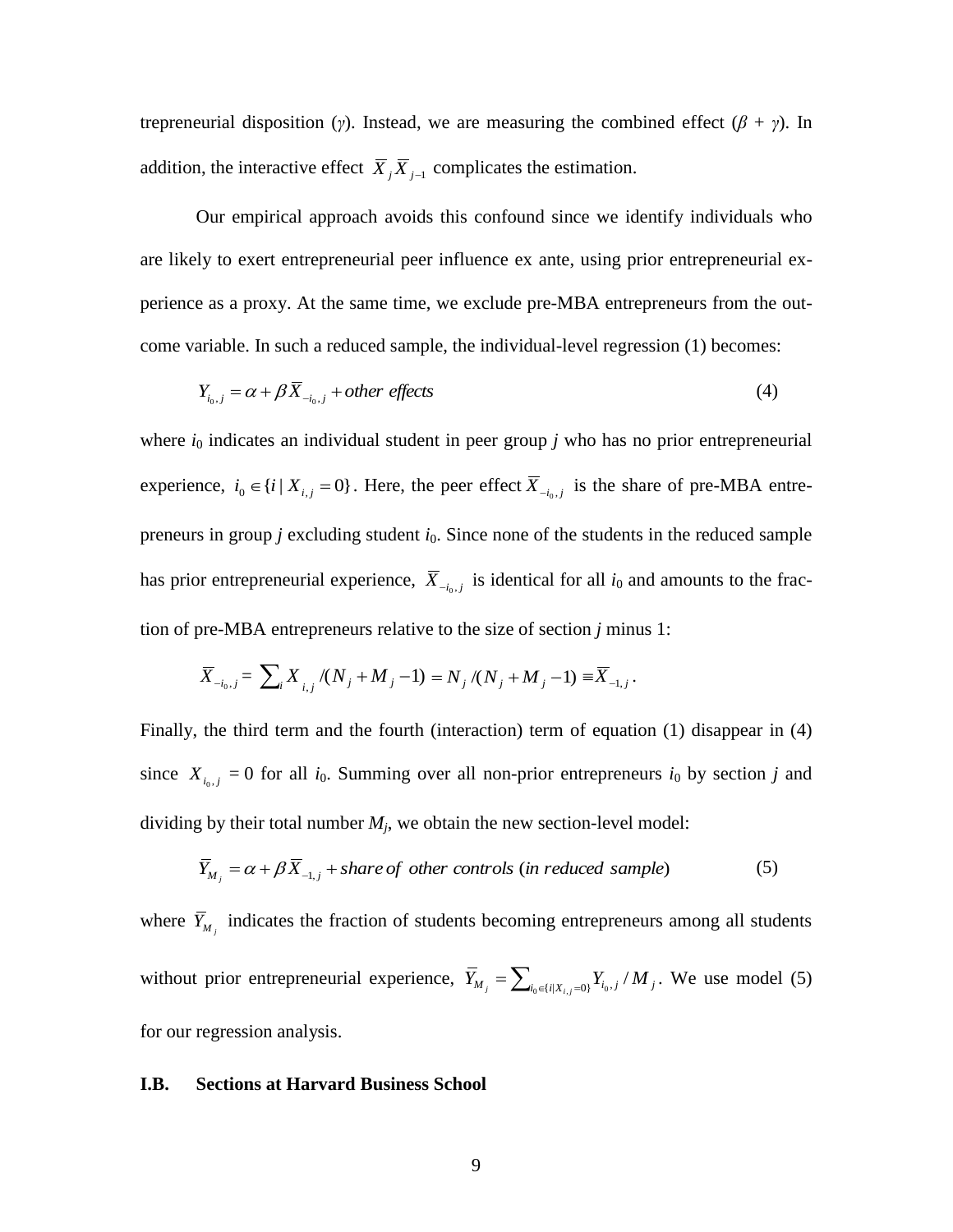We also exploit Harvard Business School's long-established section system to address the above-mentioned identification challenges. MBA students spend their entire first year in a set group of 80 to 95 students in a single classroom, taking a fixed slate of classes (e.g., accounting, finance, and marketing). There is no provision for switching between sections. And while administrators ensure that each section is taught by a mixture of junior and senior faculty, no effort is made to match faculty and section characteristics. The social ties established in the first year appear to remain extremely strong, even after graduation. For instance, at the  $25<sup>th</sup>$  alumni reunions, fundraising and many activities are arranged on a section-by-section basis. The power of the social experience engendered by HBS sections has been observed upon in both journalistic accounts and academic studies, which we report in more detail in the Appendix.

Given the profound influence of the section experience, it seems conceivable that section-mates affect their peers' decisions to become entrepreneurs. Cruickshank [2005] offers a number of illustrations where section-mates began businesses or refined business ideas together. Another place to see the impact of the section relationships on entrepreneurial choices is the HBS business plan contest. This contest, started in 1997, was open in its initial years only to second-year students. Many of the entries were the foundation for post-MBA ventures. In the contests between 1998 and 2004, 33% of student teams consisted of section-mates, even though students were free to choose partners across their entire class.<sup>6</sup> Were the selection of partners random across sections, the expected share of section-mates would be 9% for 1998 to 2003 and 10% for 2004.

<sup>&</sup>lt;sup>6</sup> Students were allowed in these years to involve students from other schools but not first-year students. In our calculations, we consider all pairwise combinations, ignoring non-HBS students. For example, a team consisting of three students, hailing from sections A, B, and B, was regarded as involving three pairs, one of which consisted of students in the same section and two of which did not. There were 277 student teams consisting of 566 pairs of second-year students, and 185 of those pairs, or 33%, consisted of section-mates.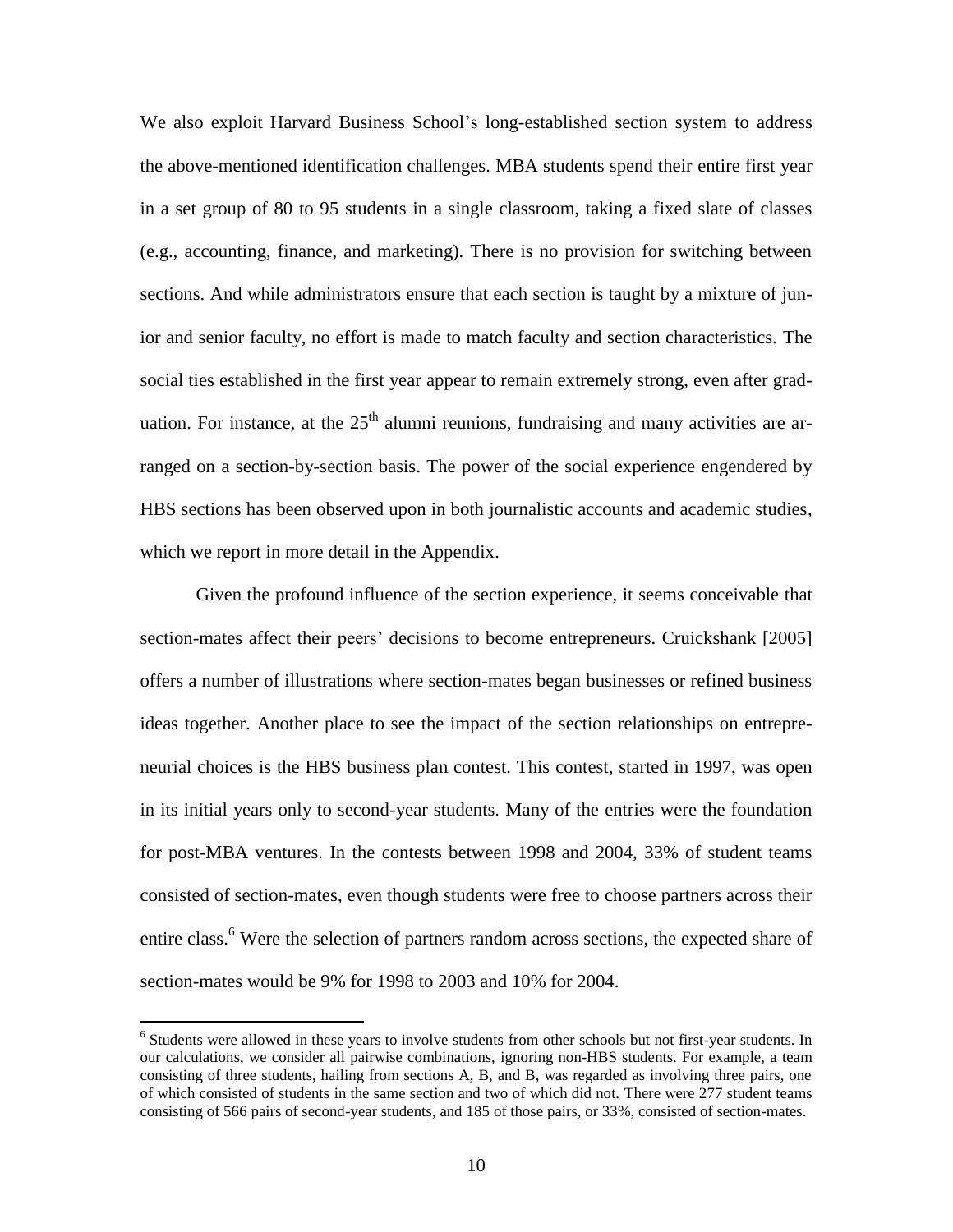A second reason why the HBS section environment is a promising path to explore entrepreneurial peer effects is the professional experience of the students. Unlike other professional schools, HBS students have considerable work experience, between three and five years for the typical student in the classes under study.<sup>7</sup> Moreover, there is considerable diversity of backgrounds, in particular in terms of entrepreneurial experience, which allows us to exploit the differences across sections empirically.

#### **I.C. Assignment to Sections**

Students are assigned into sections by a computer program developed by HBS administrators. The assignment procedure is a mixture of randomization and stratification. It is based on the information about students on the official forms that all entering students fill out and that are also the basis of the class cards that we analyze.

The assignment program has undergone slight modifications over the years, but worked as follows during the period under study: First, approximately 200 students are randomly chosen out of all entering students and randomly assigned to sections. Then, additional students are considered one at a time in random order and assigned to a section based on a stratification score. This score is a weighted average of the Herfindahl index of each stratification criterion. The program computes which assignment would make the weighted average Herfindahl index lowest, and assigns the student to that section.

The stratification criteria are, in order of priority (and hence weight): gender; ethnicity; whether the student went to the remedial analytics course in August prior to matriculation, and if so, what (remedial) section the student was assigned to; quantitative and verbal skills, in particular, whether the student's admission was conditional on a re-

<sup>&</sup>lt;sup>7</sup> <http://www.hbs.edu/about/mba.html> (accessed September 16, 2011) and unpublished tabulations.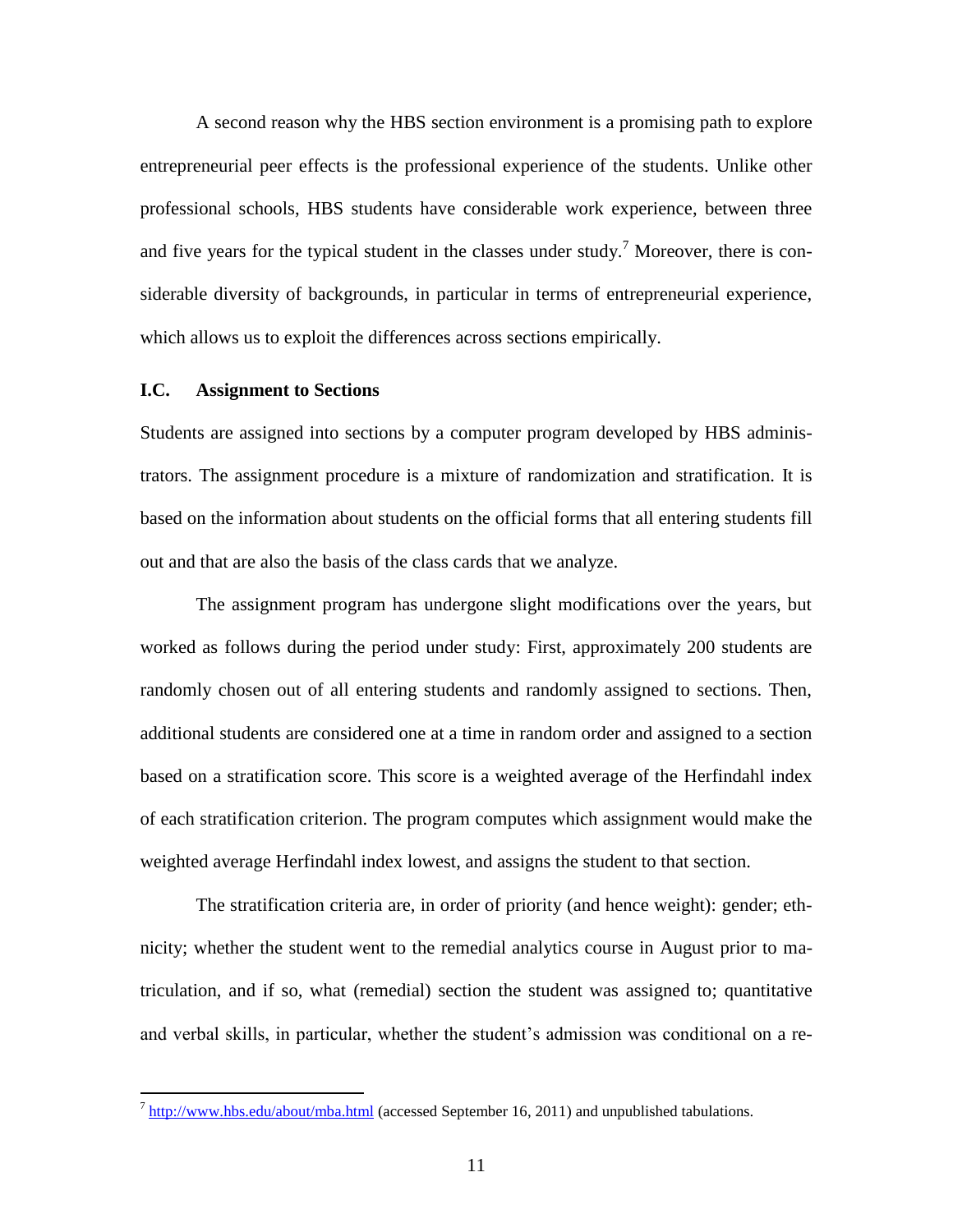medial analytics course, supplemental work on quantitative skills, or work on verbal skills, and whether the student's quantitative or verbal GMAT score was high, medium, or low; home region (distinguishes ten US regions, most major European countries, Japan, China, India, and everywhere else); industry in which the student worked in his or her most recent job (e.g., consulting, finance, telecommunications, etc.); age; whether the student attended one of the major "feeder" colleges (Harvard, Yale, West Point, etc.); function in the student's last job (e.g., sales or finance, etc., but there is no function for entrepreneurs); marital status; college major; whether the student worked for one of 49 major companies in their last job. $8$  Once a section fills up, the assignments are only made to the remaining sections. Finally, the registrar staff "hand-adjust" these assignments to correct for two considerations: One is students born to expatriate parents. For example, a student born in the U.S. with French citizenship (which suggests French parents) may be switched to a section with fewer French people. The other is students with a military background whom the program missed because of a brief stint on Wall Street or in consulting before going to business school. Students will be swapped to ensure that the military component in each section is about even.

Hence, the primary dimensions along which students are sorted are orthogonal to the ones of interest of our study. Some of the secondary considerations in assigning students to sections, such as the undergraduate institution—e.g., Ivy League vs. state university graduates—are not orthogonal to the variable of interest. However, while stratification along these dimensions may lower the power of our analysis, it does not bias our es-

 $8$  Due to software limitations (the program requires an exact match), this category works very poorly. For instance, it recognizes "McKinsey & Co." or "McKinsey & Company," but not "McKinsey" or "McKinsey" Chicago." Out of approximately 450 admits in the class of 2010 that we examined, the program only recognized the firms for about 10%. All others were bunched together in "other," along with former entrepreneurs and students who worked for smaller firms.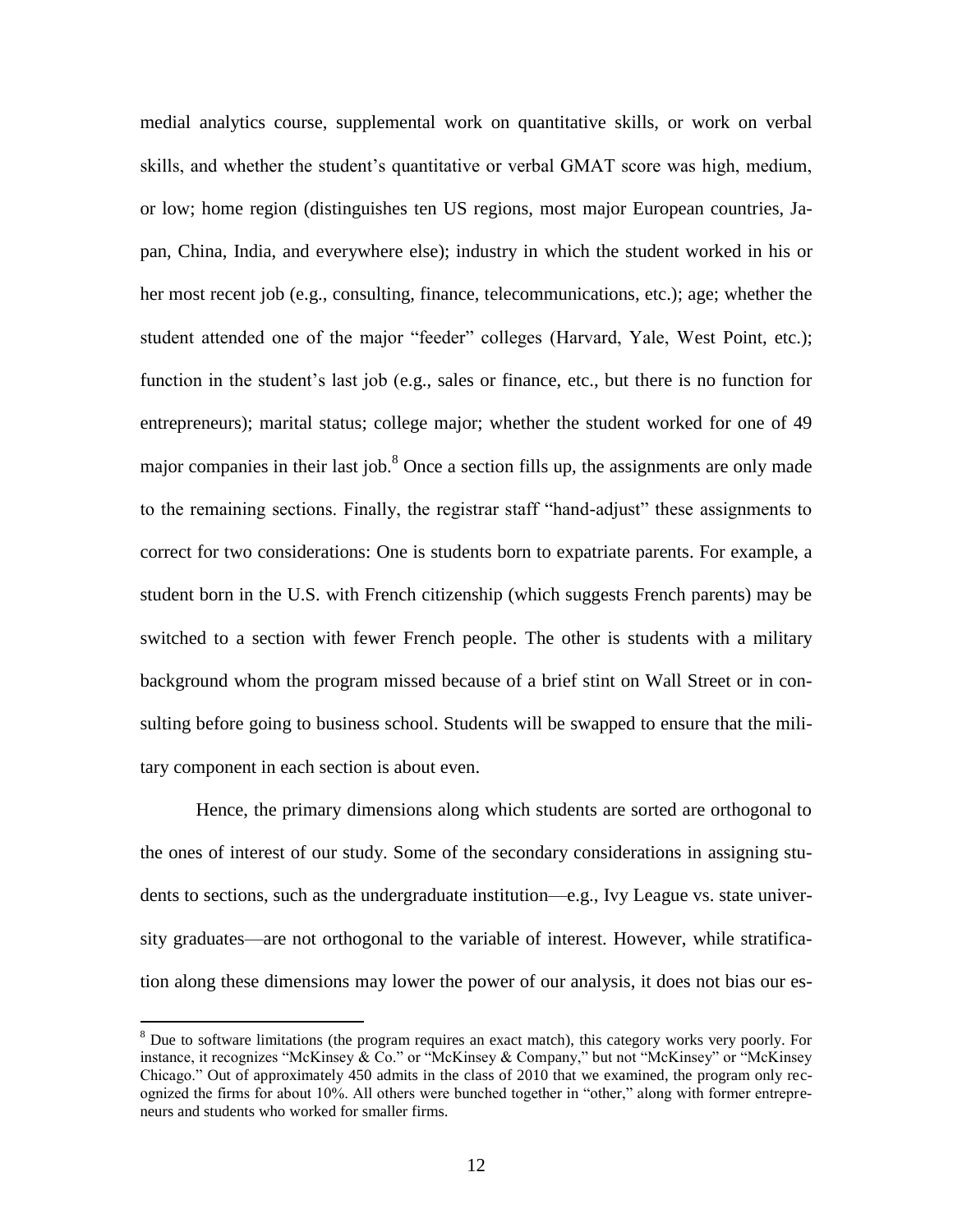timation given the exogenous assignment and our ability to control for the stratification categories. We had access to all information used about the students in the sectioning process (or approximations of that information) with the exception of that on test scores and conditional admissions.

Most importantly, the administrators do not identify and balance out students who were entrepreneurs prior to HBS. Instead of the detailed textual analysis we undertake (see below), their assignment software uses only the subset of the class card information that can be readily sorted by the computer. Commonly, entrepreneurs are classified as "general management," but this function is very broad and includes a wide range of other backgrounds.<sup>9</sup> Overall, 52.5% of the students with an entrepreneurial experience and 15.2% of all other students are classified as general management. As a result of the coarse classification, sections vary widely in the number of entrepreneurs. The section share of entrepreneurial peers ranges from 0% at the  $10<sup>th</sup>$  percentile to 10% at the 90<sup>th</sup> percentile, which allows us to gain empirical identification.

The broad definition of the "general management" function also ensures that the number of entrepreneurs in a section is not negatively correlated with other types of ―general management‖ experience. A possible threat to identification could have been that sections with more entrepreneurs would have significantly fewer other students in the general management category and that the presence of more entrepreneurs therefore affects the types of non-entrepreneurial students in a section. To address this concern, we regress the share of pre-MBA entrepreneurs on the share of non-entrepreneurs with a

<sup>9</sup> Examples include leadership positions at non-profits (e.g., an associate at a foundation), at for-profit organizations (e.g., the program director at a sports training academy, the general manager of a number of restaurants, or the senior manager of new business development at a heath-care firm), and in the military, e.g., junior officers.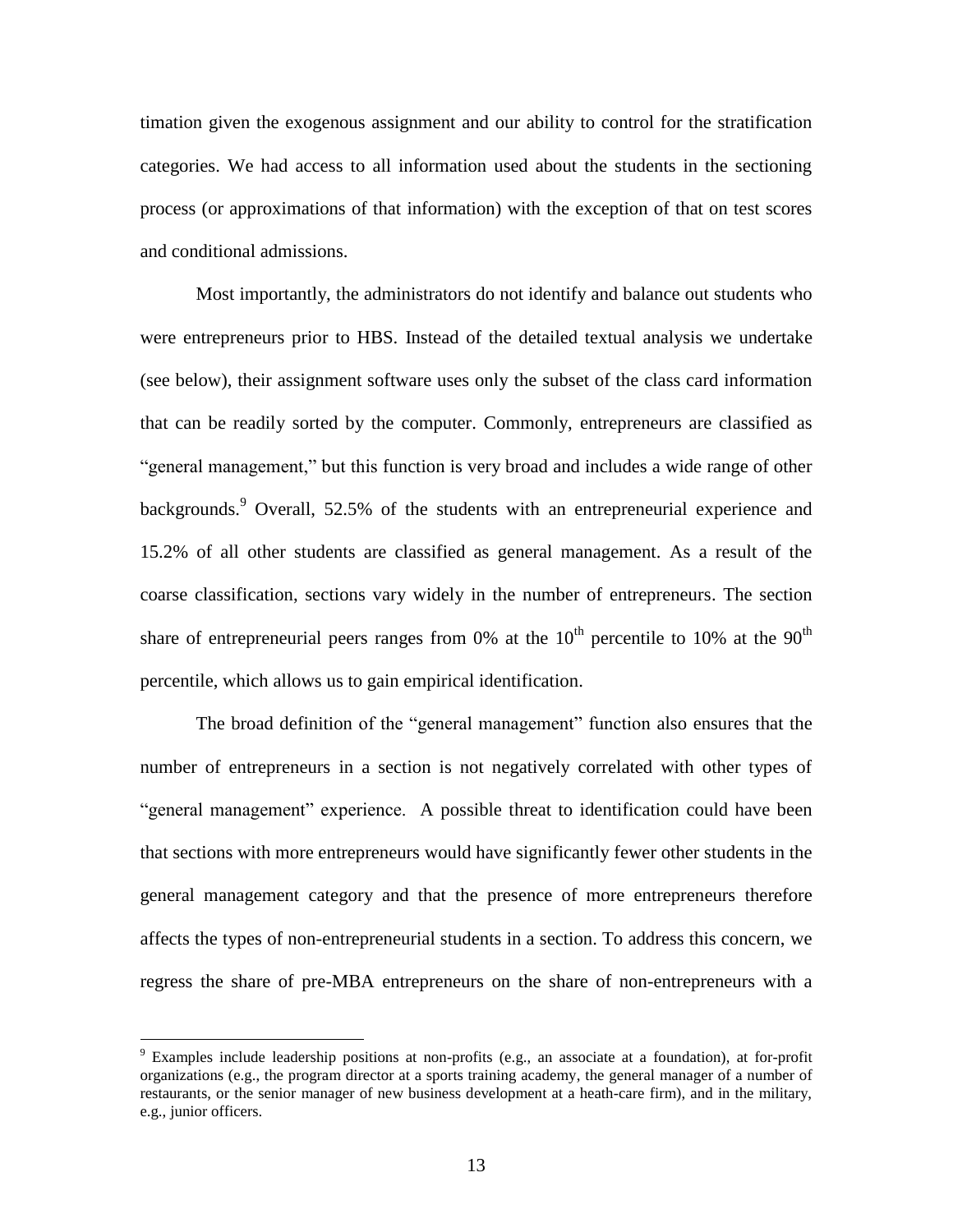general management background (and year dummies). We find that the relationship is statistically insignificant (with a *t*-statistic of -0.35) and economically negligible (with a coefficient of -0.04). Nevertheless, as an added control, we include "share of students" without an entrepreneurial background who worked in a general management function" in all the regression analyses below.

### **II. The Data**

 $\overline{a}$ 

Our analysis draws on four primary sets of data. First, we collect data on the characteristics of students from their class cards. Class cards are initially filled in by school administrators based on students' applications.<sup>10</sup> Students can update their class cards while enrolled at HBS. We obtain the class cards for 6,129 students graduating between 1997 and 2004. The starting date was dictated by data availability; the end date by the need to have several years after graduation in order to identify which entrepreneurs were successful. We extract information on gender, nationality (in particular, sole or joint U.S. citizenship), age, family status, work experience, and educational background. Due to inappropriately classified students (e.g., cross registrants) and missing data, the usable data amounts to 5,897 students. For age, we use 21.5 years plus the time elapsed since college graduation.<sup>11</sup> For family status, we use whether they had a partner, as well as whether they indicated children among their interests or other descriptive material. For work ex-

 $10$  The fact that the class card information is drawn from applications alleviates concerns that students exaggerate their accomplishments. Lying on one's application is a very high-risk strategy, as it can lead to expulsion from the school or even the voiding of a degree. HBS takes ethics during the application process very seriously: several years ago, some accepted students who had checked the status of their application on a web site earlier than allowed had their offers rescinded (Broughton [2008]).

 $11$  This calculation is based on estimates by school administrators. While U.S. Census data suggests that the average graduate of an undergraduate program is considerably older, the majority of the school's enrollees complete their undergraduate programs faster. The primary exceptions are Mormon students, who frequently take two years off from college to serve as missionaries.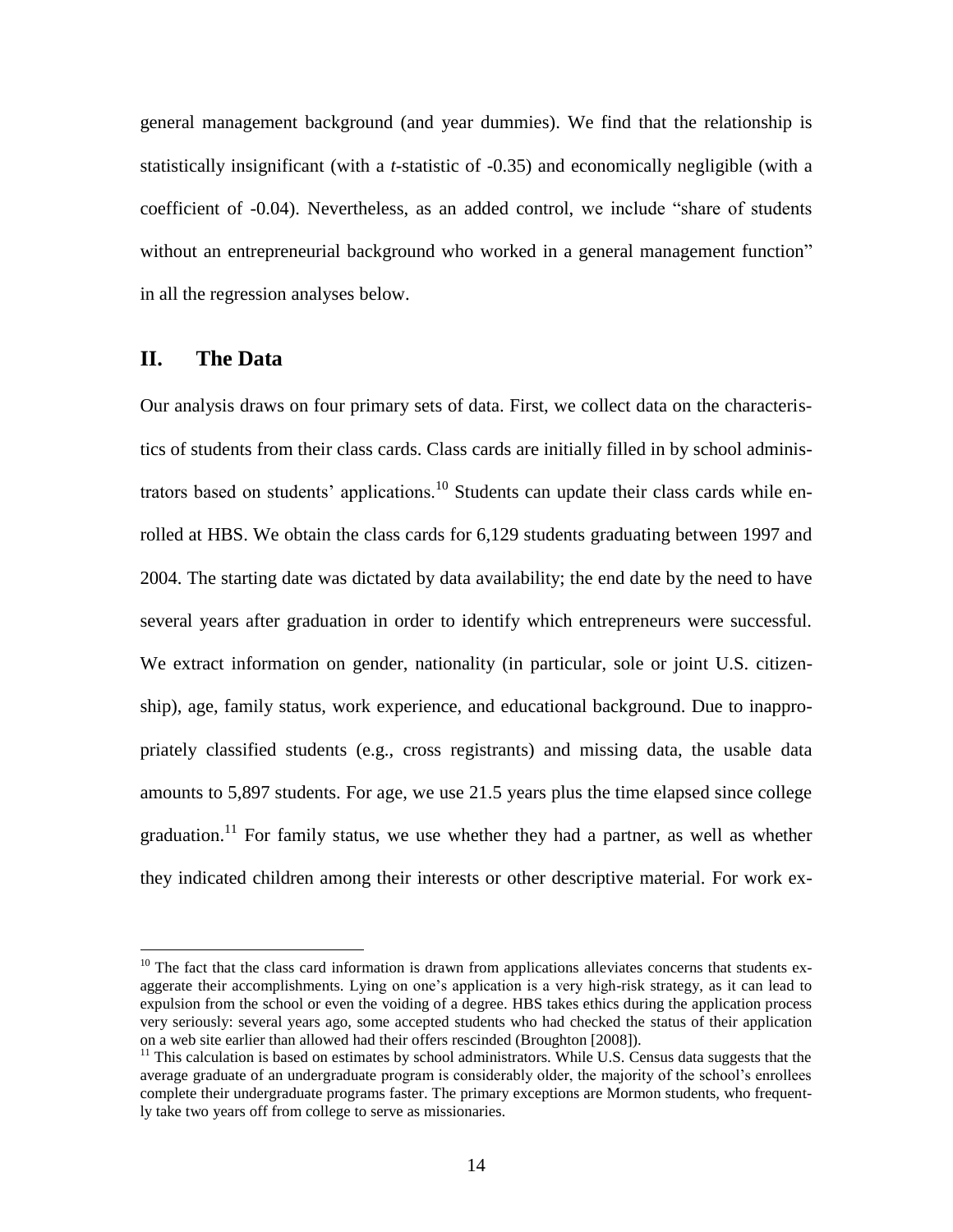perience, we use the industry students had worked in after college.<sup>12</sup> For educational background, we use college and college major. We classify whether their primary degrees are from an Ivy League school or, alternatively, an "Ivy Plus" school.<sup>13</sup>

Going beyond the characteristics used by HBS for stratification, we also attempt to characterize risk attitudes, given suggestive evidence in the literature on lower riskaversion among entrepreneurs (Parker [2004]). As an imperfect proxy, we exploit the riskiness of the activities listed by the students based on the injury data from American Sports Data  $[2005]$ .<sup>14</sup> We employ their compilation of "Total Injuries Ranked by Exposure Incidence," which gives the number of injuries per 1000 exposures for each sport. The most risky activity (boxing) causes 5.2 injuries per 1000 exposures and gets a risk score of 1. Other activities are scaled accordingly. Lacrosse, for example, causes 2.9 injuries per 1,000 exposures and gets a risk score of  $2.9/5.2 = 0.558$ . We average the top risk score for each student in the section. In unreported robustness checks, we employ the average across all activities listed by each student. We also calculate the share of students in each section whose top risk scores are higher than certain thresholds – higher than the mean (0.38), higher than the mean plus one standard deviation (0.48), and higher than the

 $12$  We use a sixty-industry scheme of the hiring and compensation database at HBS Career Services. Students who worked in multiple industries are coded as having participated in all of them. The results are robust to assigning each student to a single field—the one in which he or she spent the most time or, if the student worked an equal amount of time in two fields, the area in which he or she worked most recently.

<sup>&</sup>lt;sup>13</sup> Ivy Plus is an association of administrators of leading schools, which includes the Ivy League schools plus CalTech, University of Chicago, Duke, MIT, Stanford, and the Universities of Cambridge and Oxford. In unreported analyses, we also use a classification that adds the top non-U.S. schools, as defined by the Times Higher Education Supplement, in addition to Cambridge and Oxford: the Ecole Polytechnique and the London School of Economics. These changes make little difference to the results.

<sup>&</sup>lt;sup>14</sup> The data is based on a survey of 25,000 households in 2003 (62% response rate). Several injury measures are provided, e.g., total injuries, injuries resulting in an emergency room visit, etc., which tend to be quite correlated. For sports not included in the American Sports Data, we substitute the closest sport (e.g., baseball for cricket, day hiking for orienteering). If there is no comparable listing, we assign the top ranking if they appear to be very high risk (e.g., motorcycle racing) and the median ranking if they are more moderate (for instance, fencing). We exclude activities that do not involve physical exertion (e.g., fantasy football and pigeon racing) or are too vague (for instance, "athletics" or "all sports").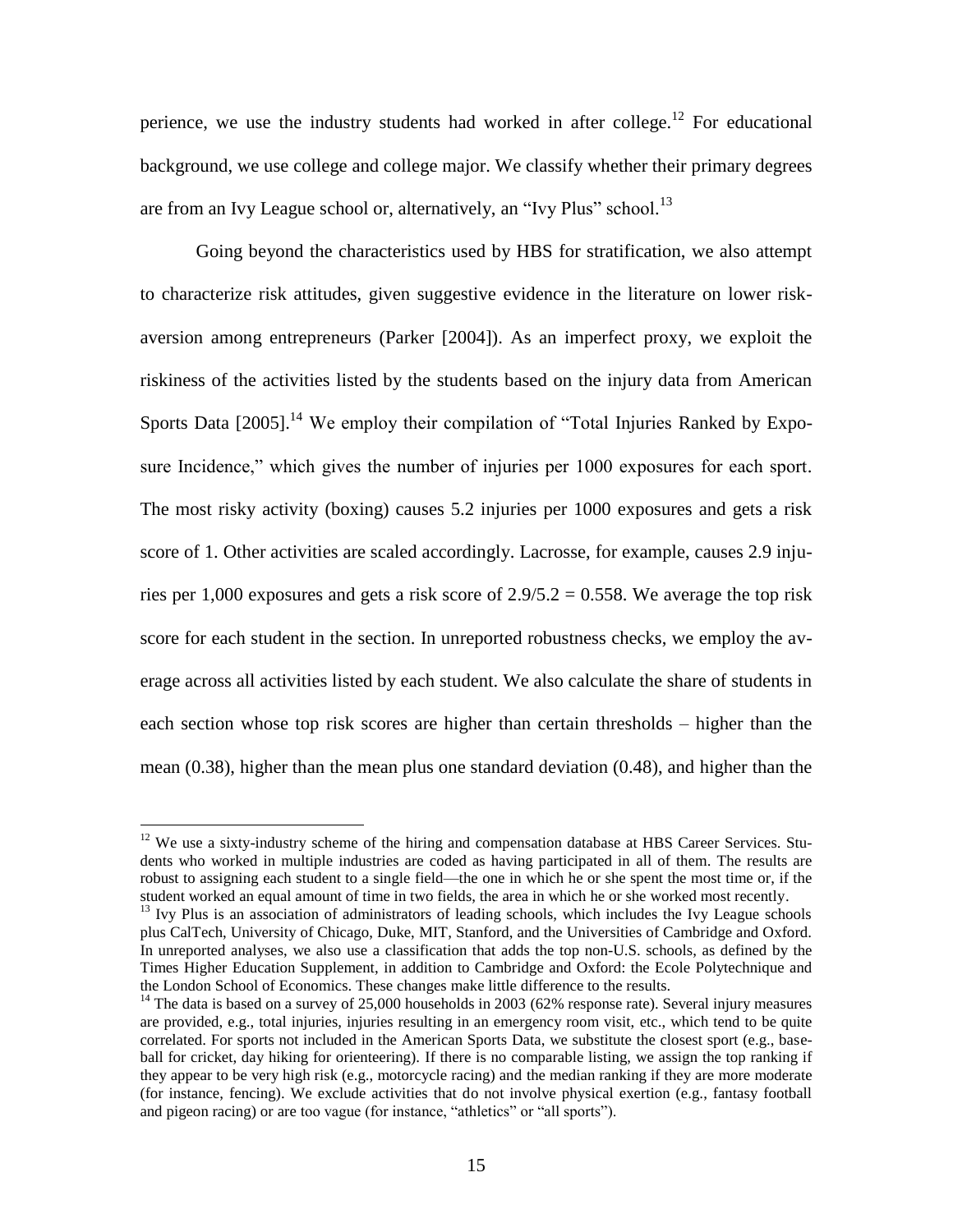mean plus two standard deviations (0.58). Again, the results are little different.

Finally, we use the class cards to construct the key variable for our analysis: prior entrepreneurial experience. We identify students who (co-)founded an entrepreneurial venture prior to entering business school. We do this by searching for terms such as "co-founded," "started," or "launched." We include ventures which are spun-off from another firm, but eliminate corporate ventures, e.g., starting up and heading a division within a company.<sup>15</sup> Unlike the calculation of industry experience (which focused on post-college employment), we include businesses begun before graduating from college, on the grounds that these experiences also provide insights into the planning and implementation of entrepreneurial ventures. Overall, the prior entrepreneurial endeavors were quite diverse, but most fell into three broad categories:

- o Businesses geared toward a limited market. Frequent examples included campusoriented services (e.g., a bottled-water delivery service to dorm rooms at local college campuses) and food service facilities (e.g., a 14-unit retail bagel chain in Hungary).
- o Businesses that were acquired due to economies of scale or scope, such as a chain of eight bike shops sold to a larger competitor, or an Internet consulting firm that was sold to a more generally focused consulting firm after a failed IPO.
- o Ventures where the entrepreneurial founder was eventually shunted into a narrower functional role (e.g., chief technology officer) as the firm grew and professional management was recruited, e.g., in a security software firm.

For supplemental analyses, we also assess the success of those prior entrepreneurial ventures. (This information is only used in Table VIII.) If there are entrepreneurial

<sup>&</sup>lt;sup>15</sup> Freelance consulting is not counted as starting a business unless there are other consultants working for that person. We also do not include a small number of cases where students operated franchises as entrepreneurs since operating a franchise is more similar to running a corporate unit.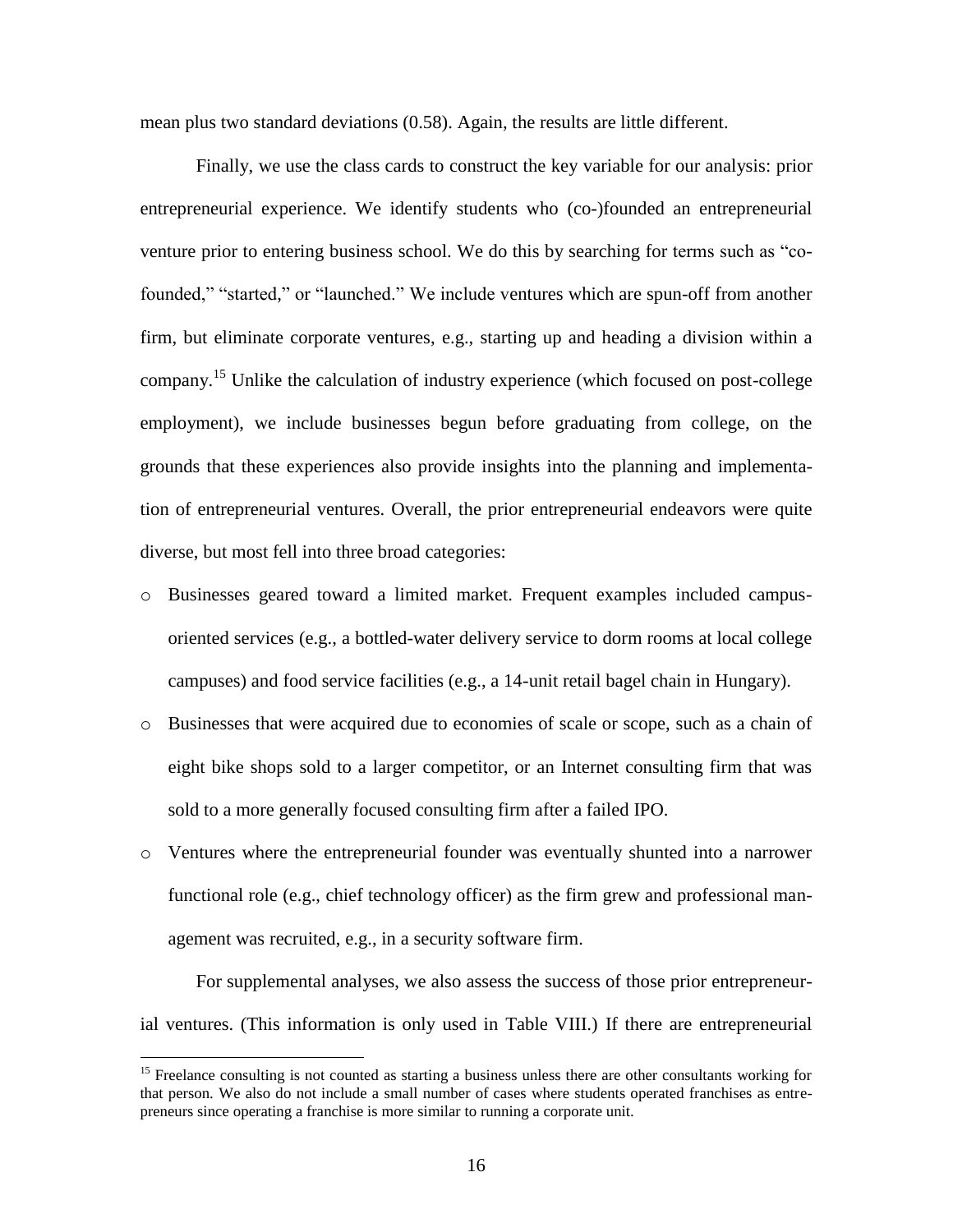peer effects, the influence of successful entrepreneurs may be more encouraging than that of unsuccessful entrepreneurs. Moreover, while the core of our analysis focuses on spillovers from entrepreneurial experience rather than entrepreneurial skills, this measure allows us to approximate the latter. Our primary cut-off point for success is whether the business achieved a million dollars in annual revenues.<sup>16</sup> Unlike the identification of the pre-MBA entrepreneurs, which is entirely based on official class card records, or the identification of post-business success, where we have multiple, highly consistent information sources, our identification here is only approximate. In addition to the class cards, we use social networking sites such as Facebook and LinkedIn, and direct contacts with the students. In total, we classify 42% of the businesses as successful, 19% as unsuccessful, and the remainder as unknown.

A success rate of 42% is unusually high compared to broader samples of entrepreneurs. Apparently, pre-MBA entrepreneurs often sold their businesses at a profit. We encountered descriptions such as "grew business from start-up to \$6 million per year in revenues—my brother is managing now," or "took \$2 million in profits out of business in three years before wrapping it up." To better understand this selection of entrepreneurs, we conducted interviews with MBAs who had been entrepreneurs prior to business school. They all emphasized their need for skill development and the intention to go onto new and larger ventures. Many had been technically trained prior to business school and highlighted that their lack of business training or insights into marketing, finance, etc. had become increasingly problematic as their businesses grew and they interacted with individual angel investors and venture capitalists. The other main motivation mentioned was

<sup>&</sup>lt;sup>16</sup> Note that the cut-off is lower than in the definition of the success for post-business school entrepreneurship discussed below. The lower hurdle reflects that students engaging in pre-business school entrepreneurship had a lower opportunity cost.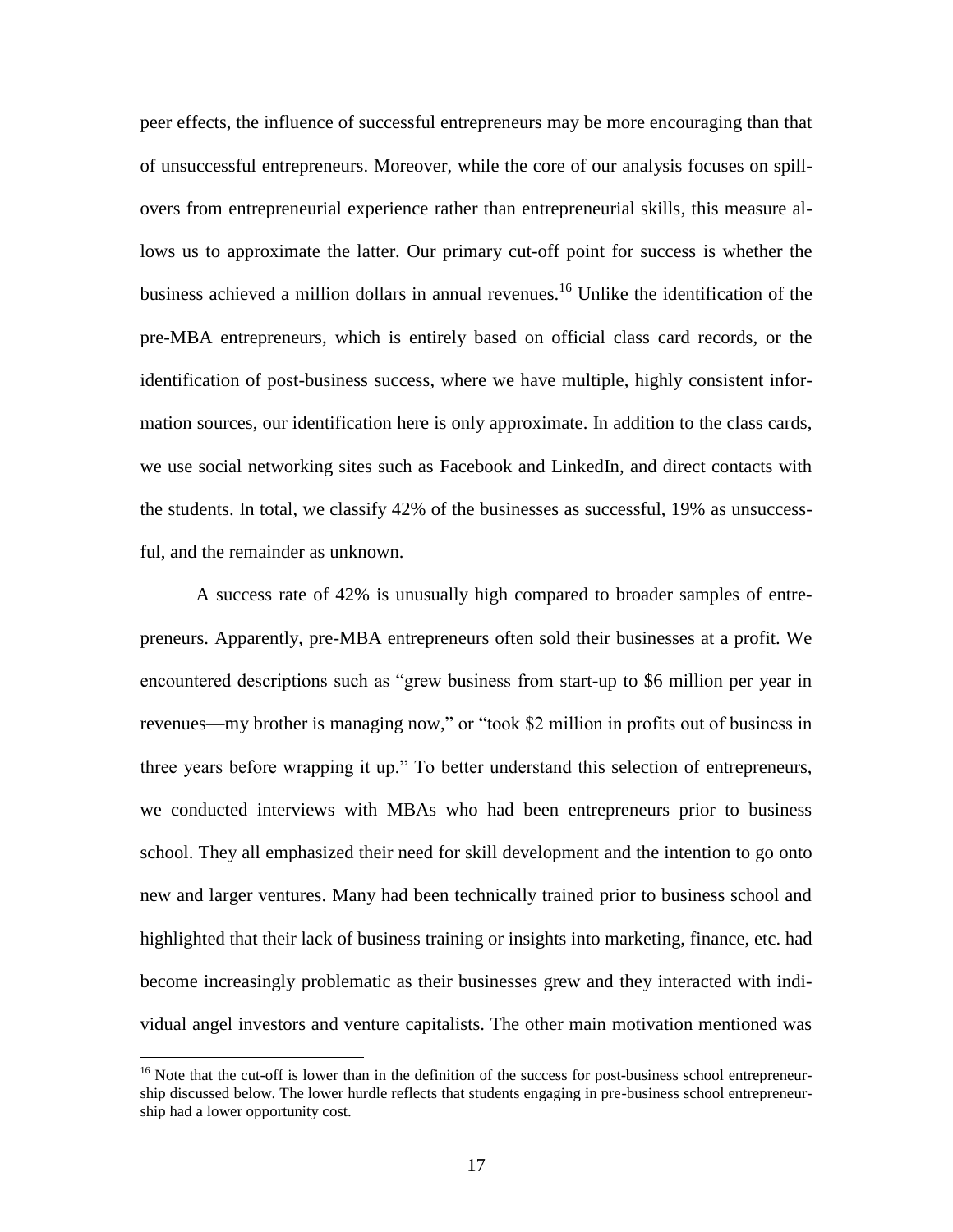the desire for more contacts. Several respondents expected ties with venture investors, corporate development specialists, and wealthy people in general to result from enrollment at HBS, which would increase the probability of success of future ventures.

A difficulty in the data collection was posed by the failure of HBS to archive class cards prior to 2000. We obtained cards for the years 1997 to 1999 from HBS professors who had saved the class cards of the classes they had taught. Some of these instructors had taught first-year classes, in which case they had information on all students in a given section. Others had taught second-year classes, in which case the class cards covered students from various sections who had chosen that class. As a result, the completeness of our information in the early years varies.

Missing class cards reduce the precision with which we can characterize the features of sections and raise concerns about response bias. In high-count sections (all or almost all class cards), the cards are provided by HBS or by first-year instructors, who are assigned randomly to sections. Thus, there is little potential for bias. In low-count sections, instead, the cards come from second-year instructors. Only a minority of instructors saves the cards of former students, and these are typically professors of management practice (successful practitioners who become instructors after their business careers) and professors in more practically minded fields such as entrepreneurship. To prevent such selection biasing our result, the main analyses in the paper only employ sections where we have been able to gather at least seventy class cards. We undertake supplemental analyses with all sections, with a less restrictive, and with a more restrictive sub-sample (sections with at least 40, 75, or 80 class cards).<sup>17</sup>

 $17$  In the more expansive samples (all sections or all sections with  $40+$  class cards), we also replicated our analyses weighting the observations by the number of class cards. All of our main results are robust to all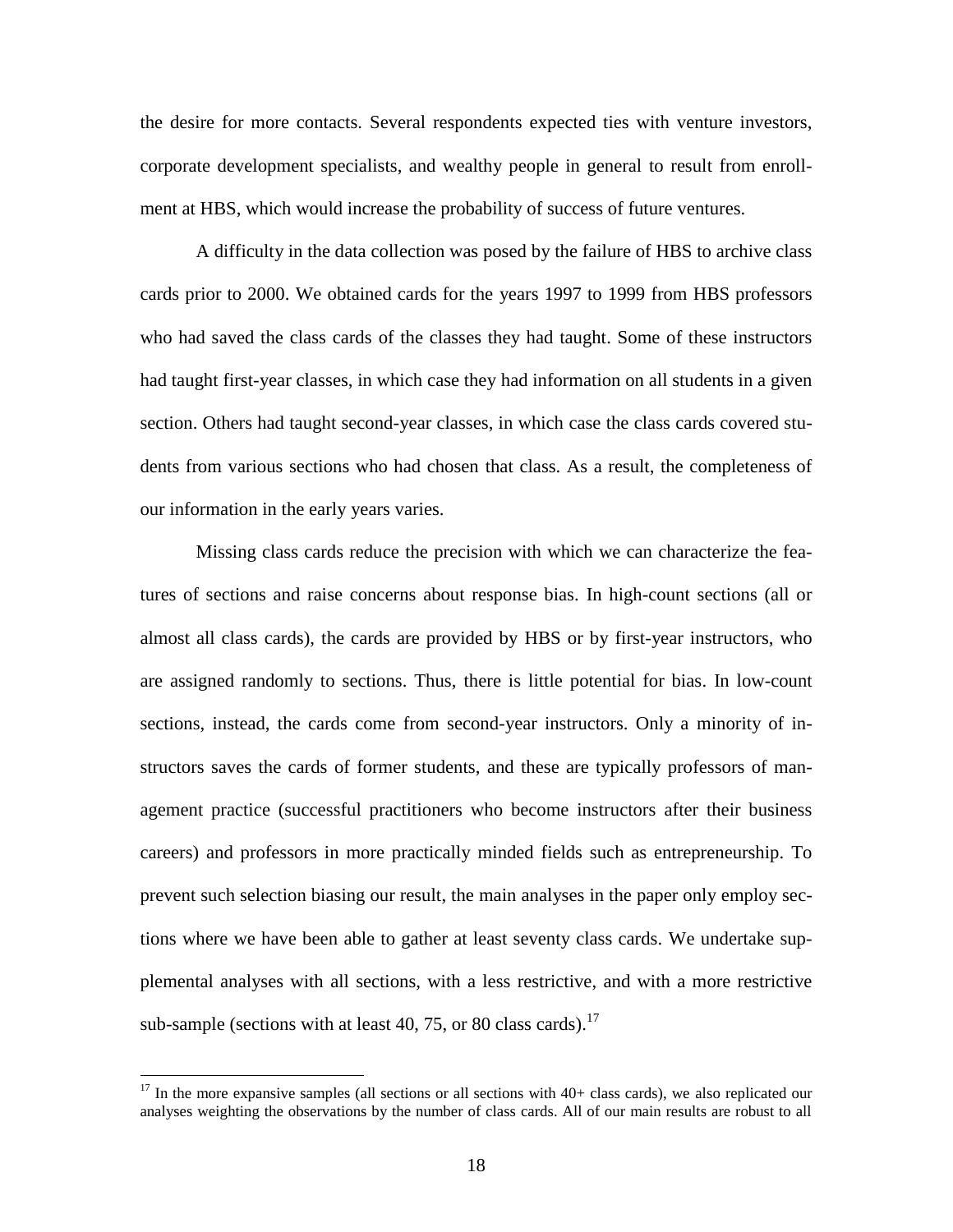Tables I and II show the summary statistics. Unlike in the rest of the paper, Table I displays aggregate data on the entire student body, including students for whom we are missing class cards. The year-by-year statistics reveal that class size remained approximately constant, around 900 across all sections, but the composition changed: female, minority, and non-U.S. students were increasingly represented. In addition, the share of students with a technical or science background increased markedly. The average section size is stable, around 80 students, from the class of 1998, when the average section size shrank in conjunction with an added experimental accelerated MBA program, to the class of 2004, when the number of sections was reduced from 11 to 10 after elimination of the accelerated program.

The lower half of Table I shows measures of macro-economic financing conditions, which we use to control for the U.S. economic environment for entrepreneurship. One measure is the amount of U.S. venture capital provided annually in the initial and in all financing rounds of new firms. The information is taken from National Venture Capital Association [2005], based on the records of Venture Economics. Another measure, compiled from Securities Data Company and the website of Jay Ritter, is the number and dollar volume of initial public offerings in United States, as well as the amount "left on the table" in these offerings (the difference between the closing price on the first day and the offer price, multiplied by the number of shares sold). Even though IPOs are typically confined to firms that have several years of operations, they provide a useful proxy of the financing available to new ventures in the same industry, possibly reflecting investment opportunities in this industry (Gompers, et al. [2008]).

of these alternative approaches, though in some cases the levels of statistical significance are lower – consistent with underlying selection bias. All replication tables are available from the authors.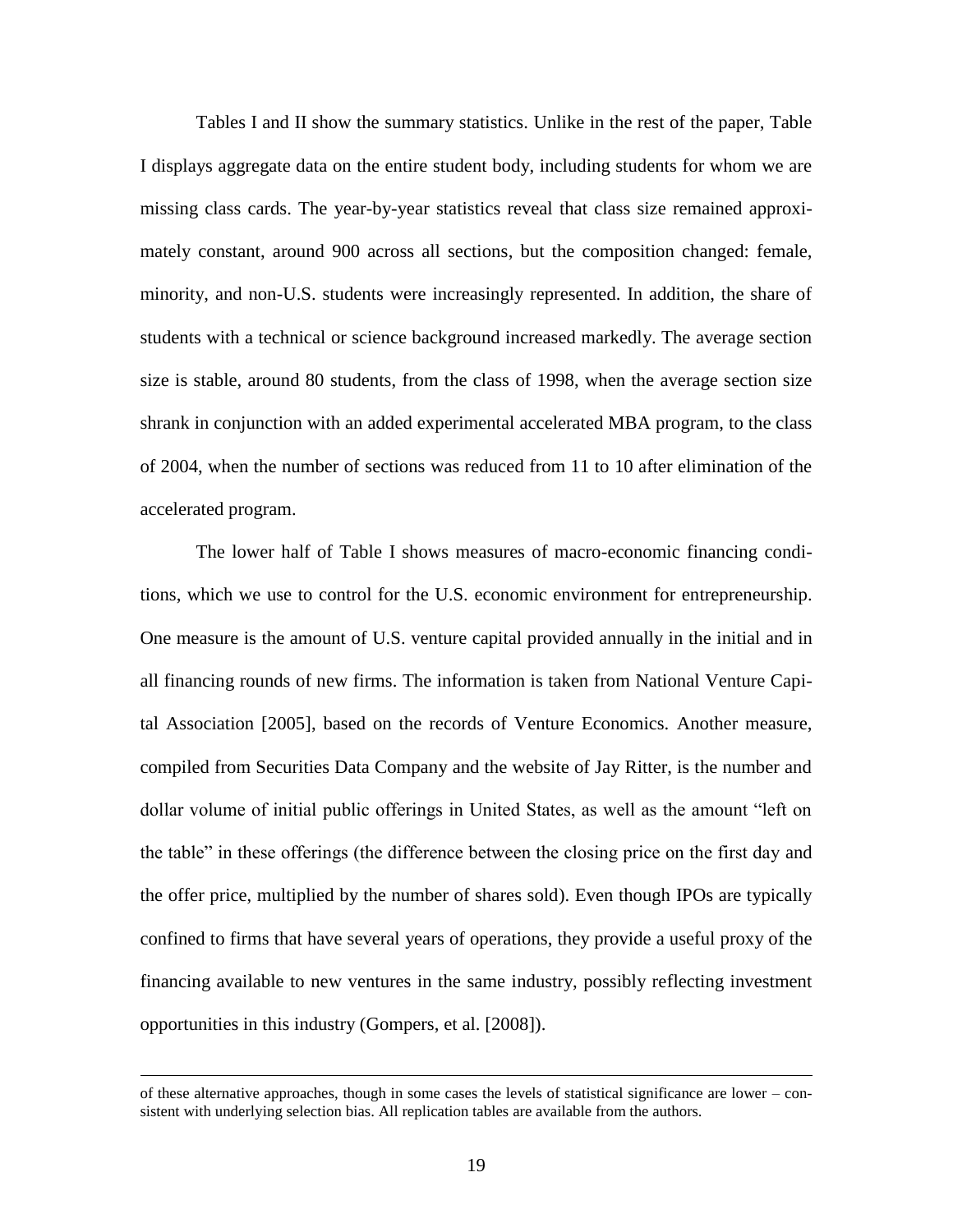The year-by-year tabulation in the lower half of Table I highlights the acceleration of activity during the "bubble years" of the late 1990s. This pattern is also illustrated in Figure 1. In our regression analysis, we employ both a VC and an IPO measure of financing conditions. Alternatively, we include year dummies.

Table II shows detailed characteristics for those students for whom we have class card information. We aggregate by section to make the data compatible with the outcome data, which is available only by section (as described below). Panel A shows the summary statistics for all 86 sections, and Panel B for the 60 sections with at least seventy class cards. In terms of control variables, the data reveals the heavy representation of students in investment banking and consulting.<sup>18</sup> We also single out the share of students in private equity (which we define here to include both venture capital and buyout funds), since these students may be particularly well prepared to provide counsel to would-be entrepreneurs. Sections differ on a variety of personal characteristics, including the presence of students with children and graduates of elite schools. The differences between the  $10<sup>th</sup>$  and 90<sup>th</sup> percentiles narrow when we require data on at least 70 students (Panel B), which reflects the fact that the distribution becomes less noisy.

The key variable of interest is the share of students who previously worked as entrepreneurs. The average is around 5%, though the  $10^{th}$ -90<sup>th</sup> percentile range is quite large, between 0 and 10 percent. The scatter plot in Appendix Figure 1 shows the full range of variation by plotting the year-section data points, ordered by section.

To distinguish time-series from cross-sectional variation, we graph the full distribution of entrepreneurs in a section, both the raw count (left graph in Figure 2A) and ad-

<sup>&</sup>lt;sup>18</sup> The variation in the share of investment bankers  $(10<sup>th</sup>$  versus 90<sup>th</sup> percentile) reflects in large part timeseries variation, i.e., the ebb-and-flow of these admits across classes, rather than inter-section differences.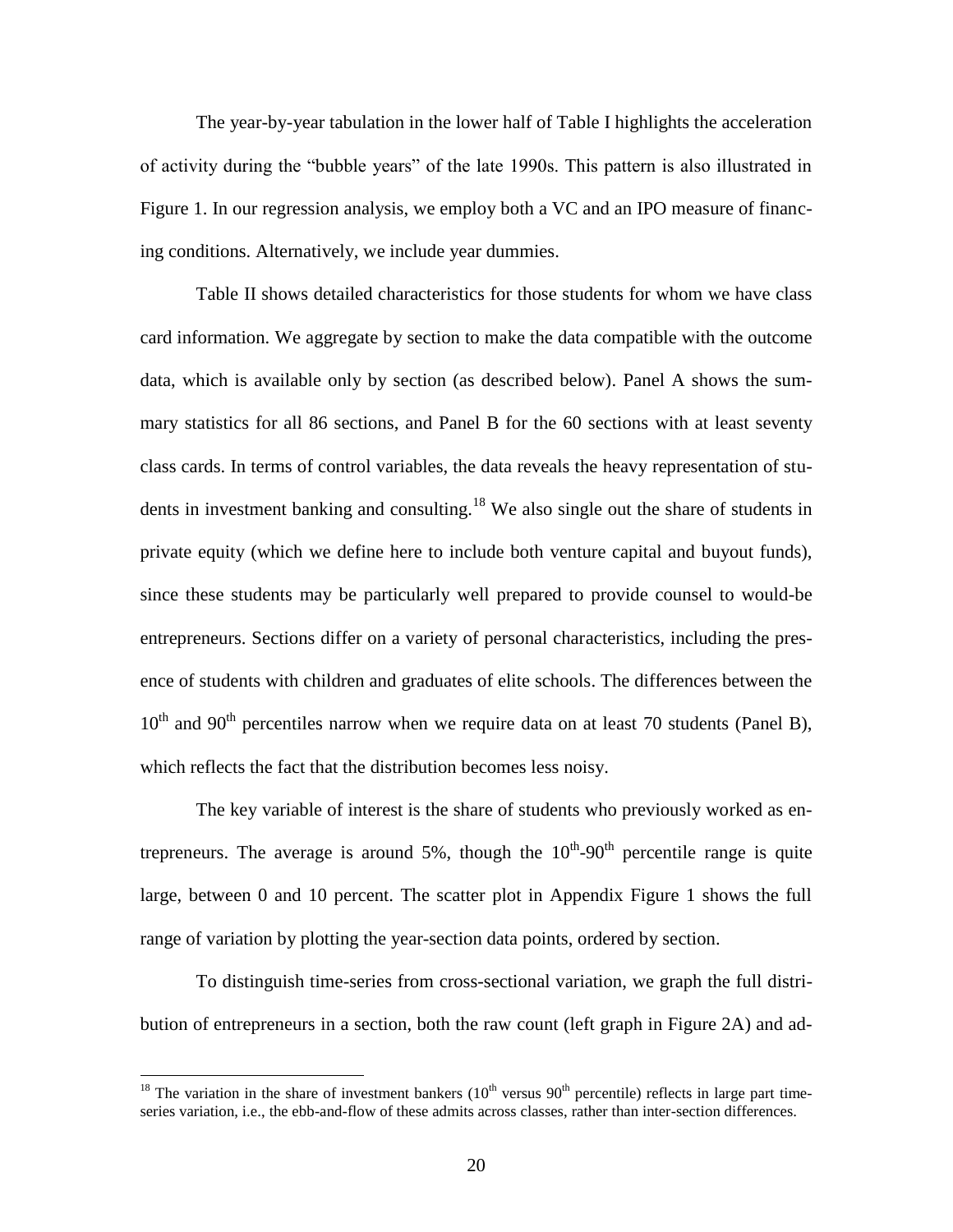justed for year effects, i.e., the share divided by the average share in that year (right graph in Figure 2A). While some sections have no members with previous entrepreneurial ventures, others have up to 13% (12 pre-MBA entrepreneurs) and, year-adjusted, a rate nearly three times the rate of the other sections in that year. The year-by-year variation, shown in Panel B, is smaller, ranging from shares of 3.7% in 1998 to 6.3% in 1997.

Our second data set contains the class choices in the second year. We determine all elective classes students enrolled in, as well as the fraction of such classes the course prospectus listed as (co-)sponsored by the Entrepreneurial Management unit. We compute the share of entrepreneurship classes for students without prior entrepreneurial experience. On average, non-entrepreneurs devote 19% of their elective classes to entrepreneurship. The ratio varies from as low as 9% to as high as 27% across sections and years.

Our third data set provides information about the careers post-graduation, including the key outcome variable, post-MBA entrepreneurship. We use the annual HBS "exit" survey." Since HBS makes the picking of a cap and gown for graduation conditional on survey completion, participation is almost perfect.<sup>19</sup> The survey offers multiple categories for the post-graduation industry of employment, for cases where the student is still looking for employment and for students who have founded or are planning to imminently found a new venture. The survey responses are anonymous to ensure candid responses. As the survey only reflects students' intentions at graduation, it is possible that some would-be entrepreneurs abandon their quests later, or, vice versa, students decide to start a company later. Our measure of post-MBA entrepreneurship is unbiased if this inexacti-

 $19$  The survey does not capture students who drop out without completing a degree. This (very small) fraction, typically considerably under 1%, overwhelmingly represent students who leave the program involuntarily due to poor academic performance. Even at the peak of the Internet boom, only a handful of students permanently left school before graduation to pursue an entrepreneurial opportunity.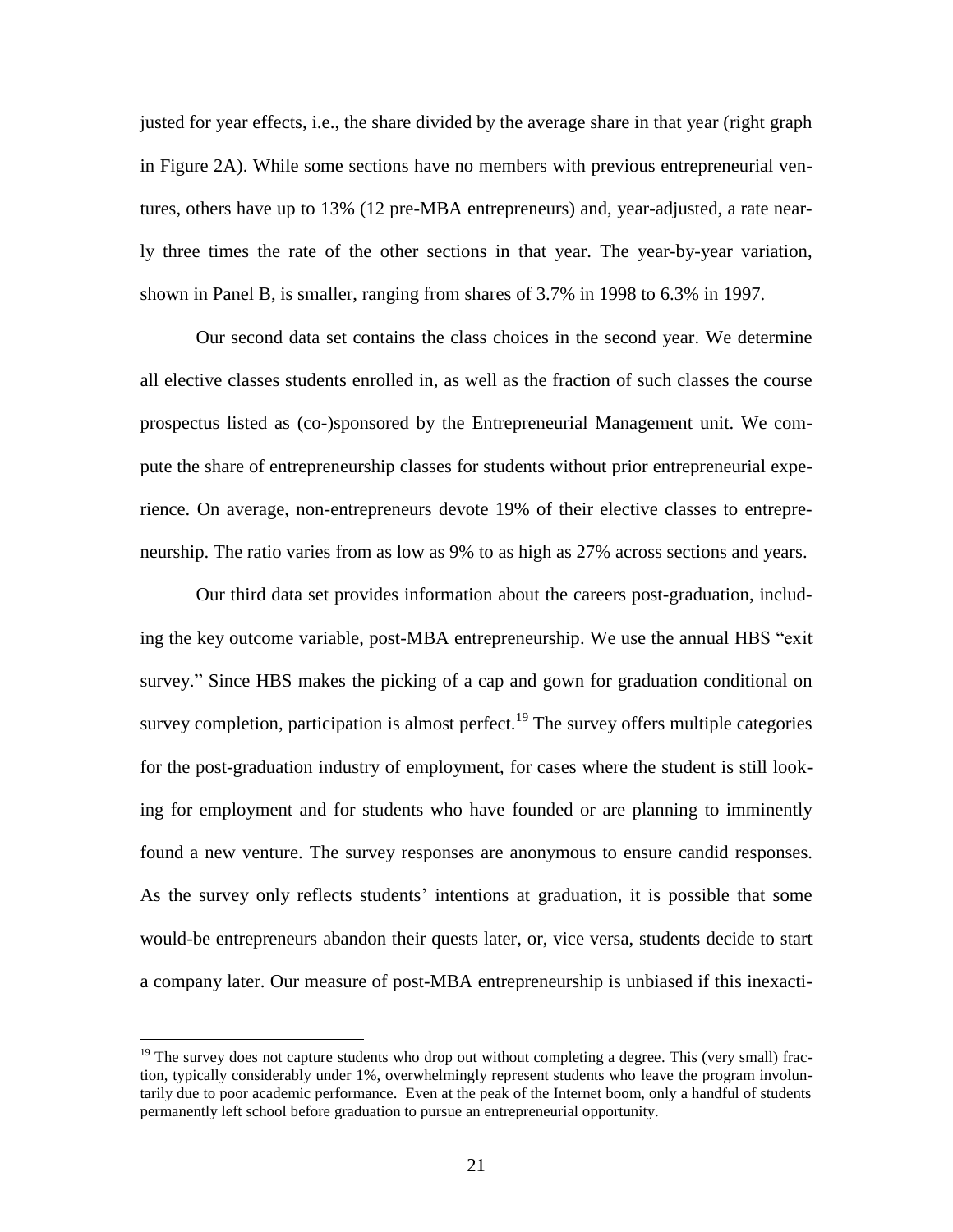tude only introduces random noise; it is precise for the stated entrepreneurial intentions.

We obtained access to the number of students starting an entrepreneurial venture, aggregated on the section level. We then separate out the shares of students who also were entrepreneurs pre-MBA. As discussed above, we need to exclude "pre-and-post-MBA" entrepreneurs from the estimation of peer effects to obtain identification and to distinguish the estimated peer effect from the effect of own prior experience. Our desired outcome variable  $\overline{Y}_{M_j}$  is the fraction of students in section *j* who become entrepreneurs post-MBA among all students with no prior entrepreneurial experience in that section:

$$
\overline{Y}_{M_j} = \sum_{i_0 \in \{i | X_{i,j} = 0\}} Y_{i_0,j} / M_j.
$$

The empirical difficulty lies in the anonymity of the aggregate, section-level placement data. To create the desired ratio, we need to identify, for all sections *j*, the number of students with prior entrepreneurial experience who also started a (new) company post-MBA. We use our individual-level class card data to identify students with prior entrepreneurial experience and research if they took an entrepreneurial position after HBS. The main sources were social networking sites, Google, and direct contacts. This data allows us to calculate the numerator of the outcome variable,  $\sum_{(i|X_i,j=0)} Y_{i,j}$ , as

$$
\sum\nolimits_{\{i|X_i,j=0\}} Y_{i,j} \ = \ \sum\nolimits_i Y_{i,j} - \sum\nolimits_{\{i|X_{i,j}=1\}} Y_{i,j} \ .
$$

Another difficulty is that, for some sections, we do not have all class cards. In those sections, our measure of the fraction of post-MBA entrepreneurs among non-pre-MBA entrepreneurs,  $\overline{Y}_{M_j}$ , could be biased in two ways. First, if we calculated the number of pre-not-post-MBA entrepreneurs,  $M_j$ , by simply subtracting the *number* of "identified" pre-MBA entrepreneurs from the size of section  $j$ , we would overestimate  $M_j$  and hence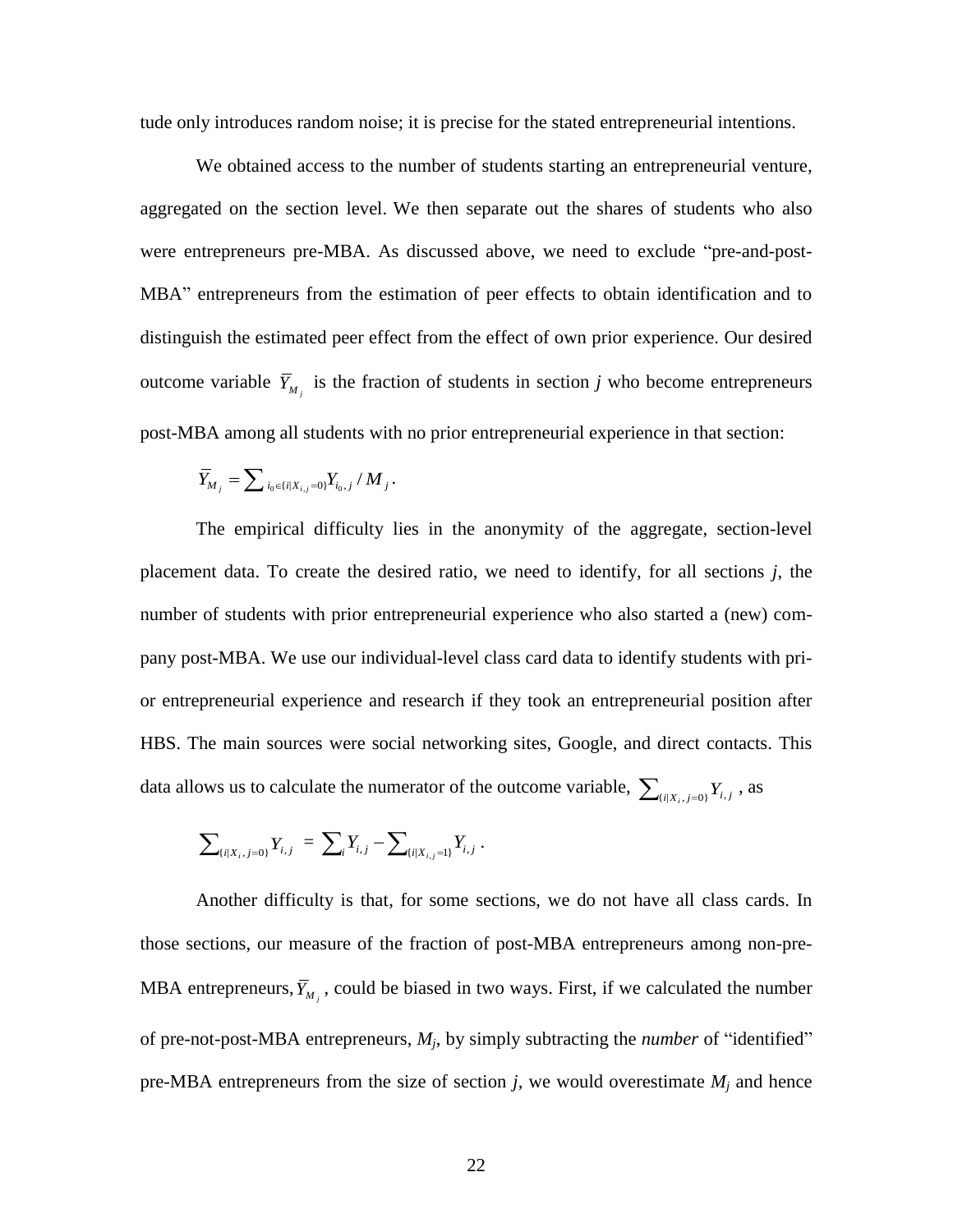underestimate the outcome variable  $\overline{Y}_{M_j}$ . We correct this potential bias by subtracting, instead, the *proportion* of pre-MBA entrepreneurs calculated in the sample of available class cards. That is, if  $\tilde{N}_j + \tilde{M}_j$  is the sample of available class cards and  $\tilde{N}_j/(\tilde{N}_j + \tilde{M}_j)$ the pre-MBA entrepreneurship rate, we calculate  $M_j$  as

$$
\boldsymbol{M}_j = (\boldsymbol{N}_j + \boldsymbol{M}_j)(1 - \frac{\tilde{N}_j}{\tilde{N}_j + \tilde{M}_j}).
$$

 $\overline{a}$ 

Hence, 
$$
\overline{Y}_{M_j}
$$
 becomes 
$$
\frac{\sum_i Y_{i,j} - \sum_{\{i|X_i=1\}} Y_{i,j}}{(N_j + M_j)(1 - \frac{\widetilde{N}_j}{\widetilde{N}_j + \widetilde{M}_j})}
$$
 or, in words,

## # of post-MBA entrepreneurs in section *j* - # of pre-and-post entrepreneurs in section *j* section size  $\times$  (1 – section's pre-MBA entrepreneurship rate)

The second potential bias due to missing class cards is that, by missing out on some pre-MBA entrepreneurs, we might underestimate the number of pre-and-post-MBA entrepreneurs,  $\sum_{\{i|X_i=1\}} Y_{i,j}$ . This issue is similar to the one of missing that a pre-MBA entrepreneur became a post-MBA entrepreneur even though he or she (anonymously) indicated entrepreneurship in the placement survey. This bias leads us to overestimate the number of "post-not-pre" entrepreneurs, which is the numerator of  $\overline{Y}_{M}$ , and hence to overestimate  $\bar{Y}_{M_j}$ . To check the robustness of our results to this bias, we re-do each analysis assuming a set percentage of pre-and-post entrepreneurs.<sup>20</sup>

Finally, we collect data on the success of firms established by students while at HBS or within one year of graduation. An objective threshold criterion of "success" is

<sup>&</sup>lt;sup>20</sup> We use a 30% rate in the results reported in the paper, based on the Rock Center survey described below. In unreported analyses, we also use other rates, e.g., 23% as suggested by our class card data (see Panel B of Table II), and find little impact.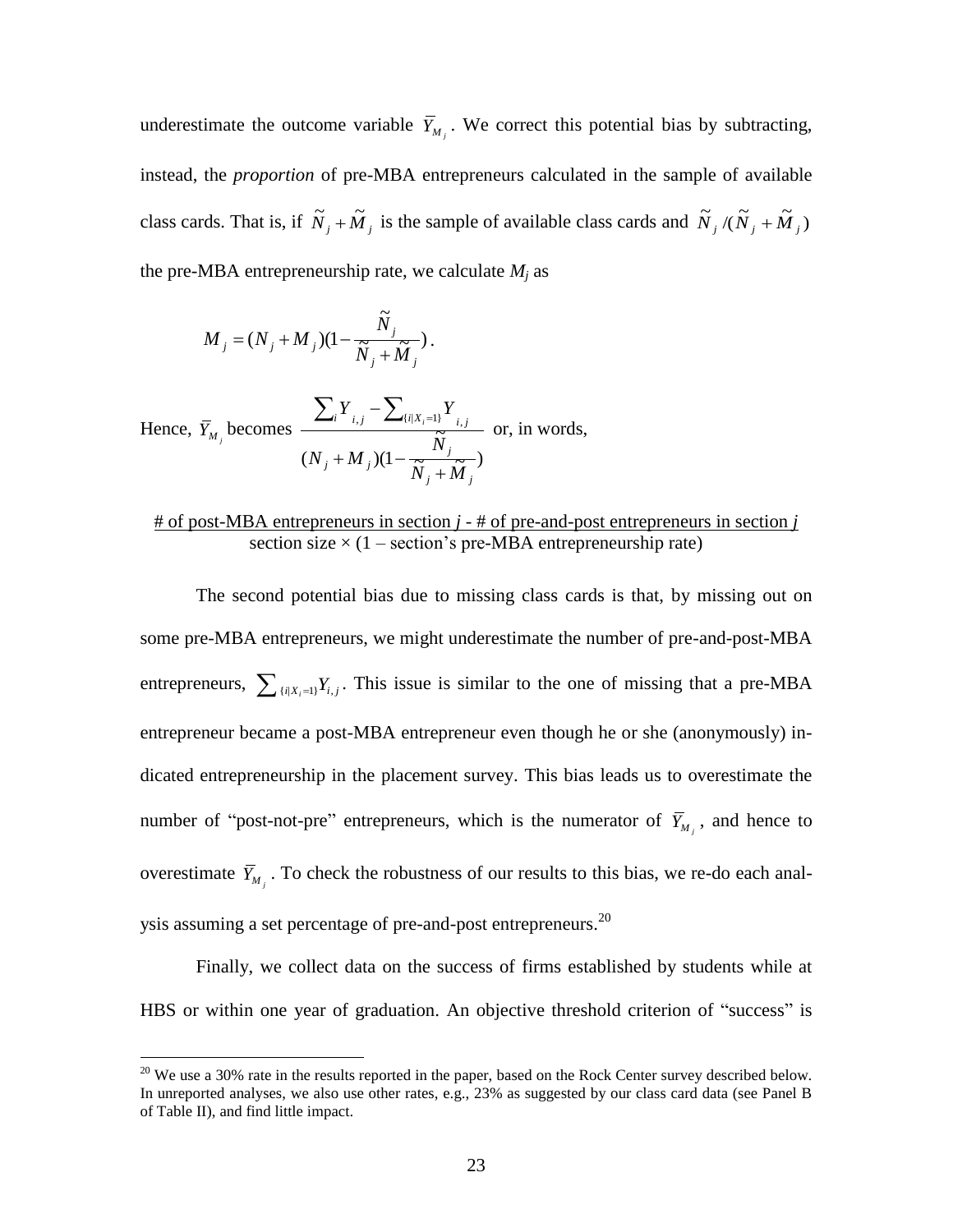hard to find. We define a successful business as one that, as of July 2011, (a) had gone public, (b) had been acquired for more than \$5m, or (c) had, then or at the time of the sale of the company, at least 50 employees or \$5m in annual revenues.<sup>21</sup> The \$5m cut-off is based on the following rationale: Hall and Woodward [2010] estimate the mean equity stake of entrepreneurial teams at the time of exit at 53%, and, according to Gompers, et al. [2005], the typical venture-backed firm has 3.0 founders. Assuming a valuation-torevenue ratio of one,  $2^2$  a \$5m valuation at exit guarantees that the equity per founder is (approximately) worth at least one million dollars. In supplemental analyses, we employ higher hurdles for criteria (b) and (c), namely \$25 million or even \$100 million.

We use three sources. First, we obtain access to research of the HBS External Relations (Development) Office into its entrepreneurial alumni. Second, we obtain access to the online survey of the Rock Center for Entrepreneurship that collects information about students who participated in the business plan contest as well as other early-career entrepreneurs.<sup>23</sup> Third, we conducted interviews with the three faculty members in the HBS Entrepreneurial Management unit who are intimately involved with most alumni ventures – whether as sponsors of the independent studies where the initial business plans are drawn up, or as directors, advisory board members, or investors in subsequently established ventures – and who often stay in touch with alumni entrepreneurs even without a formal role. As a result, they have extensive knowledge about the performance of these

<sup>&</sup>lt;sup>21</sup> While we would have liked to determine the success as of a set time after graduation (e.g., three years after degree completion), this information proved infeasible to gather.

<sup>&</sup>lt;sup>22</sup> According to Thomson Reuters SDC data, the median multiple of valuation to the last twelve months revenues in all U.S. IPOs between 1997 to 2004 was 1.55; when excluding the "bubble years" of 1999 and 2000, it was 0.99

<sup>&</sup>lt;sup>23</sup> The survey used a "viral" approach, whereby known entrepreneurs were asked to identify other entrepreneurs among their classmates, and encourage them to complete the survey. Alumni were initially contacted via e-mail in January 2005. Non-respondents were contacted three times via e-mail and telephone. Overall, 41% of all contacted students participated. This rate is consistent with or above the level of responses typical in social science studies of this cohort (Baruch [1999]).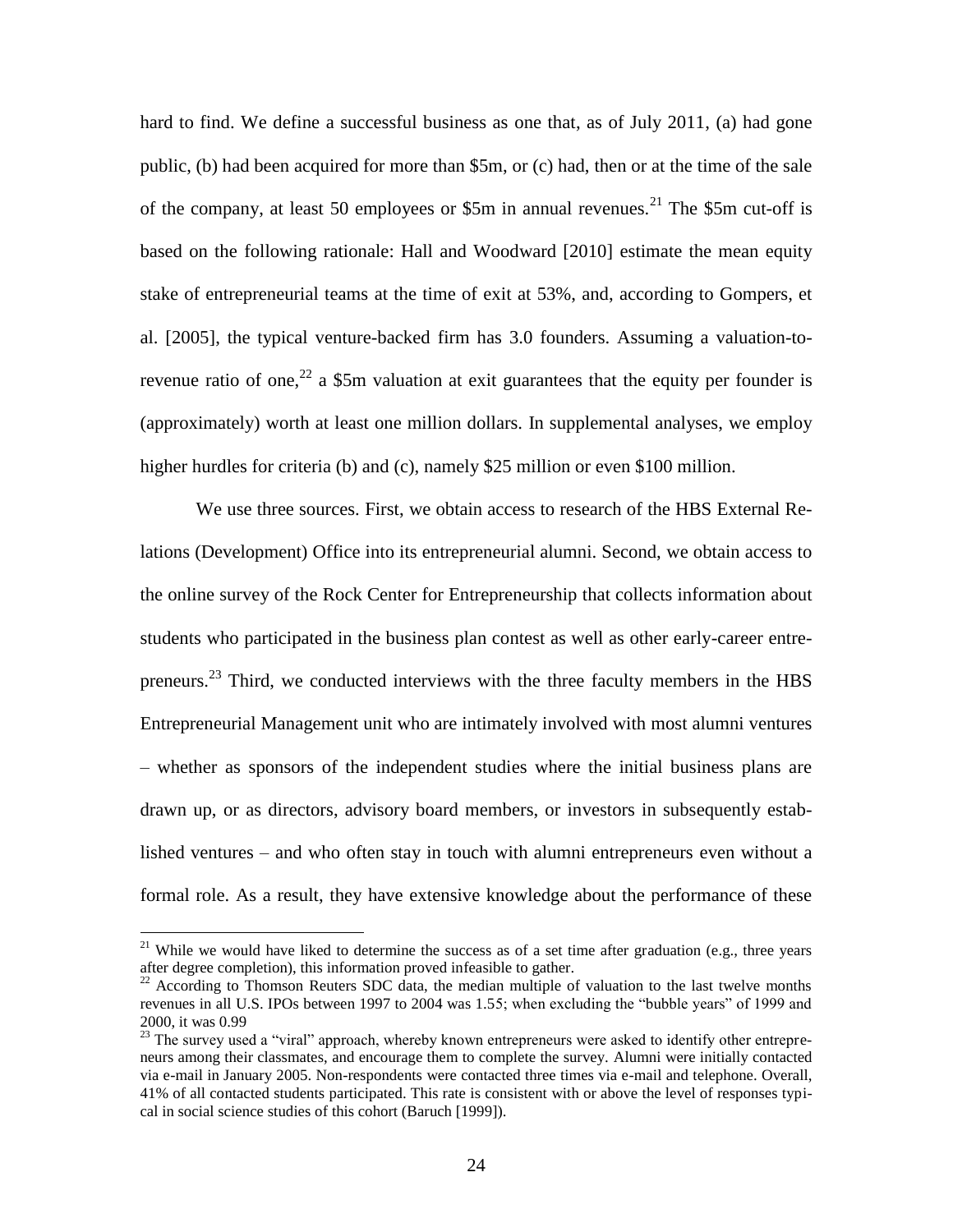ventures. In cases where none of the three sources revealed the revenues, public status, or acquisitions of our sample firms, we consulted a wide variety of business databases, such as CorpTech, EDGAR, Factiva, and Orbis. We also contacted entrepreneurs directly to obtain information on a confidential basis.

In total, 26 entrepreneurs (associated with a total of 19 firms) qualified for the lowest success hurdle, amounting to a success rate of only 13%. Of these, 14 entrepreneurs were identified by the Development Office and 16 through the Rock Center survey (for a total of 22). The three faculty members identified respectively 19, 25, and 22 of the entrepreneurs. Given the high degree of overlap across these various sources, we are confident we have captured the universe of successful post-MBAs in our sample.

After compiling this information on individual ventures, we again aggregate it on the section level. We compute the share of the class who became entrepreneurs after graduation, as well as those who became successful entrepreneurs, both for the entire graduating class and only for those who were not entrepreneurs prior to graduation. The latter is the dependent variable in our regression analyses.

Figure 2, Panel C, summarizes some key patterns of the outcomes data. (Because we have placement data for virtually all students, we report the data here for all sections.) Entrepreneurial activities vary over time, with the peak in entrepreneurial entry occurring around 2000. More than 10% of the class began entrepreneurial ventures upon graduating in 2000. The rate of successful entrepreneurship is low, even when using the lower (\$5 million) hurdle for success. The temporal pattern of success is less pronounced, but, generally, the years that saw the greatest number of successful entrepreneurs were earlier.

### **III. Empirical Analysis**

25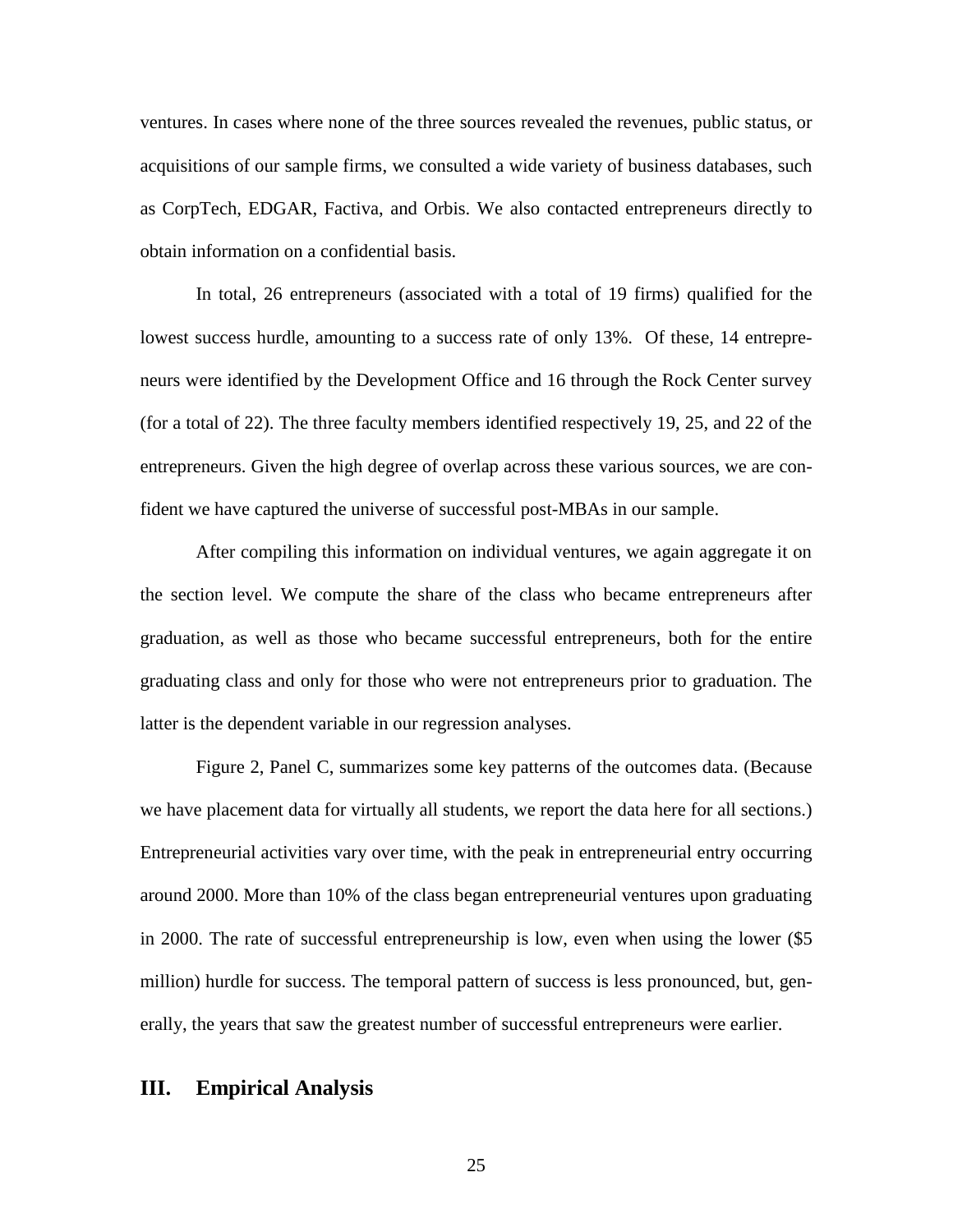Our analysis proceeds in several steps. First, we perform several tests of stratification and (conditional) randomization in section assignment. Then, we present our main result, the analysis of peer effects on the rate of students becoming entrepreneurs, as well as differential peer effects on the rate of successful versus unsuccessful entrepreneurs. Finally, we explore possible channels for entrepreneurial peer effects.

#### **III.A. Test of Stratification and Randomization**

We saw already that the distribution of pre-MBA entrepreneurs across sections appears to be random (e.g., in Appendix Figure 1). We now test whether students without entrepreneurial background in sections with more (above median) and with fewer (below median) pre-MBA entrepreneurs display significant differences in any of their characteristics.

The raw results for all 68 characteristics variables in our data are presented in Appendix Table A1. Out of all job-related characteristics (20 types of last job, 17 types of job functions), demographics (gender, US citizenship, children, partner, age, ethnicity), our risk score measure, and education (major, attendance of an Ivy League or Ivy League Plus college), six are significantly different at the five-percent confidence level: sections with more entrepreneurs are *less* likely to have students who worked in entertainment (3.2% vs. 4.3%), who attended elite schools (22.7% vs. 25.2% for Ivy League and 32.7% vs. 35.7% for Ivy League plus), who majored in history (2.9% vs. 4.2%), and who had a function in human resources (0.2% vs. 0.4%) and are *more* likely to have students who had a function in medical services (0.7% vs. 0.3%). Many of the differences, however, are in categories with a very small number of positive respondents, and the differences range only from 0.2 to 3.0 percent. Another ten variables differ at the ten-percent level.

We aim to control for these differences in our main analysis. Given that we have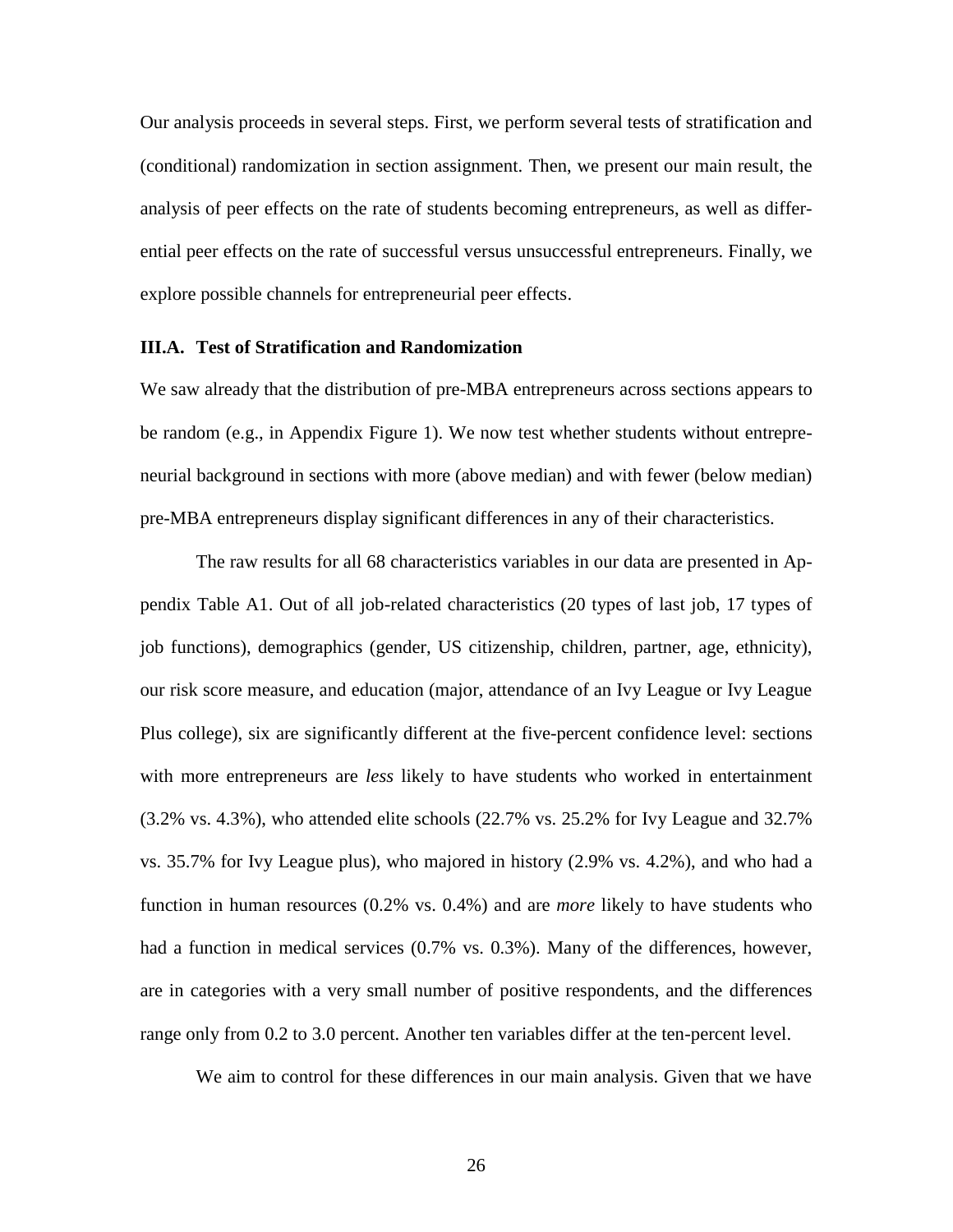sixty sections with at least seventy class cards, we cannot use all 68 characteristics (nor even the 16 significant characteristics). In order to identify the most relevant variables, we use two forward-selection procedures. First, we start with a number of variables that are commonly viewed as being particularly influential in determining the propensity of students to become entrepreneurs<sup>24</sup>: having consulting, investment banking, and private equity backgrounds, gender, nationality, the presence of partners and children, attendance at an Ivy League or Ivy Plus college, risk appetite, and year of graduation. We then conduct a forward stepwise selection to identify which additional student characteristics have significant explanatory power (at the 5% level) in predicting the share of pre-MBA entrepreneurs in a section using a linear regression framework, controlling for year effects. As shown in Table III, this leads to the identification of three additional independent variables—students having a background in agriculture and health care, and majoring in engineering. Second, we use a forward step-wise approach, with only year dummies preset, and include all additional variables significant at the 5% level. In this case, we identify five variables in addition to the year dummies.

We use both sets of control variables, in addition to the time dummies, in our analyses. We report the analyses with the first set of variables in the main tables. (All replications with the second set of independent variables are available from the authors.) In all regressions, we also control for the "share of students without an entrepreneurial background who worked in a general management function‖ to ensure that our results do not reflect negative sorting on this background category as discussed above.<sup>25</sup> Finally, we

<sup>&</sup>lt;sup>24</sup> See, e.g., Evans and Leighton [1989] and Landier and Thesmar [2009].

 $25$  An alternative approach would have been to define all variables only for individuals with general management experience. We cannot implement the alternative specification since we do not have outcome variables by individual, or for the subset of individuals with general management experience.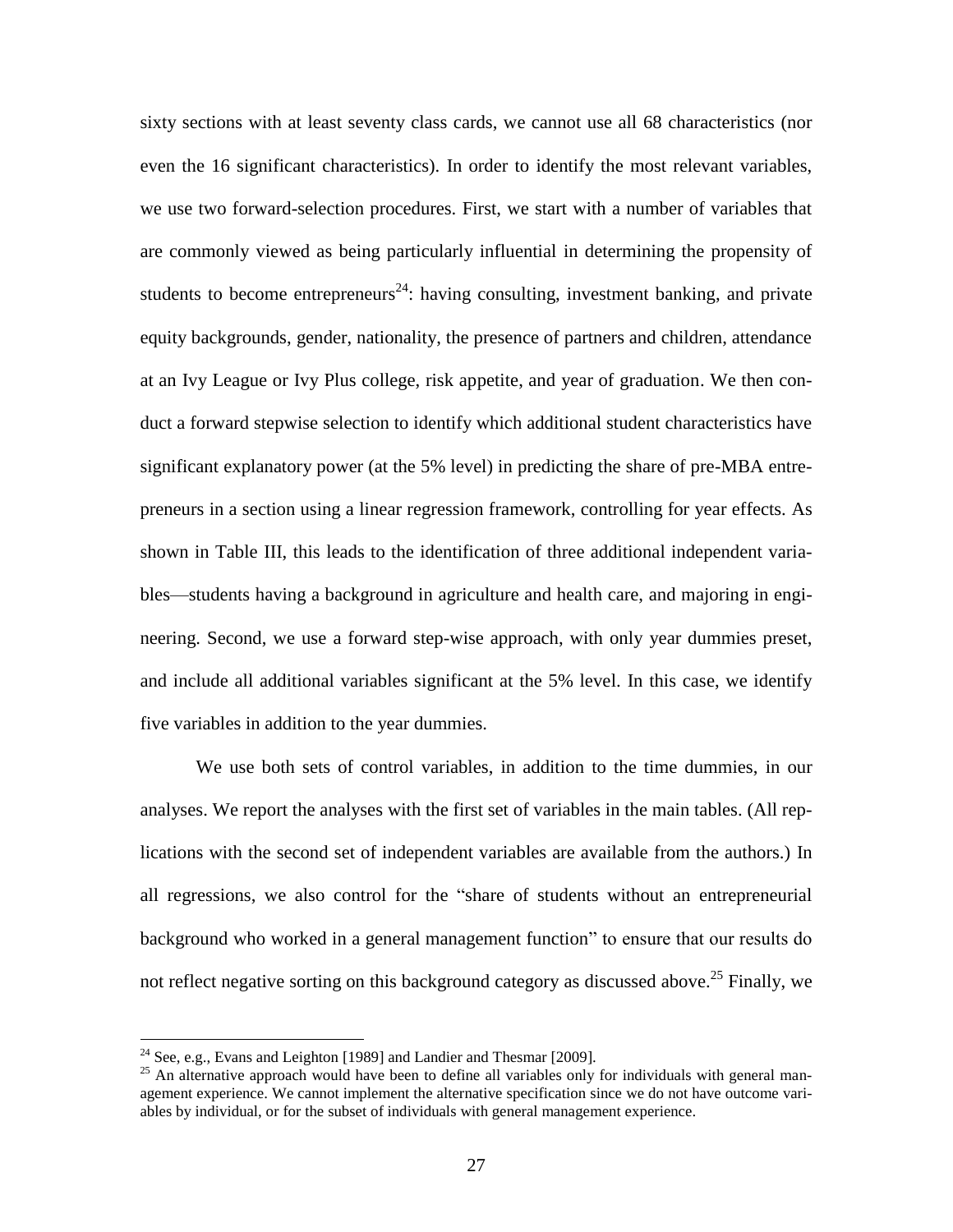add interactions between the independent variables as further controls. Given the stratification procedure employed for the section assignment, we would ideally include all possible interactions between all stratification variables. Because of the modest number of observations, this is not possible to implement. Instead, we include pairwise interactions between the following significant explanatory variables: the share of section that is male, that are U.S. citizens, with a partner, and with investment banking background.

#### **III.B. Univariate Comparisons**

 $\overline{a}$ 

We begin the analysis of entrepreneurial peer effects by plotting the basic relationship between the representation of entrepreneurial students and the rates of post-MBA entrepreneurship, both in total and separating out unsuccessful and successful entrepreneurs. Panel A of Figure 3 relates the share of pre-MBA entrepreneurs to the share of post-MBA entrepreneurs (without prior entrepreneurial experience).<sup>26</sup> Sections with more pre-MBA entrepreneurs have, on average, *lower* rates of post-MBA entrepreneurs. Moreover, these sections have considerably less variation in the share of post-MBA entrepreneurs.

We then distinguish between unsuccessful and successful post-MBA entrepreneurs. We define the rate of unsuccessful entrepreneurship as the difference between the rates of total and of successful entrepreneurship.<sup>27</sup> Panel B reveals the same pattern for the share of unsuccessful post-MBA entrepreneurs as in Panel A for all post-MBA entrepreneurs. Meanwhile, the pattern for successful post-MBA entrepreneurs, in Panel C, is less pronounced and relatively flat, with the exception of one section with a high number

 $^{26}$  This is calculated by subtracting out the number of pre-and-post-MBA entrepreneurs (the first of the two possible corrective methodologies described in Section II).

 $27$  While we believe that we identified a virtually comprehensive list of successful HBS entrepreneurs from the classes in our sample, a similar approach is not feasible for unsuccessful entrepreneurs. Unsuccessful ventures are much less visible after failure, and participants are often unwilling to disclose their failure (e.g., in response to a survey request).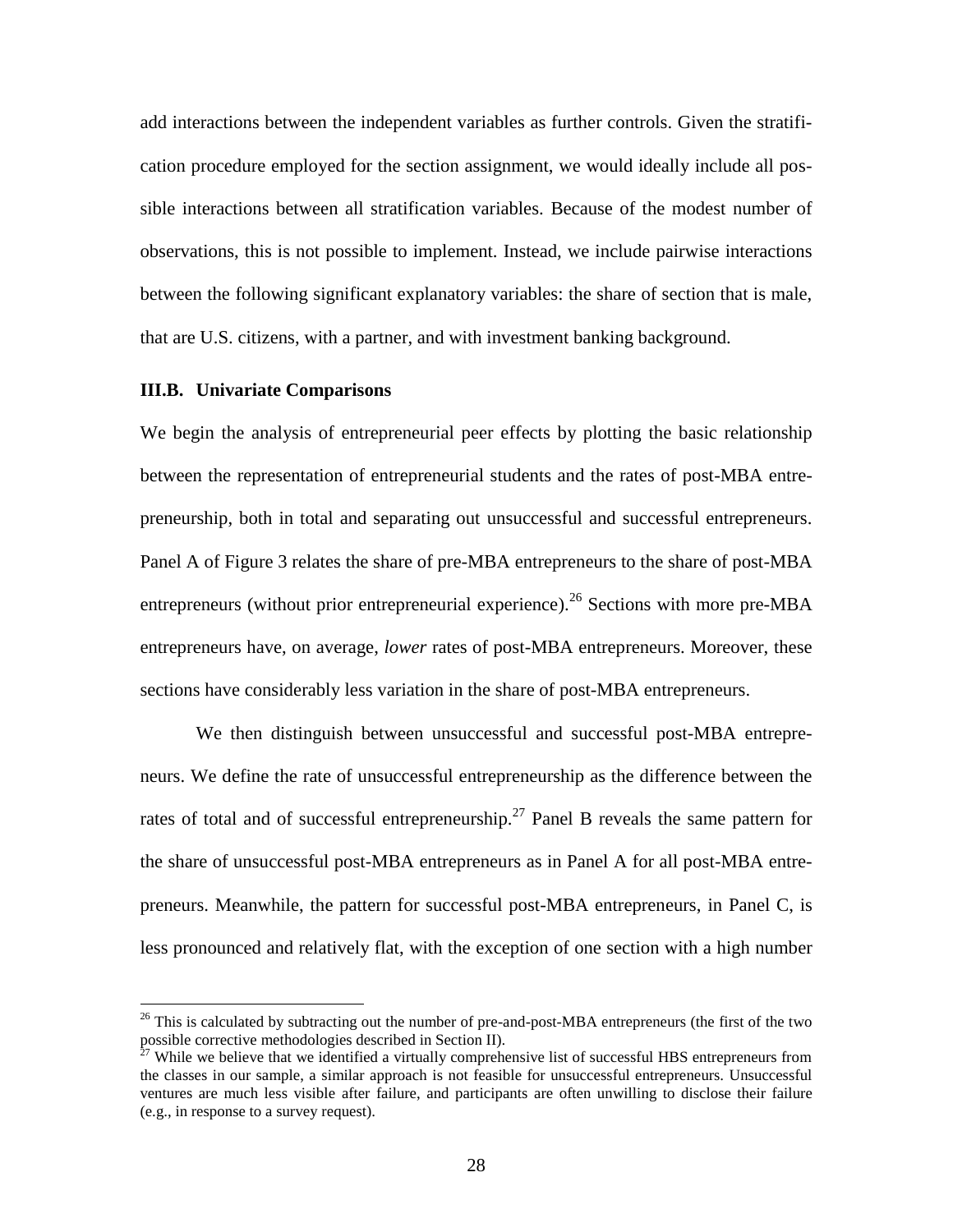of successful entrepreneurs and a high pre-MBA entrepreneurship rate. Certainly, no sign of a negative relationship, as identified in the other two panels, appears here.

Table IV examines the correlation coefficients between various characteristics of the sections and the share of students without an entrepreneurial background who became entrepreneurs after finishing the program. In Column 1, we see that sections with more males, U.S. citizens, and students with children have higher rates of entrepreneurship. (Again, all variables are computed using only students who were not pre-MBA entrepreneurs.) Both venture capital funding and IPO activity in the year of graduation are highly correlated with post-MBA entrepreneurship. Most importantly, there is a significantly negative relationship between the section share of pre-MBA entrepreneurs and the share of those who were not prior entrepreneurs but began ventures after their MBA, consistent with the pattern observed in Figure 3. This negative correlation provides another piece of suggestive evidence speaking to our main research question.

Columns 2 and 3 reveal that this negative correlation is entirely driven by the share of unsuccessful post-MBA entrepreneurs, again consistent with Figure 3: The correlation with unsuccessful entrepreneurship is significantly negative, while the correlation with successful entrepreneurship is insignificant (and has a positive sign). More generally, the correlations with unsuccessful entrepreneurship in Column 2 mirror those of Column 1, while the correlations with successful entrepreneurship in Column 3 are much weaker – the only significant correlates are having a partner and the risk aversion score (negative correlation) and the measures of entrepreneurial finance activity (positive). One reason for the lack of significance in the sample of successful entrepreneurs as well as for the close resemblance of correlation coefficients in the full and in the unsuccessful sam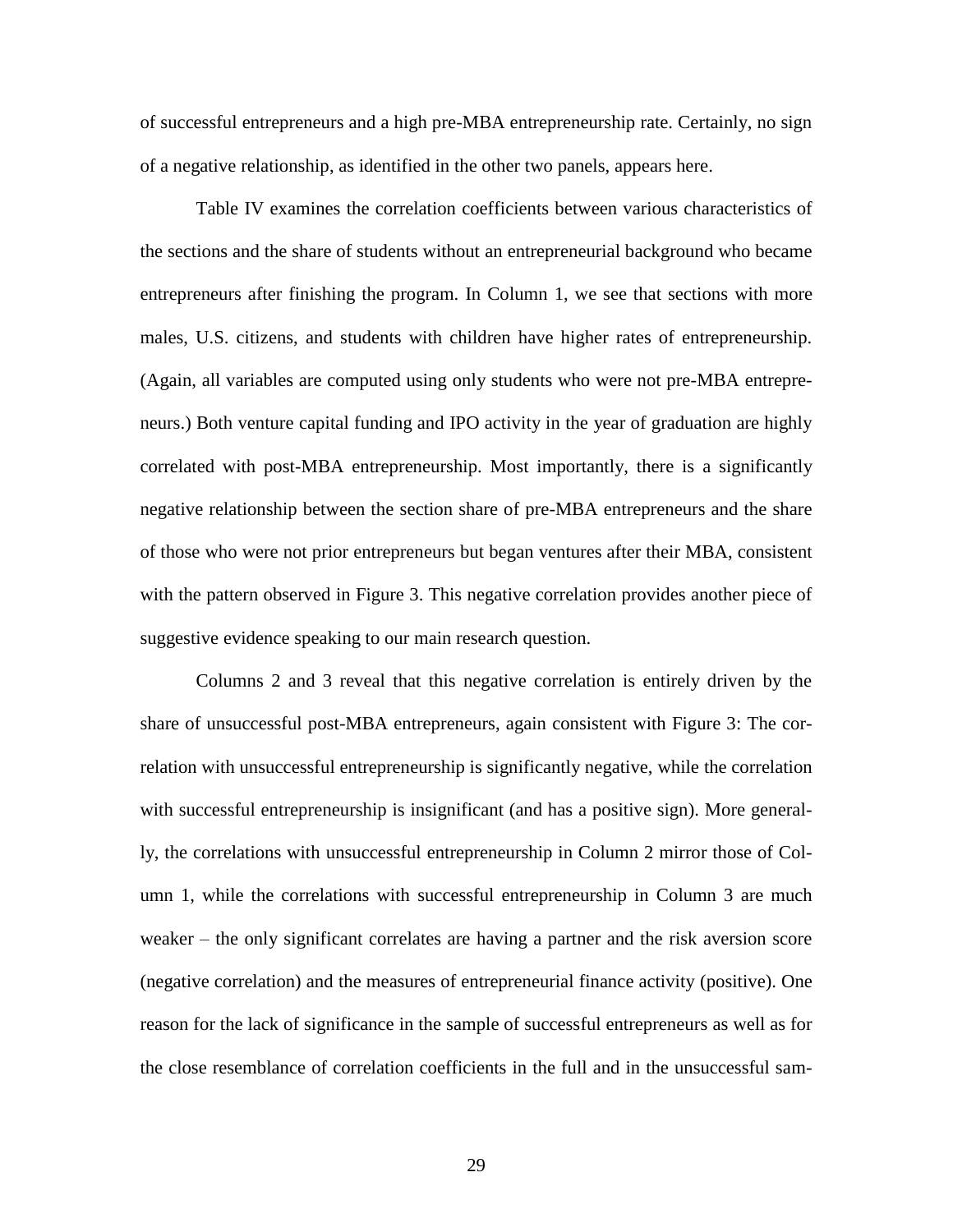ple is simply the small number of successful post-MBA entrepreneurs. If we compare the fraction of successful entrepreneurs (among all post-not-pre entrepreneurs<sup>28</sup>) in sections with above and below-median numbers of pre-MBA entrepreneurs, 18.0% versus 7.5%, the difference is not significant ( $p$ -value = 17.1%), but economically large.

#### **III.C. Regression Analyses**

 $\overline{a}$ 

We test whether the suggestive univariate patterns hold up in a controlled regression framework. As before, the units of observation are section-years, and the main dependent variable is the section share without prior entrepreneurial background who became entrepreneurs after graduation, either overall or divided into successful and unsuccessful. As derived in Section I.A, we control for the characteristics of these same students without prior entrepreneurial experience, using the variables selected in Section III.A.

Table V presents the first main result, the analysis of entrepreneurial peer effects on the propensity of their section-mates without entrepreneurial experience to become entrepreneurs afterwards. Since the left-hand side variable is censored at zero, we first estimate a Tobit specification. The Tobit specification does not allow us to employ year dummy variables (the estimates do not converge), and we use the volume of venture financing and IPOs as controls. Alternatively, we estimate OLS coefficients with the inclusion of year dummies. In those specifications we can also add pairwise interactions between significant explanatory variables as additional controls, as discussed above. We use the two methods discussed in Section II to correct the overall post-MBA entrepreneurship rate for prior entrepreneurial experience: In the first three columns, we subtract the number of identified pre-and-post-MBA entrepreneurs; in the last three columns, we

 $^{28}$  The calculation of the success rate excludes sections with no post-MBA entrepreneurship.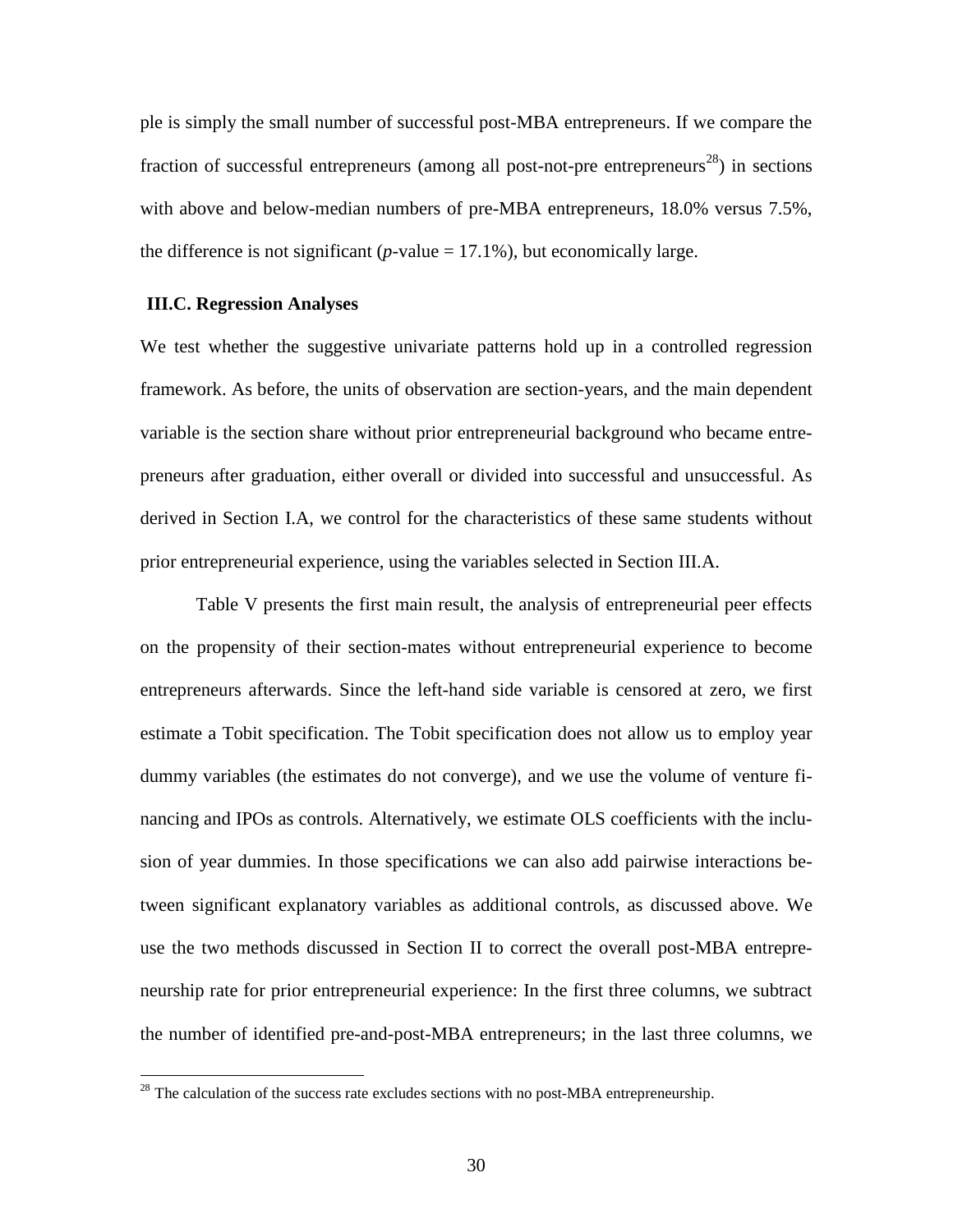subtract an average pre-and-post-MBA entrepreneurship rate of 30%.

All regressions confirm the pattern found in the raw data: The coefficient on the share of the section with an entrepreneurial background is always significantly negative. The effect is not only statistically significant, but also economically meaningful. Even using the low coefficient estimate from the OLS regression in the second column, a onestandard deviation increase in the pre-MBA entrepreneurship rate translates into a decrease of 26% in the predicted rate of entrepreneurship after business school: the share of post-not-pre entrepreneurs drops by one percentage point  $(-0.35 \times 0.029)$ , from 3.9% to 2.9%. The second set of regressions suggests declines of even larger magnitudes.

In addition to our main result, we observe several interesting patterns. The share of students with a private equity background is positive but insignificant (after the inclusion of year dummies). The difference in sign, relative to the negative estimate for pre-MBA entrepreneurs, may reflect that this category is dominated by buyout firms with little exposure to young firms, rather than venture capitalists. We also see that the coefficient on the share of the section that is male is always positive and typically statistically significant, while the share that has a partner is always negative and (at least marginally) significant. The coefficient on the mean risk tolerance of the section is generally insignificant. Finally, more entrepreneurial activity in the economy is associated with periods of more venture activity. When we employ class dummies, those for 1999 and 2000 have the greatest magnitude and significance.

We then distinguish between unsuccessful and successful entrepreneurs. Table VI presents the same set of regression specifications as in the previous table but with different dependent variables: the share of post-MBA entrepreneurs who were not previously

31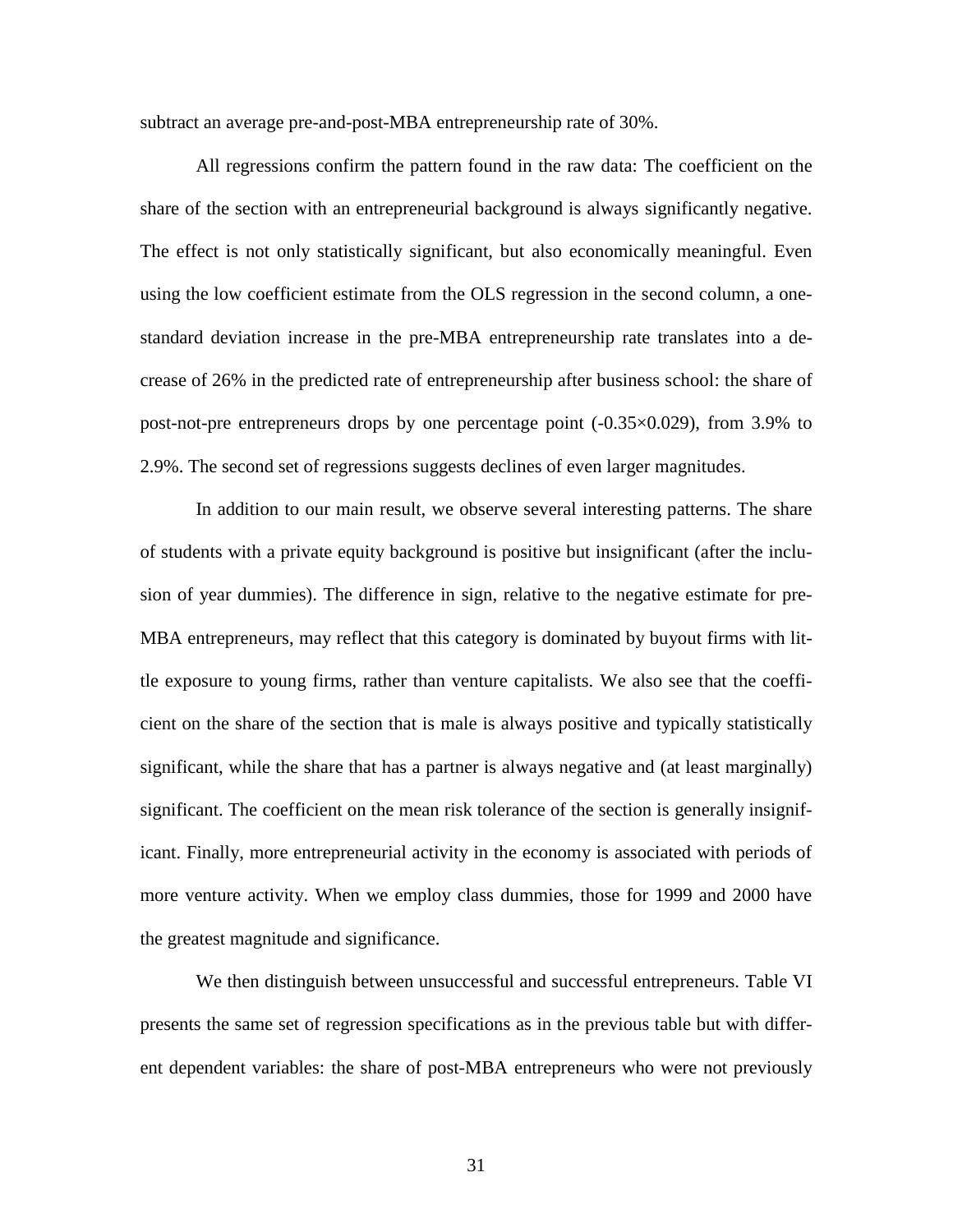entrepreneurs and whose post-graduation ventures ultimately failed (in Panel A) or whose ventures were successful (in Panel B). In Panel C, we test whether the peer effects estimated for unsuccessful and for successful entrepreneurs in Panels A and B are the same.

The results for unsuccessful entrepreneurship (Panel A) are very similar to those for overall entrepreneurship. The section share with prior entrepreneurial background is significantly negatively associated with unsuccessful post-MBA entrepreneurship among their peers. In fact, the coefficient estimates of all independent variables are quite similar in terms of significance and size. As expected, given the high likelihood of failure, a reduction in unsuccessful ventures drives the overall negative peer effect.

The economic magnitude of the peer effect is somewhat larger for unsuccessful entrepreneurs than in the baseline, given the smaller baseline. Using again the coefficient estimate from the first OLS regression (column 2), a one-standard deviation increase in the pre-MBA entrepreneurship rate translates into a decrease of 30%, namely, more than one percentage point [-0.36×0.029] out of 3.5% unsuccessful post-not-pre entrepreneurs.

The results of the regressions explaining successful entrepreneurship (Panel B) are rather different: The coefficient on the share of pre-MBA entrepreneurs are much smaller and always positive, ranging from 0.02 to 0.16. They are never statistically significant, nor are any of the other variables that are important in Table V consistently significant. The goodness of fit is also considerably lower.

The lack of significance is not surprising, given the limited representation of successful entrepreneurs (0.4% of all students without prior entrepreneurial experience) and left-censoring. However, the consistently positive coefficient estimates point suggest the *possibility* that entrepreneurial peers are less discouraging, or even encouraging, when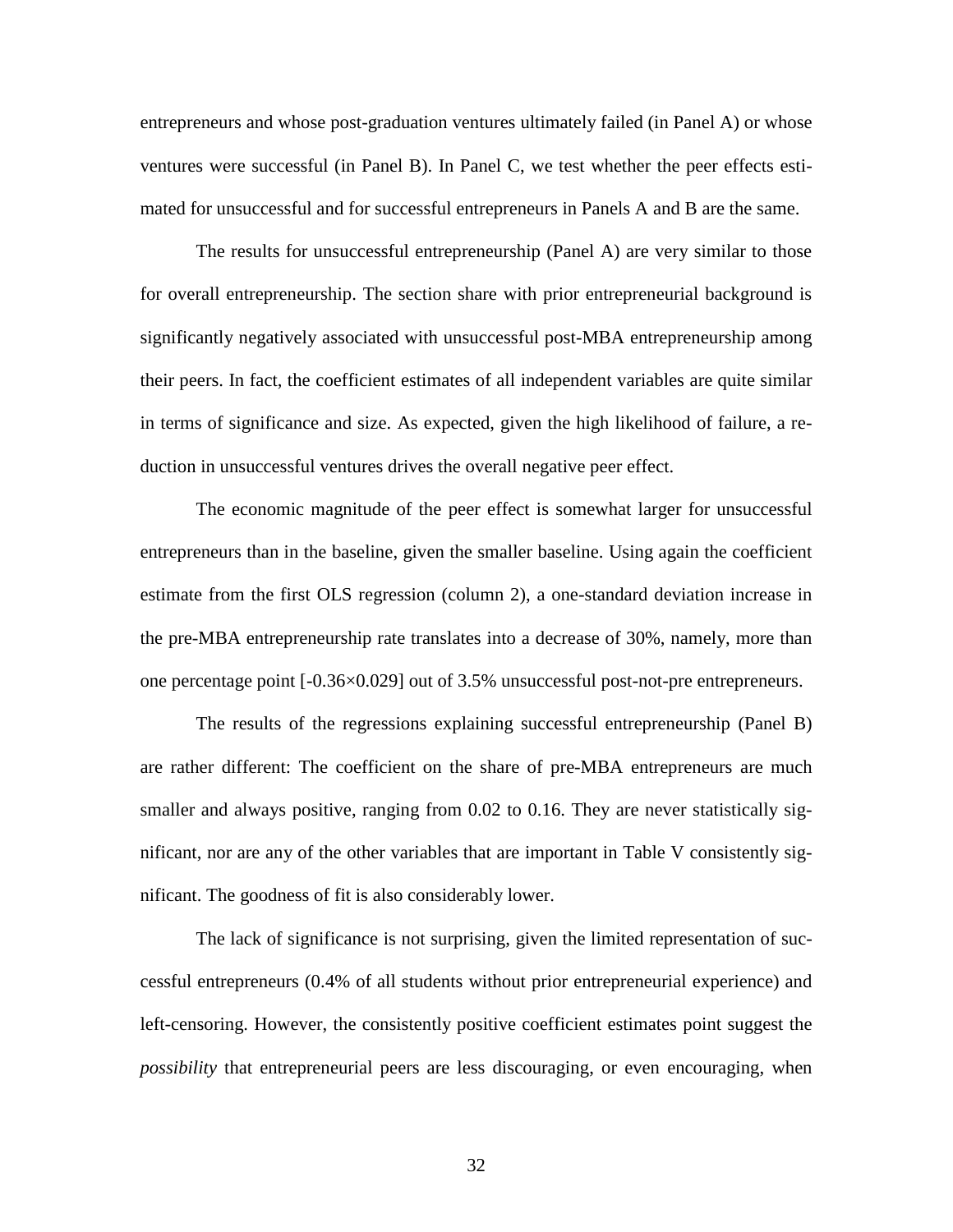confronted with promising, and hence ultimately successful business ideas.

We perform two tests to explore this possibility. First, we test whether the peer effects estimated for unsuccessful and for successful entrepreneurship in Panels A and B are the same. We employ the standard econometric approach: We estimate a pooled regression on observations from both regressions and then examine the significance of the interaction between the pre-MBA entrepreneur share and the dummy variable denoting successful outcomes. This amounts to performing a *t*-test of the null hypothesis that the coefficients on the pre-MBA entrepreneurial share variable are not different in the successful and unsuccessful entrepreneurship regressions. We also undertake an *F*-test comparing all coefficients in the two regressions.

As shown in Panel C, the null hypothesis of no difference is always rejected at the one-percent confidence level. Thus, peers with entrepreneurial experience tend to deter students without an entrepreneurial background from undertaking unsuccessful ventures, but their influence on would-be successful entrepreneurs is significantly more positive.

We perform a second test to ensure that the significant difference estimated in Panel C is not merely a reflection of the lower (absolute) rate of successful entrepreneurs. That is, a potential concern is that the magnitude of a hypothetical negative peer effect on successful ventures is limited because the rate of successful ventures cannot fall below zero. For example, if the shares of both successful and unsuccessful ventures were to drop by the same percentage in response to peer interaction, we might still estimate a positive interaction coefficient given the higher baseline rate of unsuccessful ventures.

To address this concern, we repeat the analysis in Table V using as a dependent variable the ratio of the number of failed to the number of total ventures. If the insignifi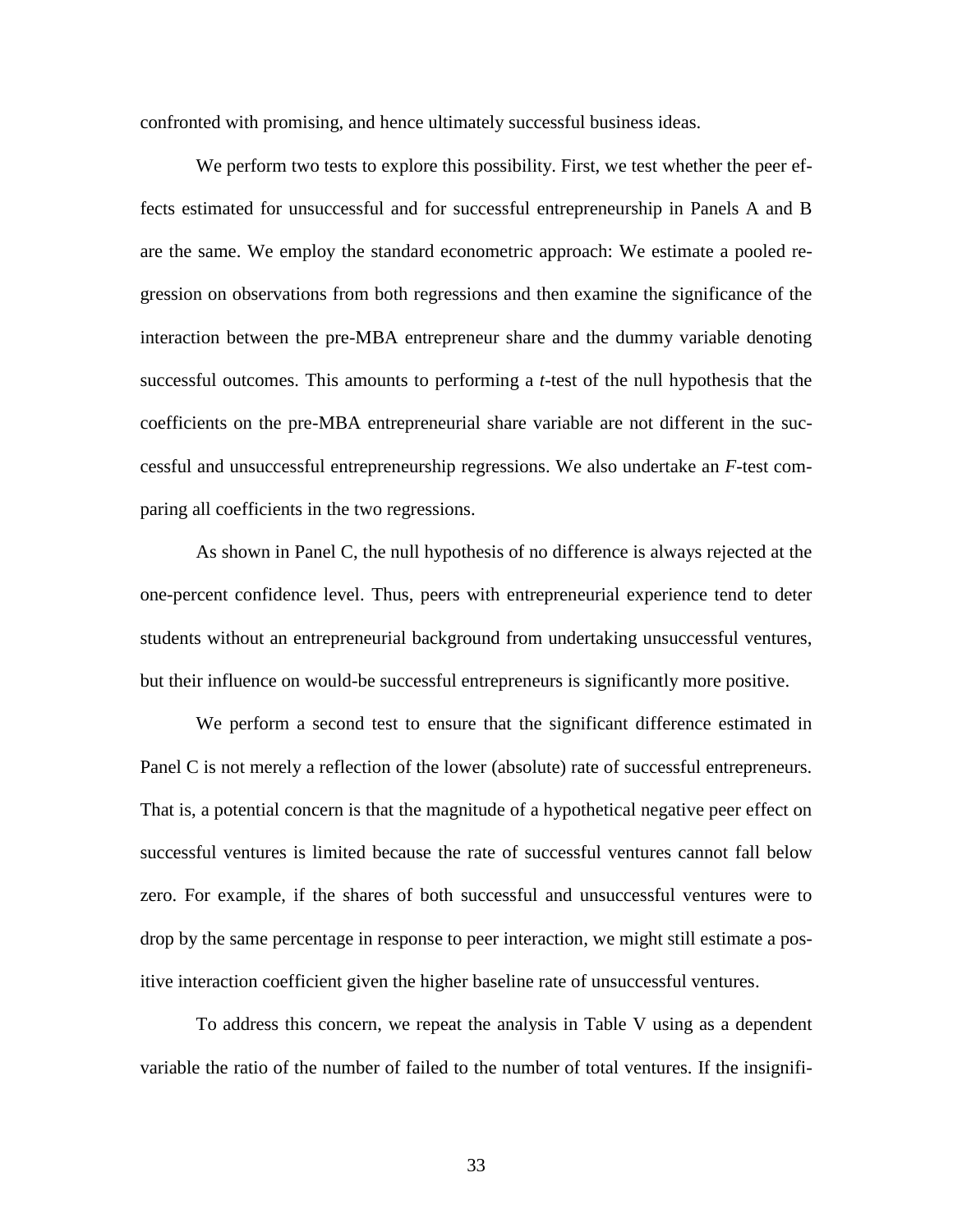cantly positive coefficient estimated for successful entrepreneurs concealed a negative effect identical to the one on unsuccessful would-be entrepreneurs, then peers should have no effect on the ratio. If the effect is significantly more positive for successful would-be entrepreneurs, the coefficient estimate should be negative. We deal with the cases of "no new ventures" in a section (zero denominator) in several alternative ways: dropping those observations; coding those ratios as "zero"; adding a small number to both the numerator and denominator in all observations. We re-estimate all six regression models of Table V with each approach. We find that the coefficient on the number of pre-MBA entrepreneurs is negative in all cases: the peer effect is more negative on unsuccessful ventures. Since both the counts of unsuccessful and total ventures are likely to be noisily measured, it might be anticipated that the ratio would be particularly noisy. Nonetheless, the coefficient is significant at conventional significance levels in the majority of cases. For example, when we calculate the ratio dropping cases of zero ventures and when we calculate the ratio coding cases of zero ventures as zero, the coefficient estimate is significant in nine out of twelve cases (marginally significant in the other cases).

Taken together, our results imply that experienced peers are serving a positive role in disproportionately weeding out bad ventures.

We perform a number of robustness checks. First we test whether our results are robust to employing higher thresholds for "success." As discussed above, we chose the \$5 million threshold for "success" in order to guarantee equity worth about \$1 million or more per founder. In some cases, this cut-off may be too low. For example, Guru.com, an online marketplace for freelance talent in our sample, was sold for approximately \$5 million to rival Unicru in 2002. Given that Guru.com raised over \$62 million in venture

34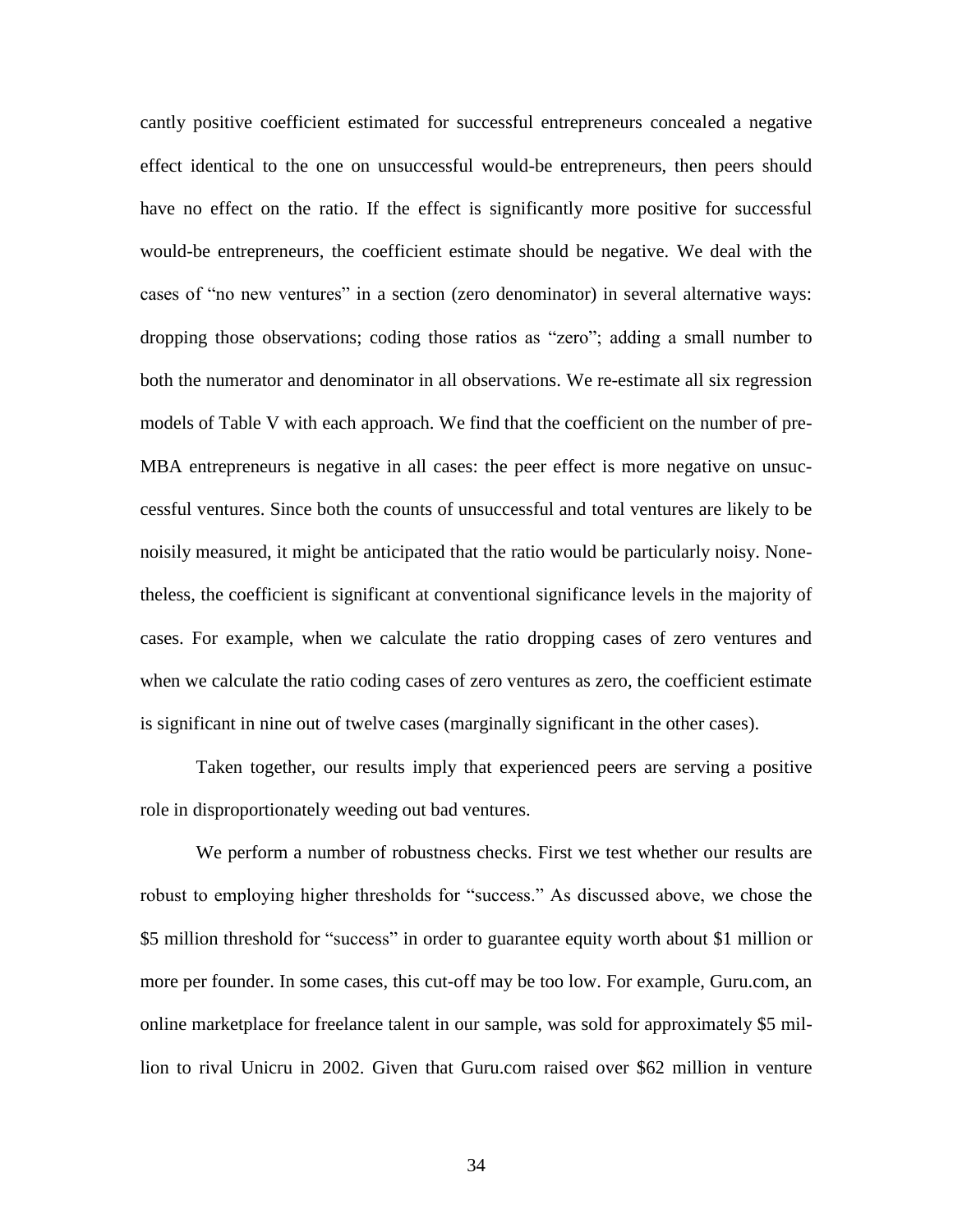capital financing in 1999 and 2000, it is doubtful whether the parties involved regarded this as a success.<sup>29</sup> To address this concern, we use \$25 million and \$100 million as alternative cutoffs, which we term "very successful" and "super-successful" respectively.

Columns 1 through 4 of Table VII show results akin to those in the specifications of Column 2 of Table VI, Panels A and B. The coefficient estimates closely resemble those using our original success measure, not only in terms of sign and significance but also in terms of economic magnitude. Moreover, the coefficients on the share of pre-MBA entrepreneurs in the regressions predicting unsuccessful versus successful post-MBA entrepreneurship (i.e., "not very successful" versus "very successful," and "not super-successful" versus "super-successful") are significantly different at the one-percent confidence level in both cases.

Another robustness check addresses the concerns that, as revealed in Figure 2.C, the class of 2000 had an extraordinary high post-MBA entrepreneurship rate and might explain all of our results. We reran the regressions without the observations from the class of 2000. The results were little changed.

We also repeat the analyses in Tables V and VII, adding additional control variables suggested by the literature on the determinants of entrepreneurship, in particular, Eesley, et al. [2007] and Evans and Leighton [1989]. For instance the results were robust when we added, among other variables: section share (excluding prior entrepreneurs) that is white; section share (excluding prior entrepreneurs) that is Asian; section share (excluding prior entrepreneurs) that is Hispanic; section share (excluding prior entrepreneurs) that are races other than white, black, Asian, and Hispanic; section share (exclud-

 $^{29}$  The information on Guru.com was obtained from [http://www.venturexpert.com](http://www.venturexpert.com/) (accessed September 16, 2011), Factiva, and other on-line sources.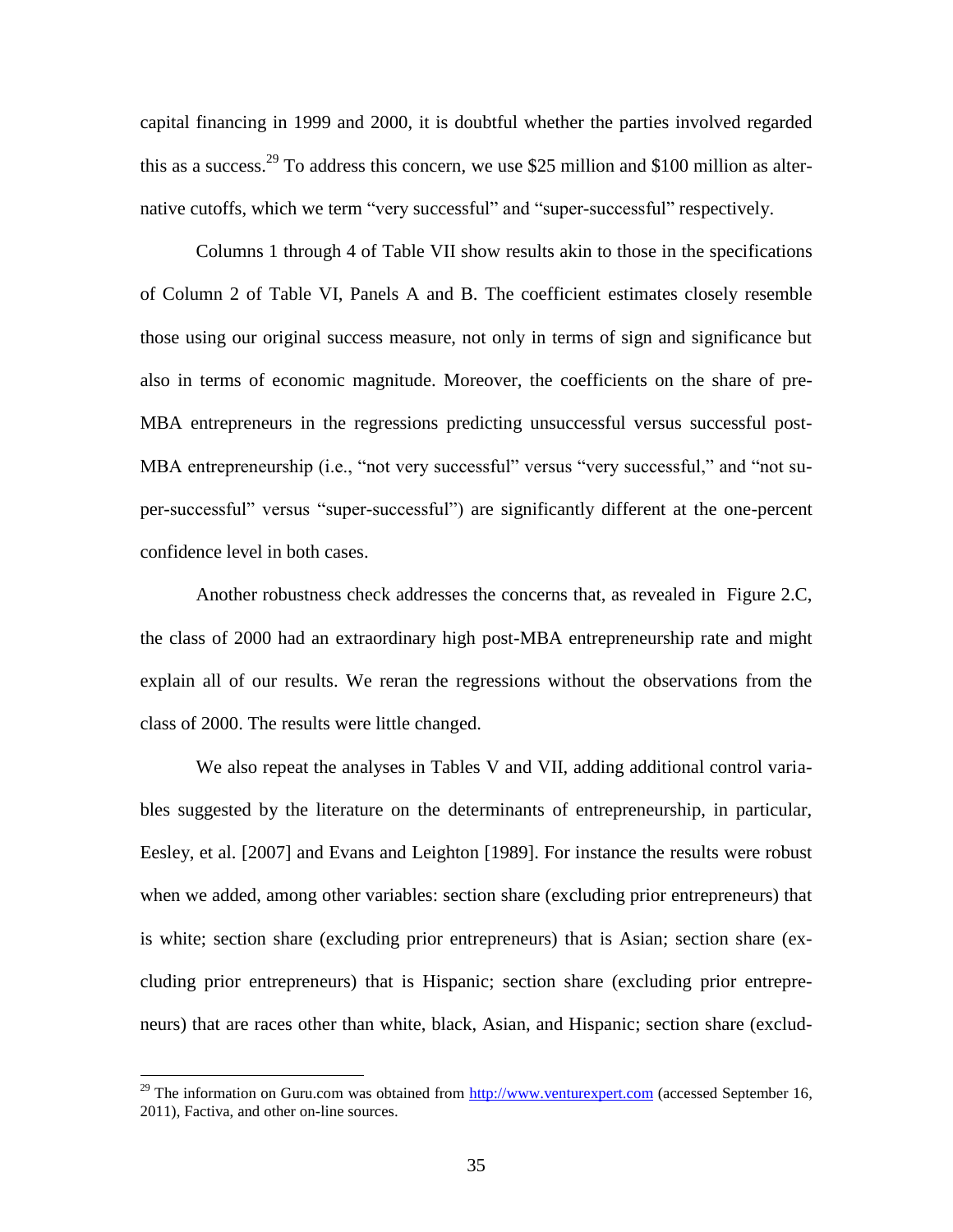ing prior entrepreneurs) that is aged 30 or over at matriculation; section share (excluding prior entrepreneurs) with a college major in natural science; section share (excluding prior entrepreneurs) with a college major in medical science; section share (excluding prior entrepreneurs) with a college major in computer science.

Finally, the reported analyses focus on the 60 sections with at least 70 class cards. As additional robustness checks, we repeat the analyses using only sections with a minimum of 75 or 80 class cards (a total of 57 and 40 sections respectively). When we reproduce the analyses in Tables V and VI using these higher cut-off points, the results are generally robust, despite the smaller sample sizes. Hence, the results are not a consequence of any assumptions regarding missing observations.

#### **III.D. Interpretation**

As noted in the introduction, we can offer a variety of explanations for the observed intrasection learning. A first possible channel is direct interaction of pre-MBA entrepreneurs with aspiring entrepreneurs in their section and their counsel about what constitutes a good business idea. As argued by the alumni and students we interviewed, students who were entrepreneurs prior to business school play a critical if informal knowledge dissemination role: would-be entrepreneurs approach these individuals and receive help evaluating their potential business plans and understanding their strengths and weaknesses. While others in the section may have the same analytical skills, the personal experience of prior entrepreneurs gives them a credibility others do not have.

A second interpretation is that the mere presence of former entrepreneurs and their reports about their prior entrepreneurial ventures discourage all but the best "wouldbe entrepreneurs." Aspiring entrepreneurs with less promising ideas abandon or at least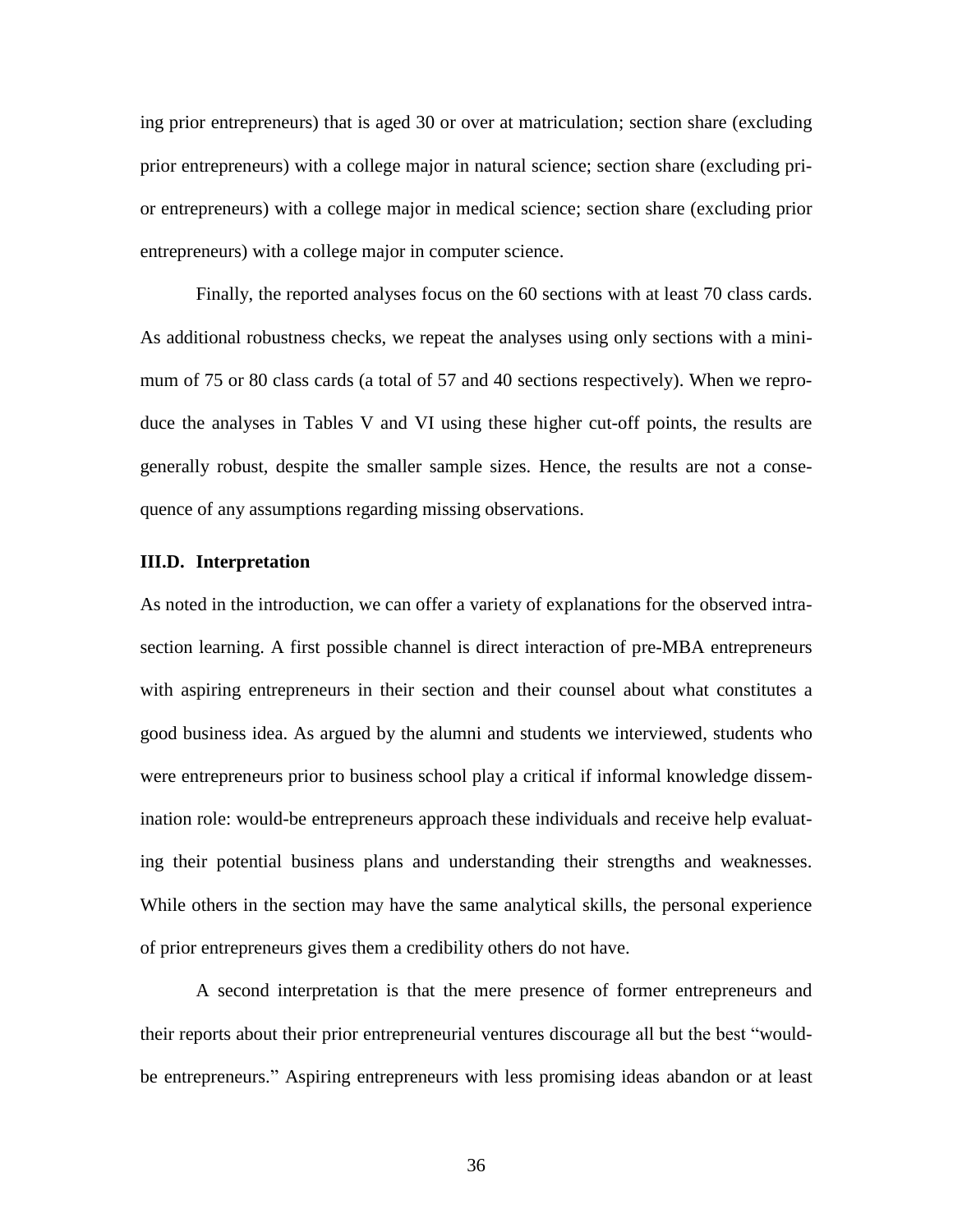postpone their plans to start a company, even without direct interaction and specific counsel. This explanation is particularly plausible if the entrepreneurial peers had negative experiences, given that we estimated the peer effect to be significantly negative.

A third interpretation is that entrepreneurs do not affect other students directly, but raise interest in entrepreneurship and induce their section-mates to take additional entrepreneurship classes as electives, which may help them to subsequently make better decisions about pursuing new ventures.

The third hypothesis is directly testable. We use our additional data on enrollment in elective entrepreneurship classes to test whether there is a positive relationship with the presence of prior entrepreneurs in a section. We employ the share of classes under the sponsorship of the Entrepreneurial Management unit that students without entrepreneurial background took in their second year as the new outcome variable, and repeat the prior regression analyses. Column 5 of Table VII displays the regression specification that mirrors Column 2 of Table V. With the exception of two significant time dummies (the classes of 2000 and 2001 had the greatest enrollment in entrepreneurship classes), none of the coefficient estimates are significant at the five-percent confidence level, and only the coefficient estimate for gender is marginally significant but varies depending on the regression specification. Most importantly, the impact of peers with an entrepreneurial background is very small and never significant.<sup>30</sup> Hence, we find no support for the explanation that entrepreneurial peers induce others to take entrepreneurship classes.

It is harder to distinguish between the remaining two explanations, "direct counsel" (channel 1) and "mere presence" (channel 2), though the finding on enrollment in

<sup>&</sup>lt;sup>30</sup> Because the number of electives shifted over time, and the number of sections with seventy or more class cards is not evenly distributed, we repeated these analyses for all sections and for the set of the sections with forty or more class cards. We use weighted and unweighted data. The results are the same.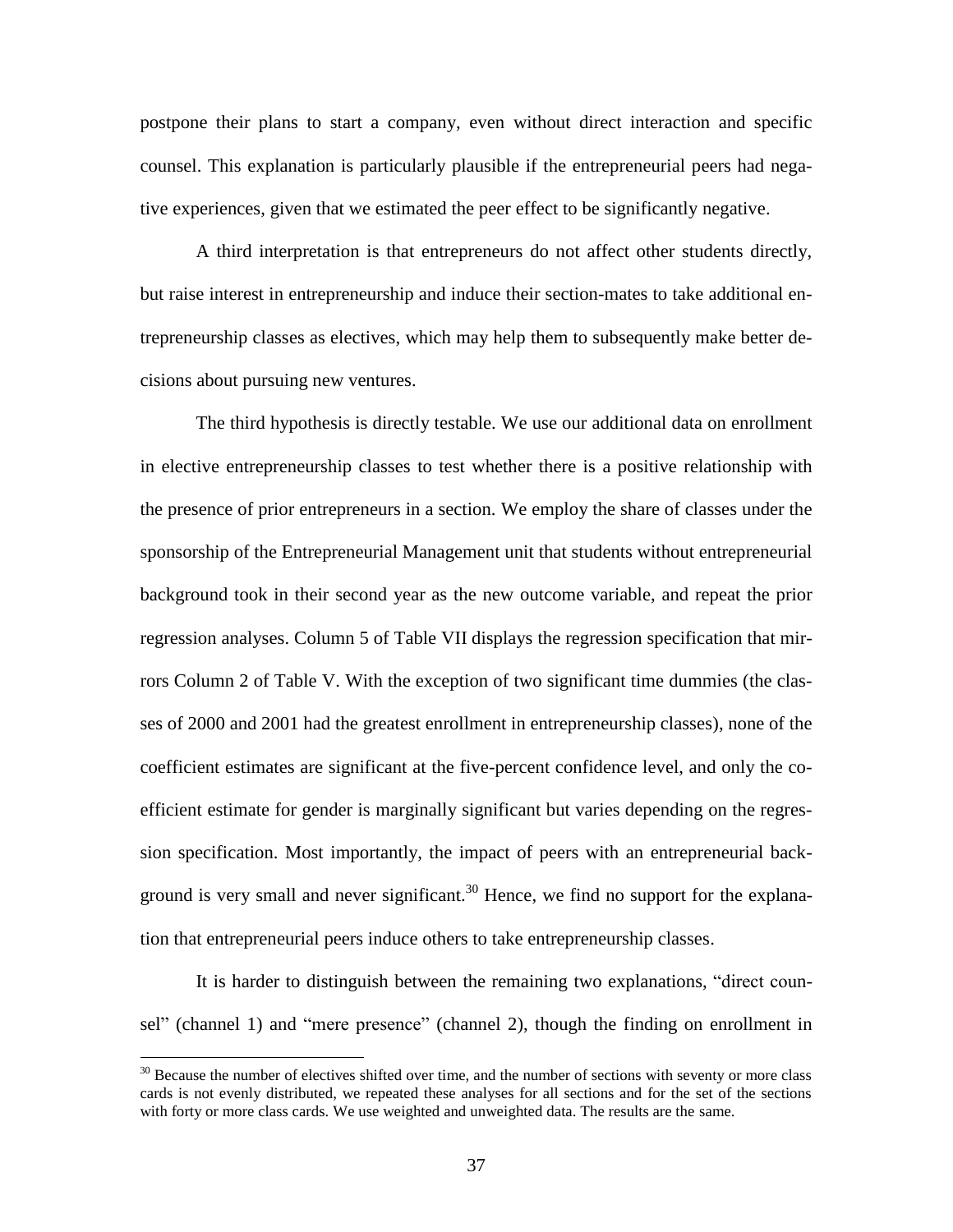entrepreneurship classes points towards channel 1: If the mere presence of entrepreneurial peers discourages start-up activities, we might also expect it to dampen interest in entrepreneurship classes, and hence a negative coefficient.

Relatedly, the second interpretation would be more plausible if pre-MBA entrepreneurs tended to be failed entrepreneurs, whose previous experiences diminish the enthusiasm of their peers about entrepreneurship. However, as we saw already, pre-MBA entrepreneurs in our sample have been quite successful, with some even having sold companies for tens of millions of dollars.

Still, it is possible that prior entrepreneurial experiences color the influence that pre-MBA entrepreneurs exert on the entrepreneurial ambitions of their peers: A successful entrepreneur may be more encouraging, and a failed entrepreneur may be more discouraging. We test the latter hypothesis using our hand-collected data on the outcomes of prior ventures of MBA students. In Table VIII, we present the same regression specifications as in Table VI, but split the share of pre-MBA entrepreneurs into those who were successful and those who failed (total rate minus successful rate).

For *unsuccessful* post-MBA entrepreneurs, we find a negative peer effect both of successful prior entrepreneurs and of unsuccessful prior entrepreneurs (Panel A). Both coefficients are similar in magnitude to our previous estimations, though estimated less precisely. (The loss of significance is not surprisingly given that we are splitting the already small number of pre-MBA entrepreneurs into two groups.) Only the Tobit specification suggests a stronger peer effect of unsuccessful entrepreneurs, but the differences in coefficients are insignificant in all cases.

Panel B shows the effect on *successful* entrepreneurs. As in Table VI.B, the good-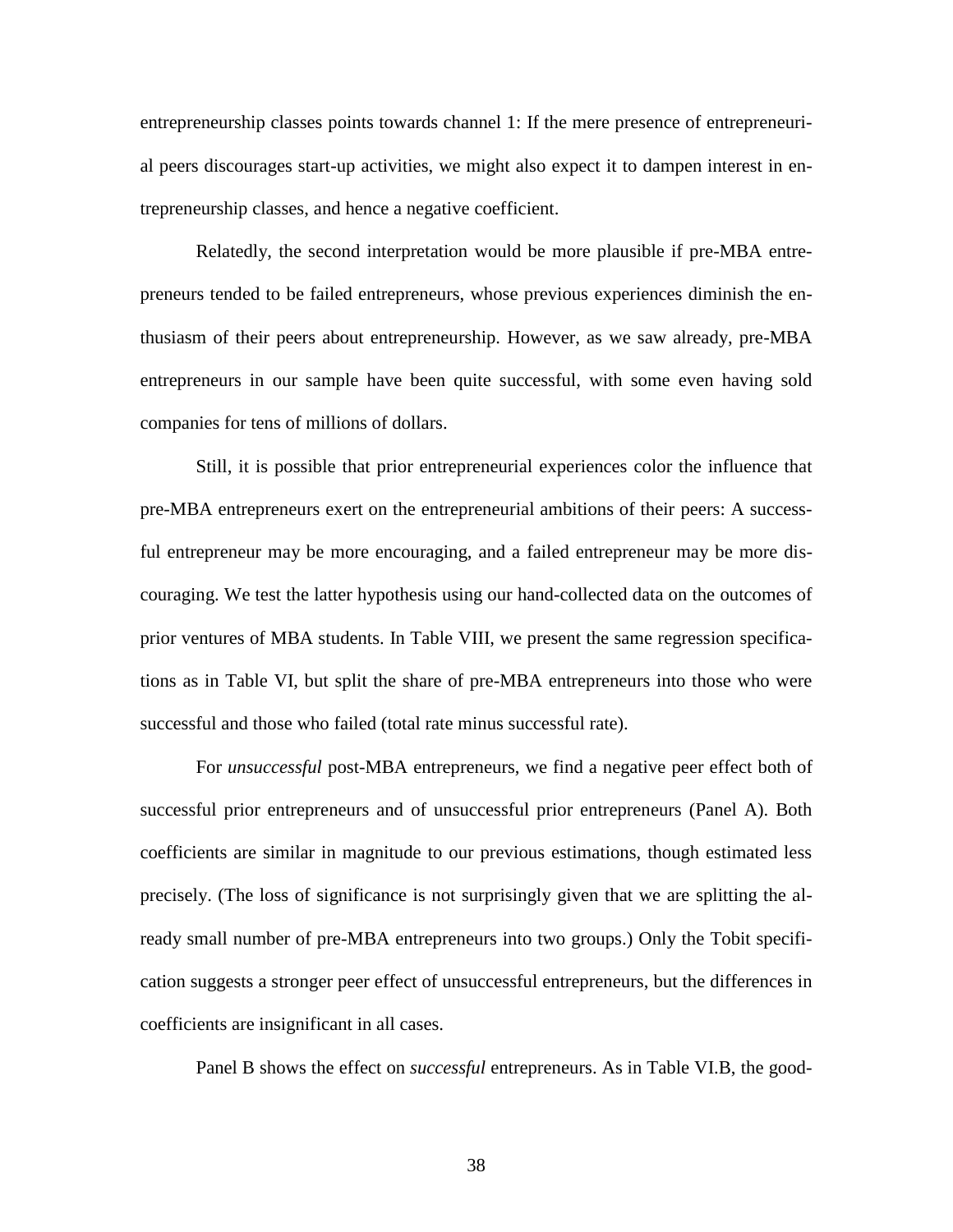ness of fit is considerably lower, and only two out of the twelve coefficients of interest are even marginally significant. Directionally, the peer effect of successful pre-MBA entrepreneurs is always positive while the effect of failed pre-MBA entrepreneurs is either negative or very close to zero. The differences are never significant.

Overall, we have at best very weak evidence that the specific prior experience of entrepreneurial peers is central in explaining our results. Again, it is possible that the lack of significant results reflects the lack of power.

As a final piece of evidence, we examine the variance, rather than the mean rate of entrepreneurship. If intra-section learning relies on direct interaction, then the effect will be noisier when there are few pre-MBA entrepreneurs present and, hence, interaction and productive feedback are less likely. With a large number of entrepreneurs, instead, one of them will be critical and experienced enough to detect the "flaw" in a business plan. Hence, sections with fewer pre-MBA entrepreneurs should display greater variance in their post-MBA entrepreneurship rates, particularly for unsuccessful entrepreneurs.

Table IX reports the variance in post-MBA entrepreneurship, separately for sections with below-median and above-median shares of pre-MBA entrepreneurs. We find that sections with more prior entrepreneurs have 44% less variance in the overall entrepreneurship rate, a pattern entirely driven by unsuccessful entrepreneurs. However, at least part of the reduction in variance may be mechanistic, due to the reduced likelihood of becoming entrepreneur when many pre-MBA entrepreneurs are present. To alleviate this concern, we repeat the analysis restricted to sections with a minimum number of students becoming entrepreneur: at least three, five, or seven. In all cases, the results are directionally similar: the variance in the rate of unsuccessful (and overall) post-MBA en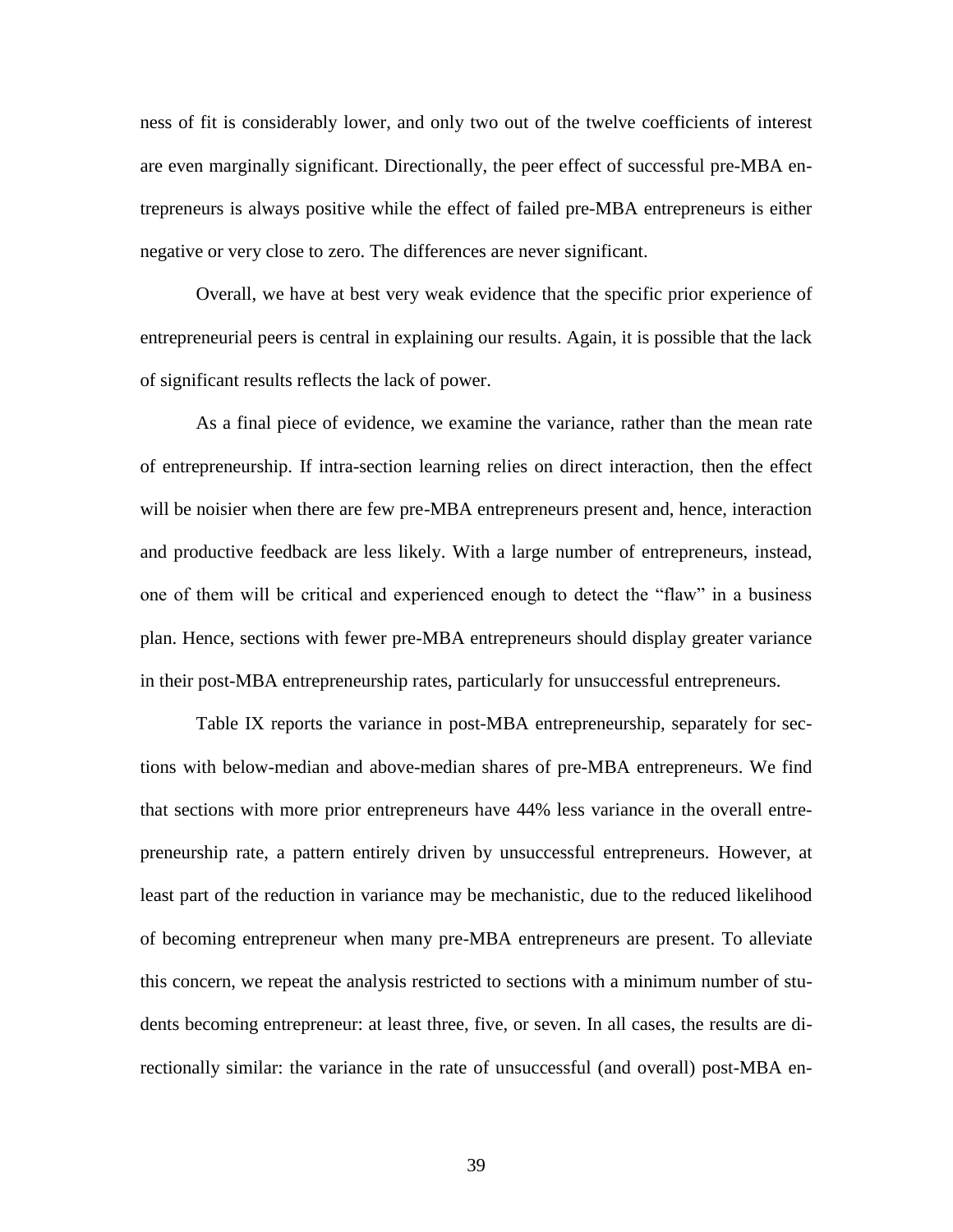trepreneurship is always higher in sections with below-median numbers of experienced entrepreneurs than in section with above median numbers, and the reverse holds for the rate of successful post-MBA entrepreneurship. Most of the differences in variance become insignificant, likely due to the small sample size when we impose the doublerestriction of a minimum number of class cards  $(70+)$  and of a minimum number of post-MBA entrepreneurs. The results are significant when we only use the restriction of at least three, five, or seven post-MBA entrepreneurs, regardless of the class-card count.

The robust (and non-mechanistic) reduction in variance is another piece of suggestive evidence, pointing to the role of direct interaction with entrepreneurial peers.

### **IV. Conclusions**

This paper tests how social interactions with peers affect an individual's decision to become an entrepreneur and, hence, the aggregate returns to entrepreneurship. We examine the decision to become entrepreneur among recent graduates of the Harvard MBA program. This setting is empirically attractive due to the exogenous assignment of students to sections, the ability to distinguish success and failure in terms of firm outcomes, and the potentially high economic impact of these ventures.

We find that a higher share of former entrepreneurs in a given section reduces entrepreneurship rates among students without an entrepreneurial background. This effect is driven by a significantly lower rate of (ultimately) unsuccessful entrepreneurs. The influence on (ultimately) successful post-MBA entrepreneurs, instead, is indistinguishable from zero, and significantly more positive than the effect on unsuccessful entrepreneurship. Whether former entrepreneurs were successful or unsuccessful themselves has, at best, a weak directional effect. Our results are consistent with intra-section learning,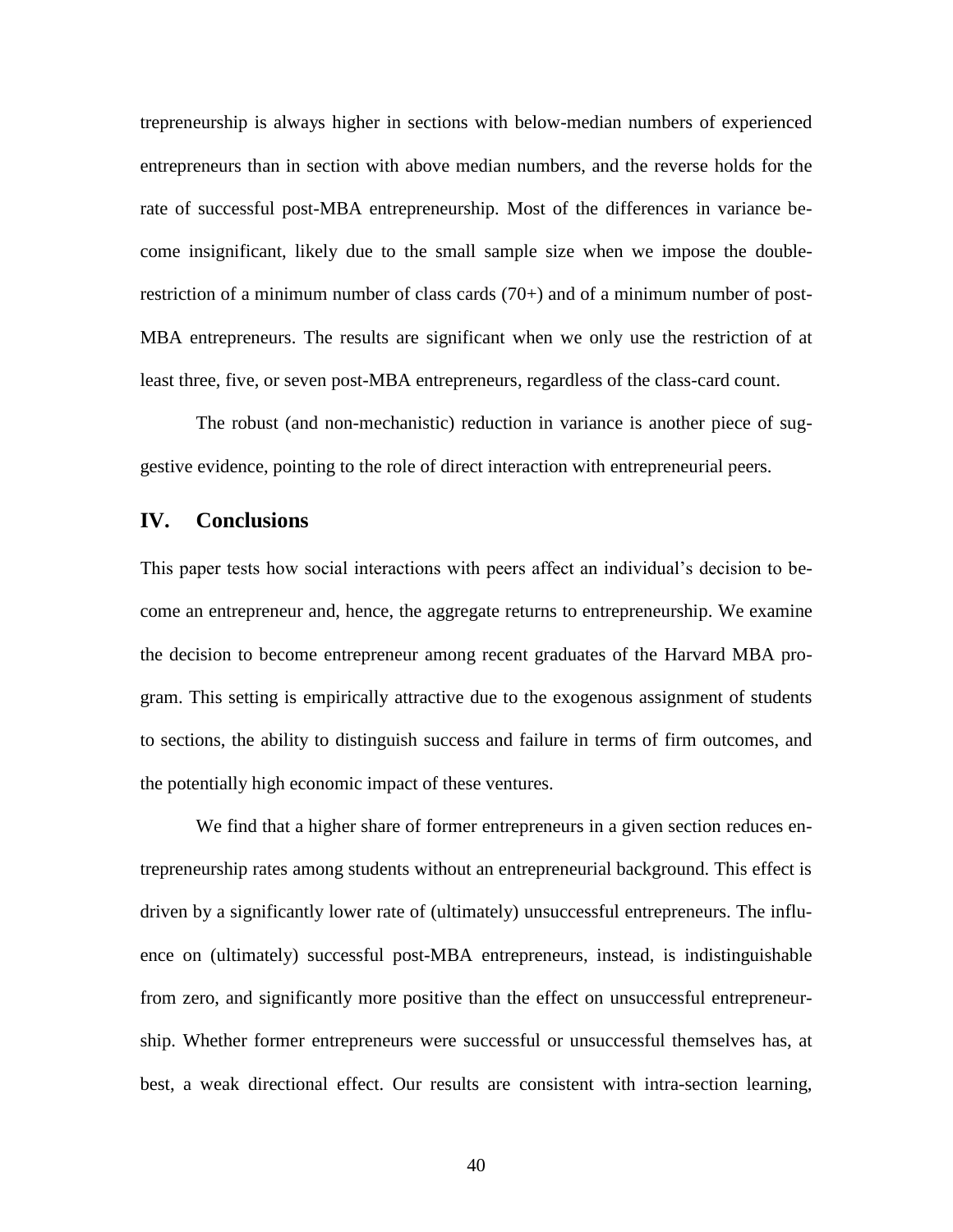where the close ties between students in a section lead to an enhanced understanding of the merits of proposed business ideas.

Our analysis of peer effects in entrepreneurship is relevant to policy-makers, business school faculty, and administrators, given the emphasis they are placing on the promotion of entrepreneurship. During the 1990s and early 2000s, for example, U.S. business schools created over 300 endowed chairs in entrepreneurship, typically paying salaries significantly above those in other business disciplines (Katz [2004]). Hundreds of business plan contests were launched during these years, and entrepreneurial activities often benefitted from public subsidies. The results of this paper suggest a slight redirection in educational and policy initiatives. Much of the benefit from exposure to entrepreneurship appears not to come from encouragement of more entrepreneurship, but from help in weeding out ventures that are likely to fail. Rather than attracting more people into entrepreneurship, schools and policy-makers may want to provide support to wouldbe entrepreneurs in critically evaluating their most promising business ideas.

We see two avenues for future research. First, this paper suggests a richer role for peer effects in entrepreneurship. Most prior studies have implicitly assumed a "contagion" effect," where the decision of one individual to begin a firm leads others to do so likewise. Our analysis suggests that the mechanism is more complex: feedback of experienced entrepreneurs may encourage or discourage would-be entrepreneurs. Uncovering the exact channels of interaction would be worthwhile – also beyond the business school setting, e.g., for the design of business incubators.

A second avenue for future research is exploiting section assignments at HBS for phenomena other than entrepreneurship. Shue's [2011] analysis of executive compensa-

41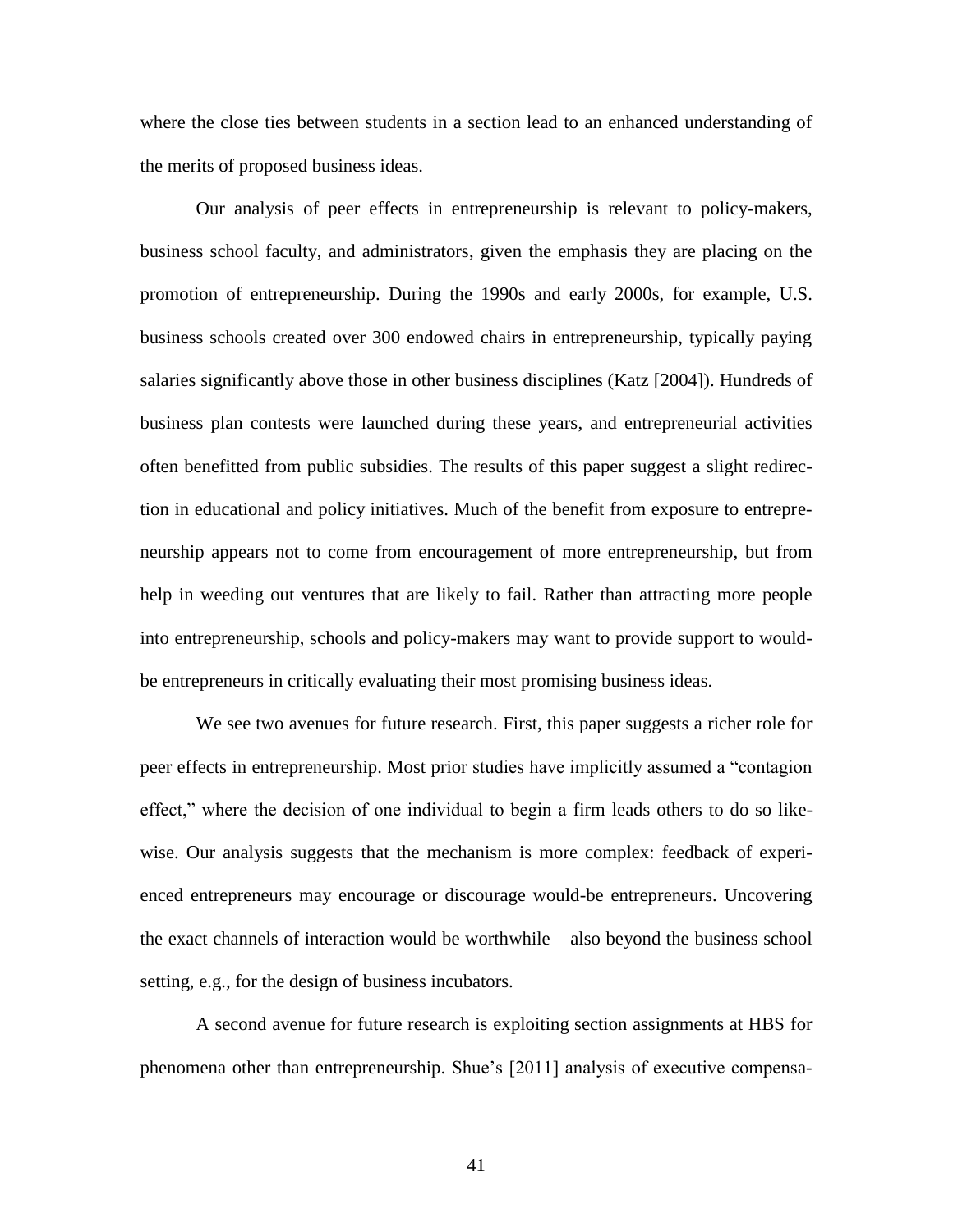tion and acquisition strategies of companies headed by HBS graduates represents one such analysis, and points to the breadth of research topic possible with these data. The differing educational, national, religious, and experiential mixtures of the various sections should make this a fertile testing ground for a variety of network and peer effects.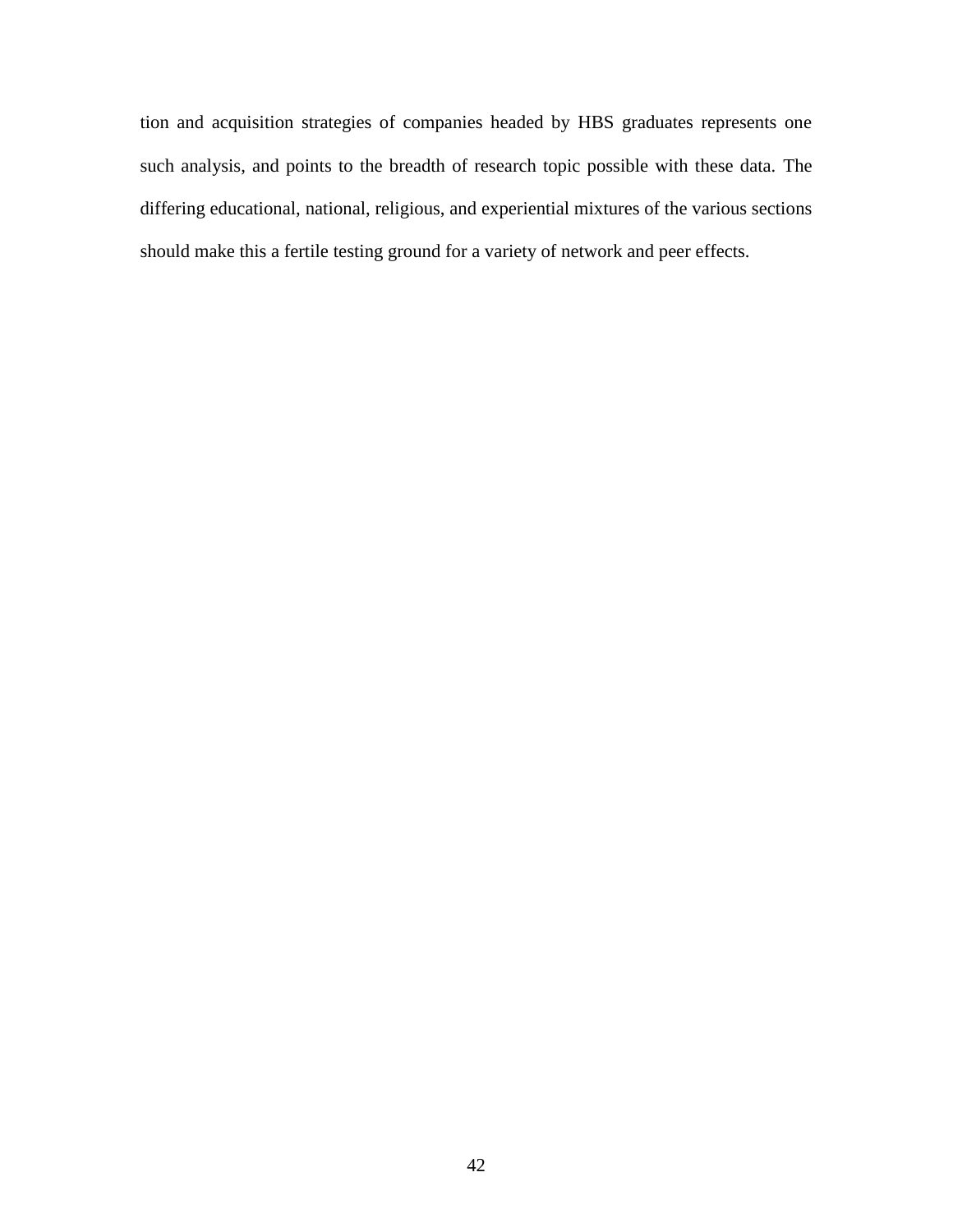#### **References**

American Sports Data, 2005, *A Comprehensive Study of Sports Injuries in the U.S.*, Cortlandt Manor, NY, American Sports Data.

Arabsheibani, Gholamreza, David de Meza, John Maloney, and Bernard Pearson, 2000, And a vision appeared unto them of a great profit: Evidence of self-deception among the unemployed, *Economic Letters* 67, 35-41.

Baruch, Yehuda, 1999, *Response Rates in Academic Studies—A Comparative Analysis*, Berlin, Springer Science+Business Media.

Bernardo, Antonio, and Ivo Welch, 2001, On the evolution of overconfidence and entrepreneurship, *Journal of Economics & Management Strategy* 10, 301-30.

Bhide, Amar, 2000. *The Origins and Evolution of New Businesses*, New York, Oxford.

Brav, Alon and Paul Gompers, 1997, Myth or reality? The long-run underperformance of initial public offerings: Evidence from venture and nonventure capital-backed companies, *Journal of Finance* 52, 1791-1821.

Broughton, Philip, D., 2008, *Ahead of the Curve: Two Years at Harvard Business School*, New York, Penguin.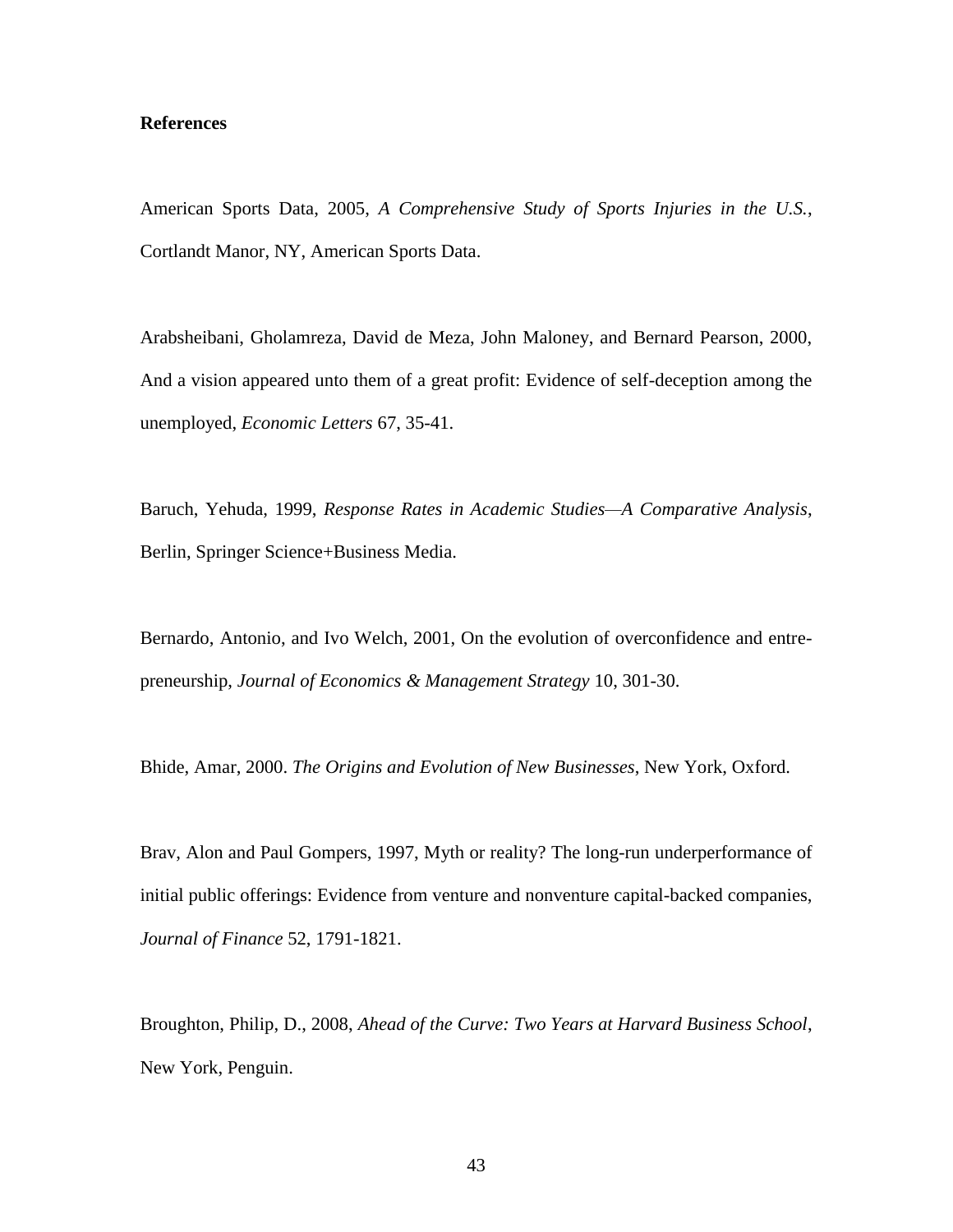Camerer, Colin, and Dan Lovallo, 1999, Overconfidence and excess entry: An experimental approach, *American Economic Review* 89, 306-318.

Cohen, Lauren, Andrea Frazzini, and Christopher J. Malloy, 2008, The small world of investing: Board connections and mutual fund returns. *Journal of Political Economy* 116, 951-979.

Cohen, Lauren, Andrea Frazzini and Christopher Malloy, 2010, Sell-side school ties, *Journal of Finance* 65, 1409-1437.

Cruikshank, Jeffrey L., 2005, *Shaping the Waves: A History of Entrepreneurship at Harvard Business School*, Boston, Harvard Business School Publishing.

Davis, Steven J., John C. Haltiwanger, and Scott Schuh, *Job Creation and Destruction*, Cambridge, MIT Press.

De Meza, David, and Clive Southey, 1996, The borrower's curse: Optimism, finance, and entrepreneurship, *Economic Journal* 106, 375-386.

Djankov, Simeon, Rafael La Porta, Florencio Lopez-de-Silanes, and Andrei Shleifer, 2002, The regulation of entry, *Quarterly Journal of Economics* 117, 1-37.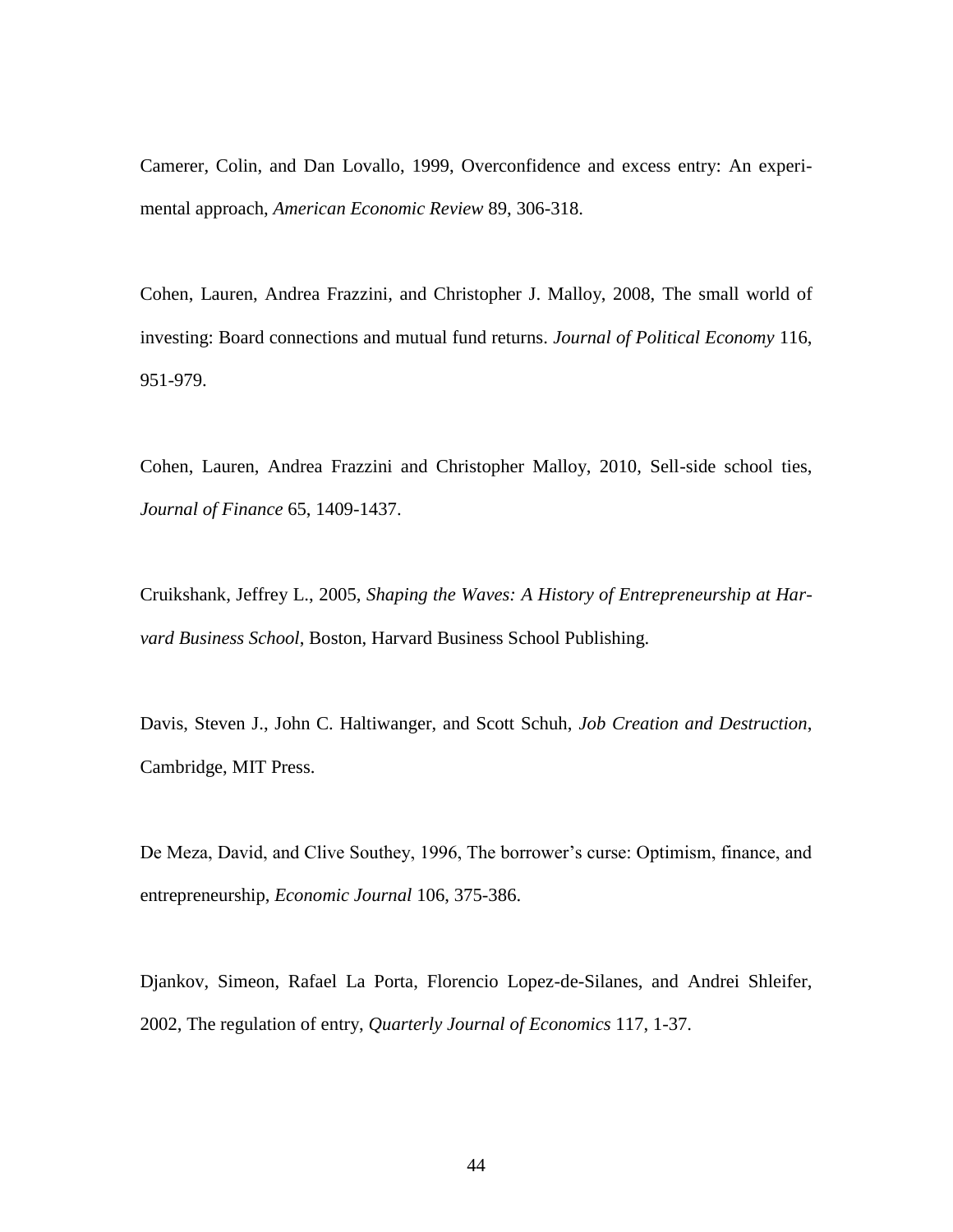Duflo, Esther, and Emmanuel Saez, 2002, Participation and investment decisions in a retirement plan: The influence of colleagues' choices, *Journal of Public Economics* 85, 121-148.

Duflo, Esther, and Emmanuel Saez, 2003. The role of information and social interactions in retirement plan decisions: Evidence from a randomized experiment, *Quarterly Journal of Economics* 118, 815-842.

Eesley, Charles, David Hsu, and Edward Roberts, 2007, Entrepreneurs from technologybased universities: Evidence from MIT, *Research Policy* 36, 768-788.

Evans, David S., and Linda S. Leighton, 1989, Some empirical aspects of entrepreneurship, *American Economic Review* 79, 519-535.

Ewing, David W., 1990, *Inside Harvard Business School: Strategies and Lessons of America's Leading School of Business*, New York, Times Books.

Giannetti, Mariassunta, and Andrei Simonov, 2009, Social interactions and entrepreneurial activity, *Journal of Economics and Management Strategy*, 18, 665-709.

Gompers, Paul A., Anna Kovner, Josh Lerner, and David Scharfstein, 2007, Performance persistence in entrepreneurship, *Journal of Financial Economics*, 62 (2007), 731-764.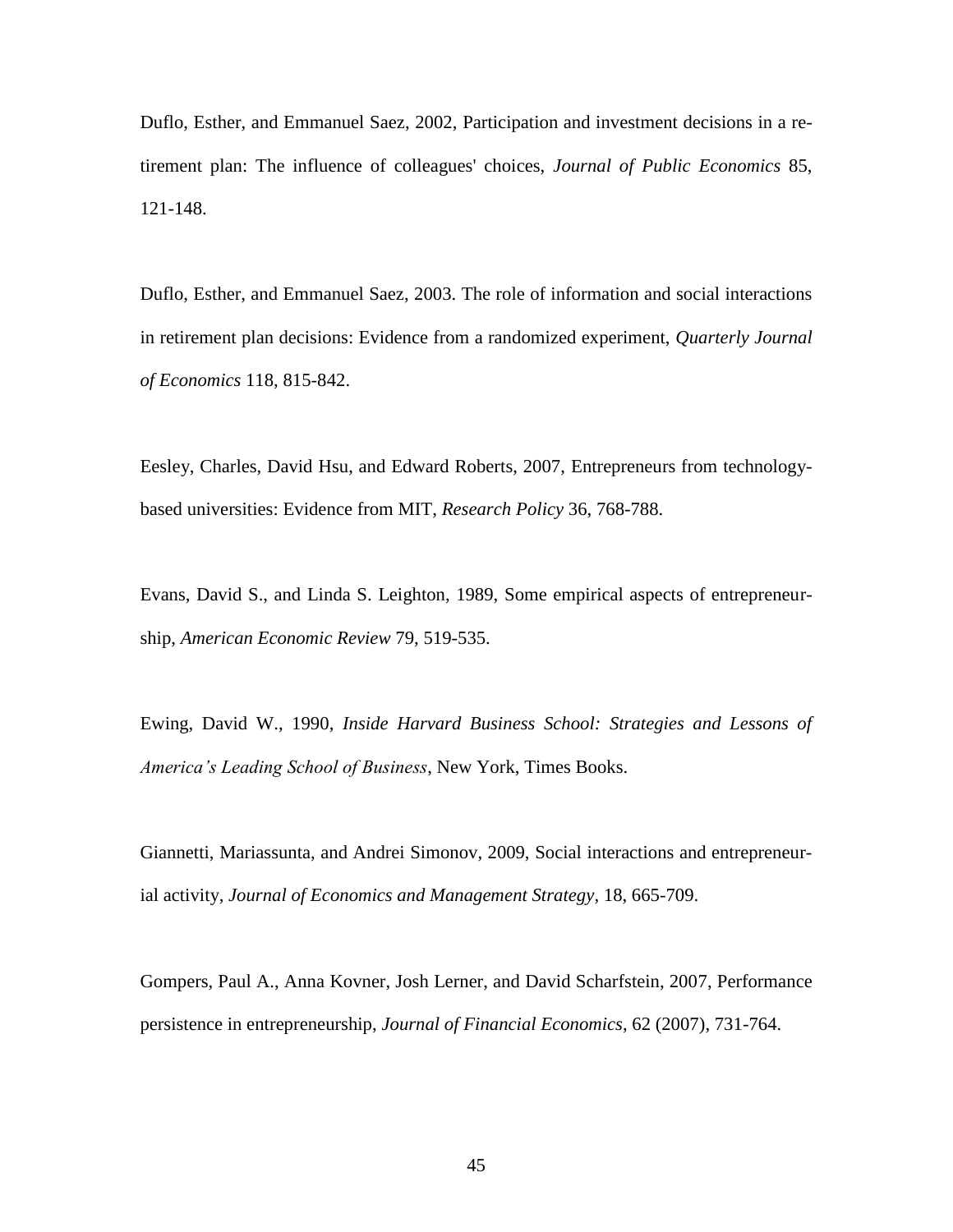Gompers, Paul A., Anna Kovner, Josh Lerner, and David Scharfstein, 2008, Venture capital investment cycles: The impact of public markets, *Journal of Financial Economics*, 87, 1-23.

Gompers, Paul A., Josh Lerner, and David Scharfstein, 2005, Entrepreneurial spawning: Public corporations and the genesis of new ventures, 1986 to 1999, *Journal of Finance*, 60, 577-614.

Hall, Robert E., and Susan E. Woodward, 2010, "The Burden of the Nondiversifiable Risk of Entrepreneurship," *American Economic Review*, 100 (June 2010) 1163–1194.

Hurst, Erik K., and Benjamin W. Pugsley, 2012, "What Do Small Businesses Do?," Brook*ings Papers on Economic Activity*, forthcoming.

Jovanovic, Boyan, 1982, Selection and the evolution of industry, *Econometrica* 50, 649- 670.

Kanniainen, Vesa, and Christian Keuschnigg, 2004, *Venture Capital, Entrepreneurship, and Public Policy*, Cambridge, Massachusetts, MIT Press.

Kaplan, Steven and Antoinette Schoar, 2005, Private equity performance: Returns, persistence, and capital flows, *Journal of Finance* 60, 1791-1823.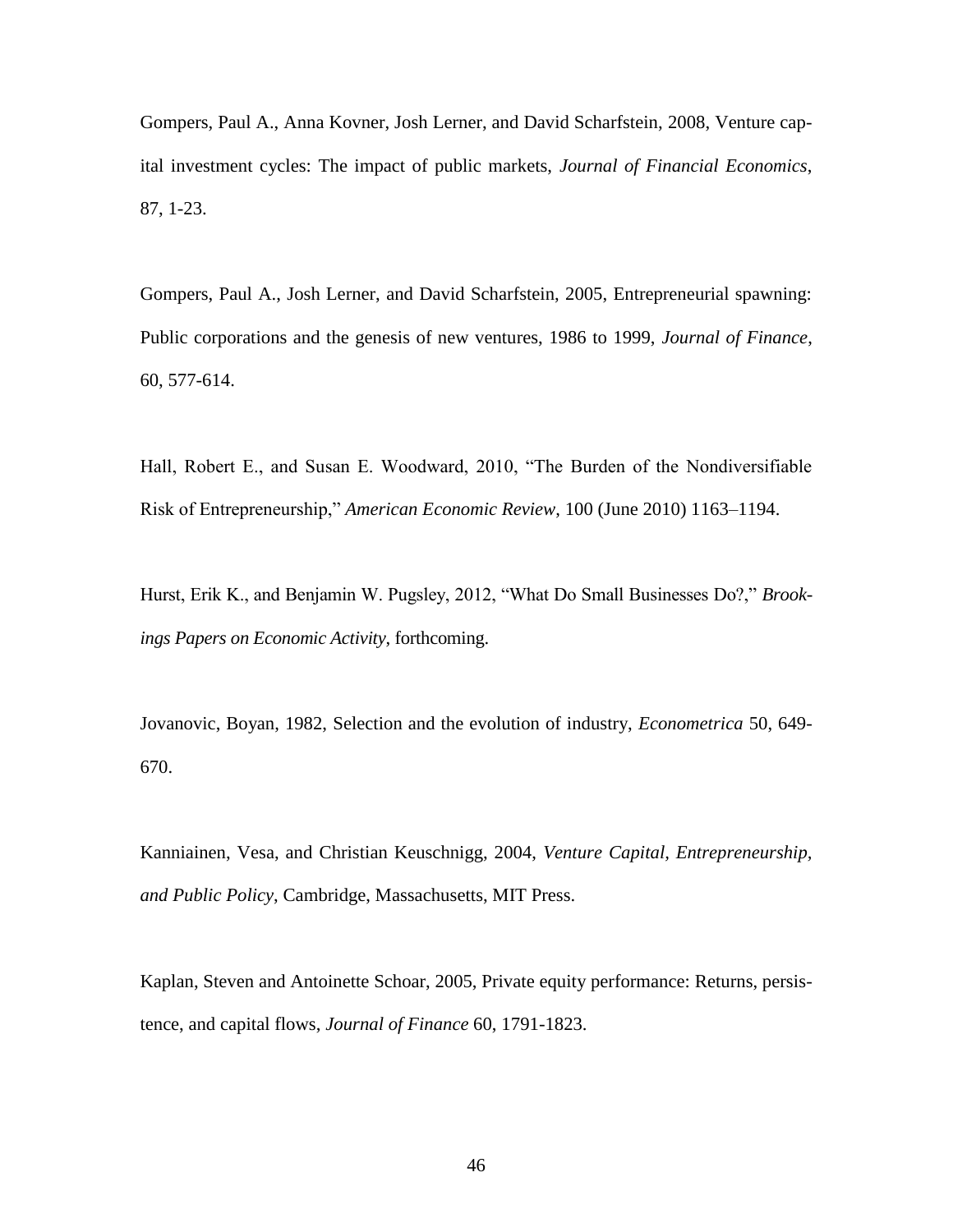Katz, Jerome A., 2004, *Survey of Endowed Positions in Entrepreneurship and Related Fields in the United States*, St Louis, Missouri, J. A. Katz and Associates.

Kerr, William, Josh Lerner and Antoinette Schoar, forthcoming, The consequences of entrepreneurial finance: evidence from angel financings, *Review of Financial Studies*.

Korteweg, Arthur and Morten Sorensen, 2010, Risk and return characteristics of venture capital-backed entrepreneurial companies, *Review of Financial Studies* 23, 3738-3772.

Kremer, Michael and Dan Levy, 2008, Peer effects and alcohol use among college students, *Journal of Economic Perspectives* 22 (Summer), 189-206.

Landier, Augustin, and David Thesmar, 2009, Financial contracting with optimistic entrepreneurs: Theory and evidence, *Review of Financial Studies* 22,117-150.

Lazear, Edward P., 2005, Entrepreneurship, *Journal of Labor Economics* 23, 649-680.

Manski, Charles F., 1993, Identification of Endogenous Social Effects: The Reflection Problem, *Review of Economic Studies* 60, 531–542.

Nanda, Ramana, and Jesper Sorensen, 2010, Workplace peer effects and entrepreneurship, *Management Science* 56, 1116-1126.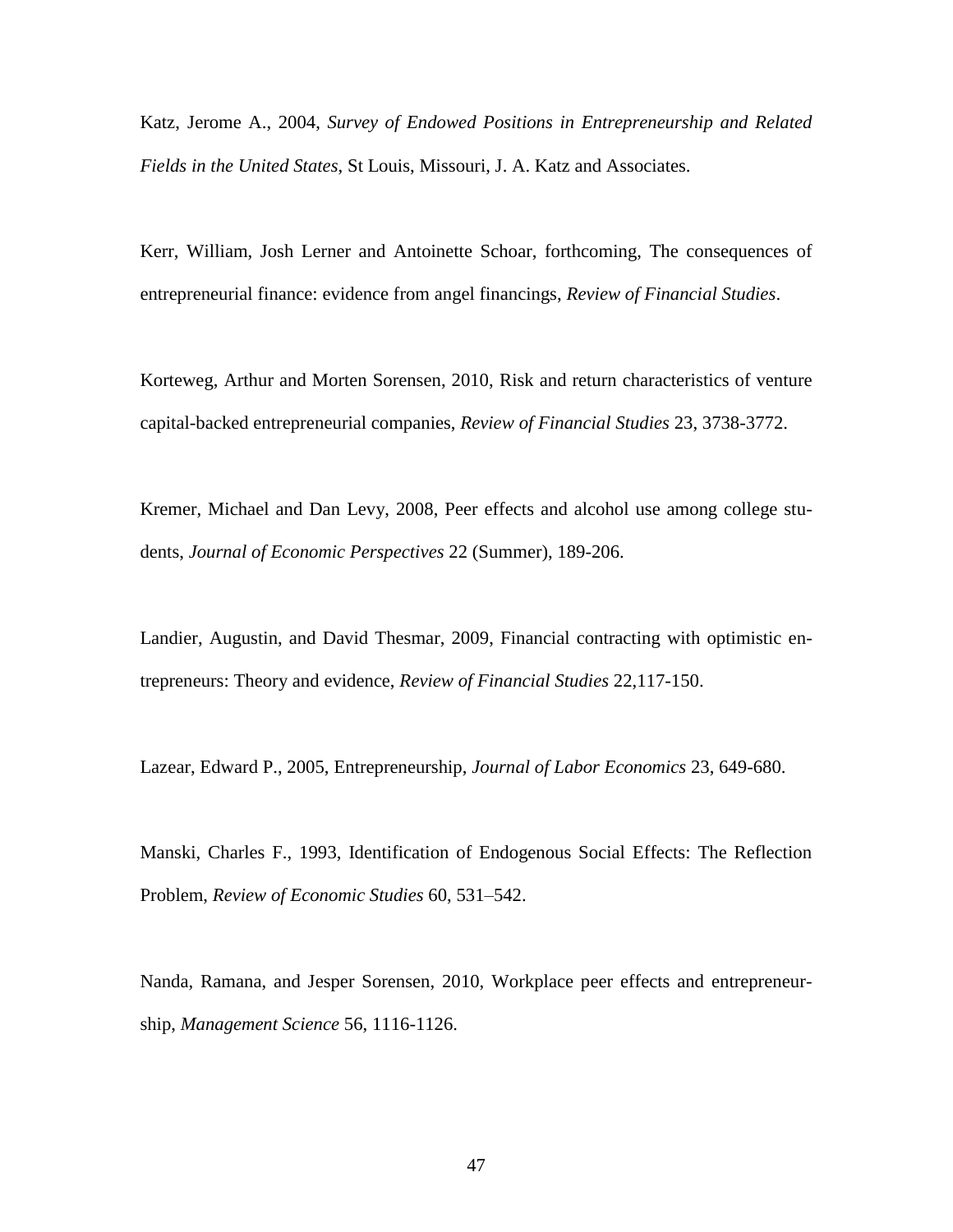National Venture Capital Association, 2005, *2005 Venture Capital Yearbook*, Newark, New Jersey, Venture Economics.

Orth, Charles D., III, 1963, *Social Structure and Learning Climate: The First Year at the Harvard Business School*, Boston, Division of Research, Graduate School of Business Administration, Harvard University.

Parker, Simon C., 2004, *The Economics of Self-Employment and Entrepreneurship*, New York, Cambridge University Press.

Phalippou, Ludovic and Oliver Gottschalg, 2009, The performance of private equity funds, *Review of Financial Studies* 22, 1747-1776.

Ritter, Jay, 1991, The long-run performance of initial public offerings, *Journal of Finance* 46, 3-27.

Sacerdote, Bruce, 2001, Peer effects with random assignment: Results for Dartmouth roommates, *Quarterly Journal of Economics* 116, 681-704.

Shue, Kelly, 2011, Executive networks and firm policies: Evidence from the random assignment of MBA peers, Unpublished working paper, Harvard University.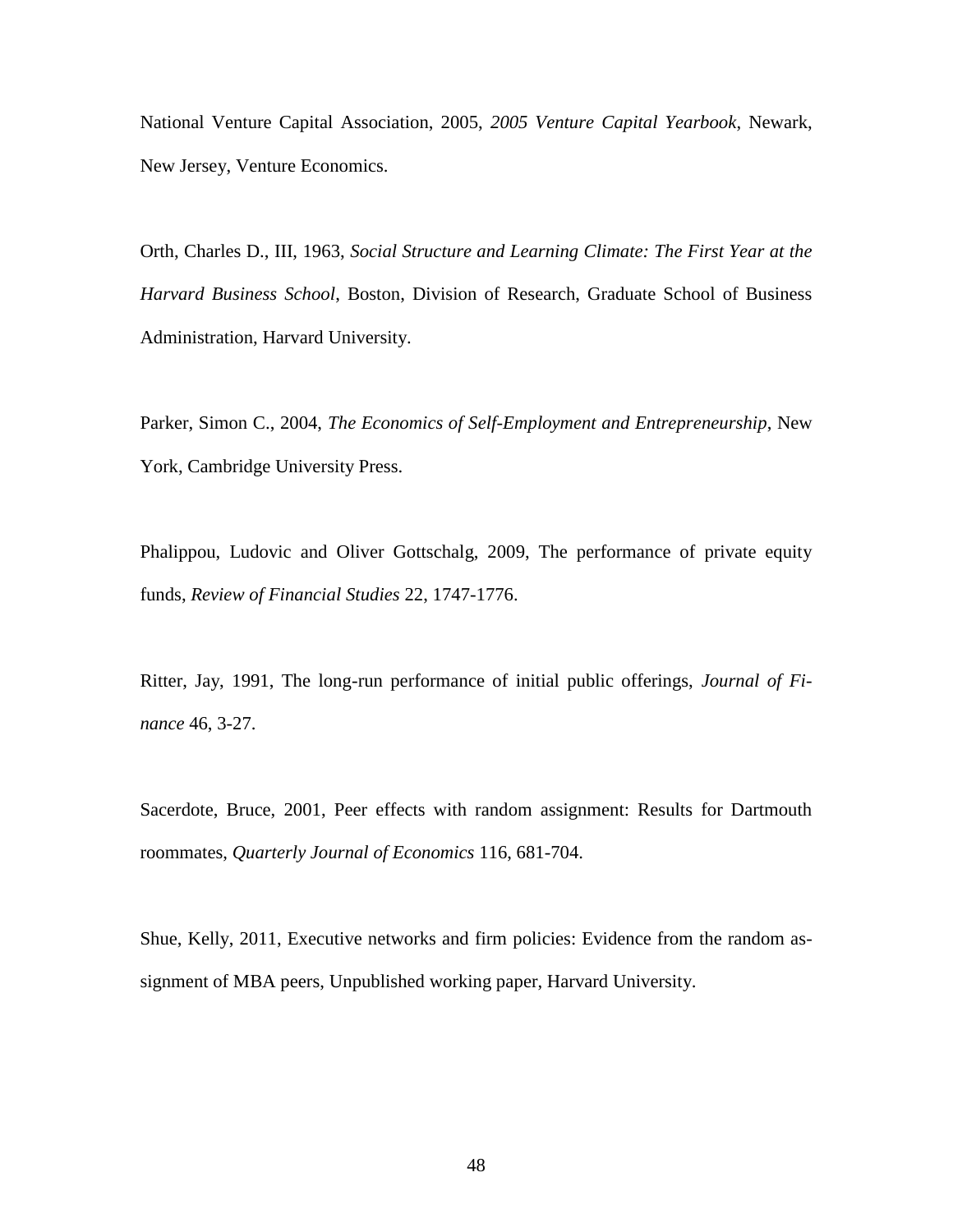#### **Appendix: The HBS Section System**

Our paper exploits the section system of Harvard Business School to address several challenges to identification present in previous literature. The key feature is the exogenous assignment into sections discussed in the paper. Another advantage of the empirical setting is that section-mates form extremely close ties, and are a setting where peer effects—if they are empirically observable at all—would likely be seen.

The social ties established in the first year appear to remain extremely strong, even after the second-year, when student take elective classes together with the entire student body, and long after graduation. We provide two examples of the numerous journalistic accounts and academic studies analyzing the social experience engendered by HBS sections. First, in his account of Harvard Business School life, Ewing [1990] observes:

If the Harvard Business School has a secret power, it is the section system. A first-year section has a life of its own, bigger than any student, more powerful than any instructor… All first-year instructors I know agree about the awesome power of the section. They may not like the way it works in all cases—who does—yet it drives B-school students to learn, influencing them in countless ways.

Similarly, in a field-based analysis of the first-year HBS experience, Orth [1963] highlights that section-mates, "in order to insure feelings of safety and, if possible competence in a situation that is initially perceived to them to be threatening," adopt "norms" that affect study patterns, social interactions, and even choices regarding employers with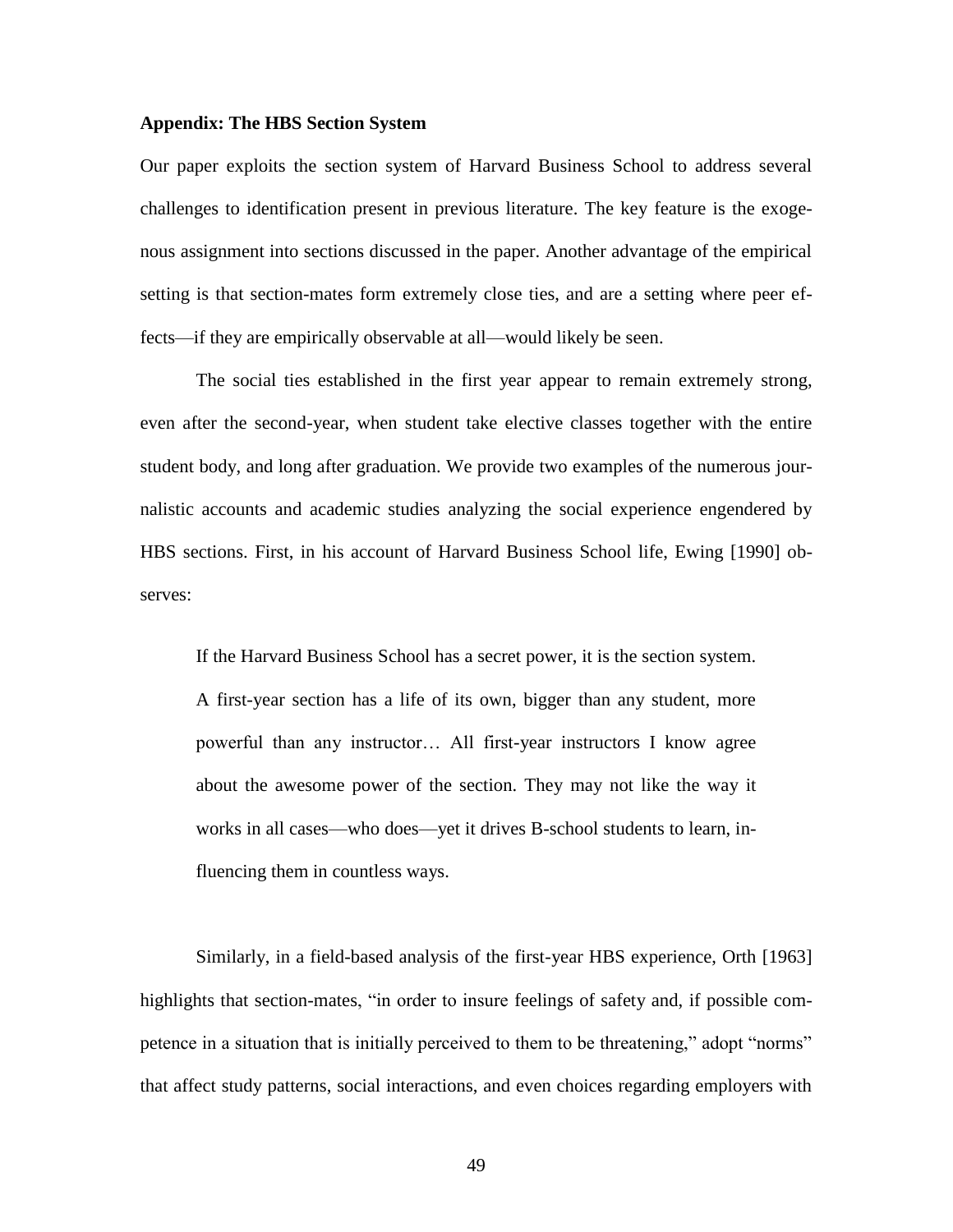which to interview. He notes that "some norms appeared to be common to all first-year sections and others appeared to develop as a result of a particular section's pattern of adaptation to the conflicts and pressures of the first year."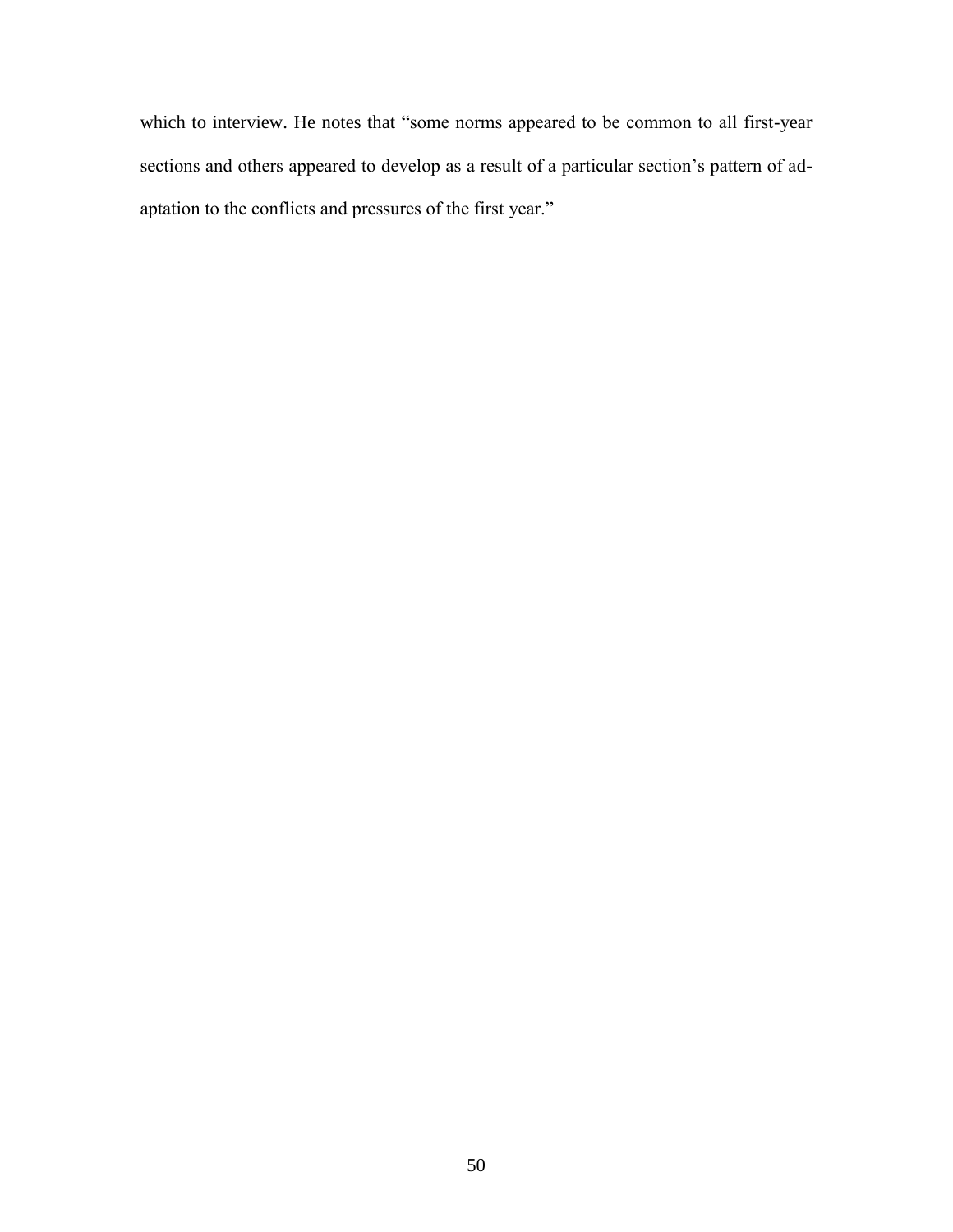|                                             |        | Class of |        |         |        |              |        |                |  |  |
|---------------------------------------------|--------|----------|--------|---------|--------|--------------|--------|----------------|--|--|
|                                             | 1997   | 1998     | 1999   | 2000    | 2001   | 2002         | 2003   | 2004           |  |  |
| <b>MBA</b> Enrollment                       | 898    | 913      | 903    | 880     | 865    | 917          | 898    | 898            |  |  |
| <b>MBA Applications</b>                     | 6,973  | 8,053    | 7,496  | 8,061   | 8,476  | 8,124        | 8,893  | 10,382         |  |  |
| <b>Profile</b>                              |        |          |        |         |        |              |        |                |  |  |
| Female                                      | 27%    | 24%      | 29%    | 30%     | 31%    | 33%          | 36%    | 35%            |  |  |
| <b>Minorities</b>                           | 19%    | 18%      | 18%    | 19%     | 18%    | 20%          | 21%    | 25%            |  |  |
| International                               | 24%    | 25%      | 26%    | 26%     | 35%    | 32%          | 33%    | 32%            |  |  |
| <b>Undergraduate Majors</b>                 |        |          |        |         |        |              |        |                |  |  |
| Humanities & Social Science                 | 50%    | 46%      | 47%    | 42%     | 41%    | 41%          | 45%    | 40%            |  |  |
| Engineering & Sciences                      | 22%    | 26%      | 29%    | 34%     | 31%    | 31%          | 30%    | 32%            |  |  |
| <b>Business Administration</b>              | 24%    | 25%      | 20%    | 21%     | 24%    | 24%          | 20%    | 20%            |  |  |
| Other                                       | 5%     | 3%       | 4%     | 3%      | 4%     | 4%           | 5%     | 8%             |  |  |
| <b>Average Section Size</b>                 | 90     | 83       | 82     | 80      | 79     | 83           | 82     | 90             |  |  |
| <b>IPOs in Graduation Year</b>              |        |          |        |         |        |              |        |                |  |  |
| Number of IPOs                              | 432    | 267      | 457    | 346     | 76     | 67           | 62     | 179            |  |  |
| Aggregate Proceeds (\$ billion)             | 29     | 32       | 63     | 61      | 34     | 22           | 10     | 32             |  |  |
| Aggregate Sum Left-on-Table (\$ billion)    | 4      | 5        | 36     | 27      | 3      | $\mathbf{1}$ | 1      | $\overline{4}$ |  |  |
| <b>Venture Financing in Graduation Year</b> |        |          |        |         |        |              |        |                |  |  |
| First-Round Financing (\$ million)          | 4,844  | 7,199    | 16,201 | 28,979  | 7,512  | 4,452        | 3,577  | 4,438          |  |  |
| Total Financing (\$ million)                | 14,897 | 21,270   | 54,480 | 105,832 | 40,943 | 21,615       | 18,924 | 20,993         |  |  |

**Table I. Background Variables**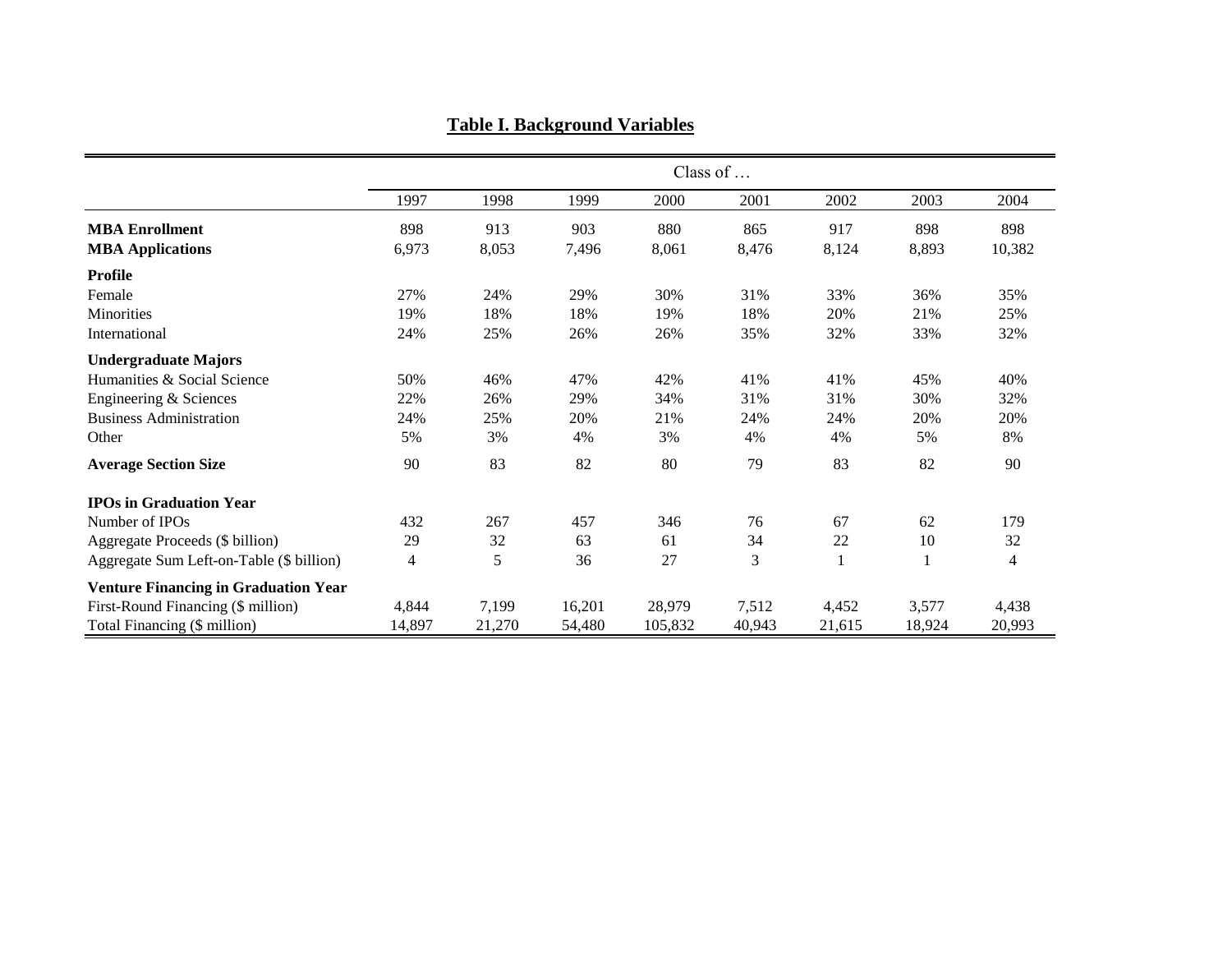



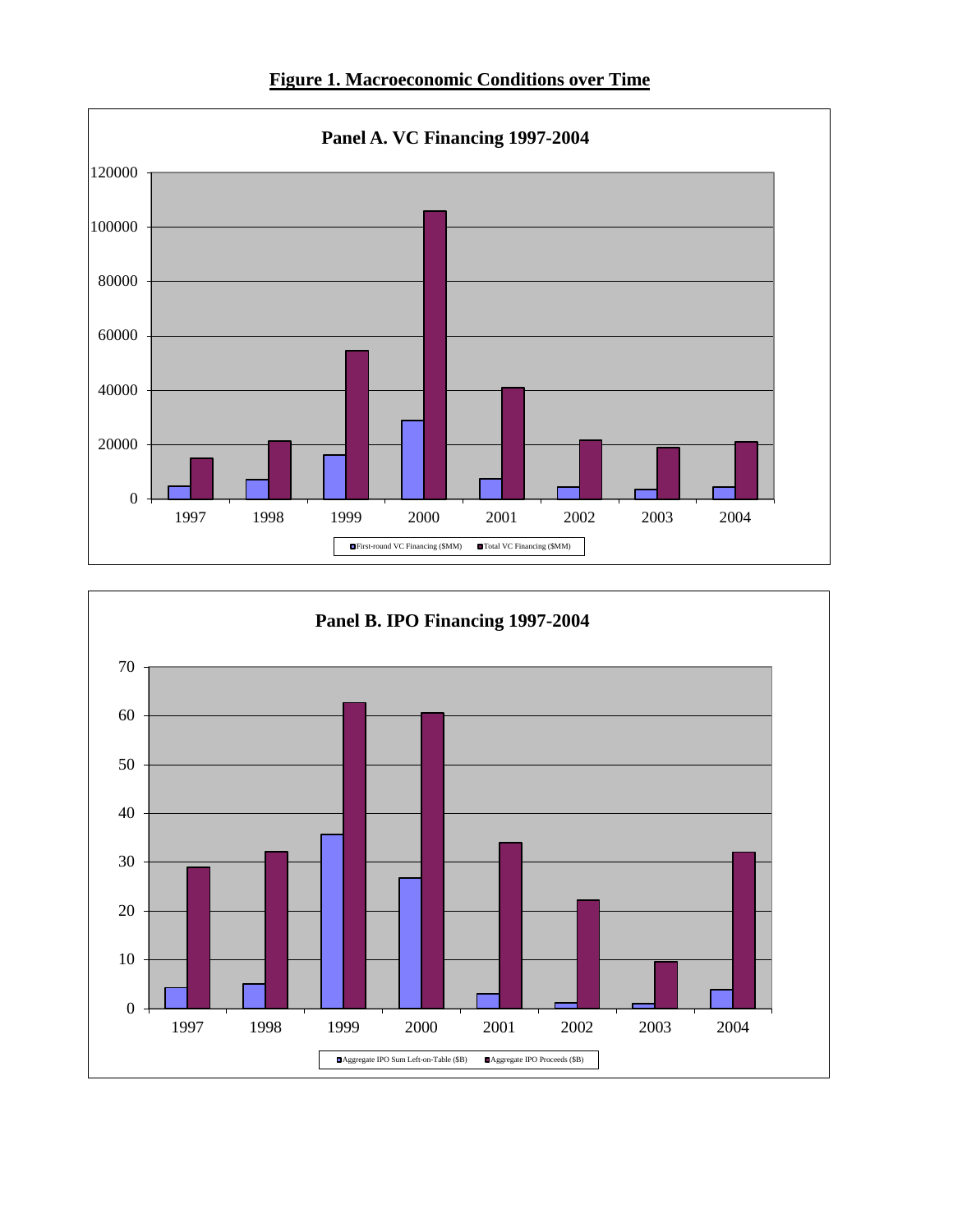## **Table II. Section Characteristics**

|                                                        |         |                      |      | 10 <sub>th</sub> | 90th       |
|--------------------------------------------------------|---------|----------------------|------|------------------|------------|
| <b>Panel A. Full Sample</b> (86 sections)              |         | Mean Median St. Dev. |      | Percentile       | Percentile |
| Share of section that worked                           |         |                      |      |                  |            |
| as an entrepreneur                                     | 5.0%    | 4.7%                 | 3.4% | $0.0\%$          | 9.8%       |
| in consulting                                          | 22.9%   | 23.5%                | 5.3% | 16.3%            | 29.0%      |
| in investment banking                                  | 19.3%   | 19.0%                | 5.7% | 12.8%            | 25.0%      |
| in private equity                                      | 4.7%    | 4.2%                 | 3.0% | 1.1%             | 8.9%       |
| in agricultural business                               | 2.4%    | 2.6%                 | 1.9% | $0.0\%$          | 4.2%       |
| in health care                                         | 3.2%    | 2.7%                 | 2.3% | $0.0\%$          | 5.4%       |
| in hardware manufacturing                              | 1.3%    | 1.2%                 | 1.5% | $0.0\%$          | 3.2%       |
| in general management                                  | 15.6%   | 15.1%                | 4.7% | 10.0%            | 20.7%      |
| Share of section that is male                          | 69.4%   | 67.9%                | 7.1% | 62.8%            | 82.5%      |
| has USA citizenship                                    | 66.9%   | 65.8%                | 6.7% | 59.0%            | 76.9%      |
| has children                                           | 4.9%    | 4.6%                 | 3.2% | 1.3%             | 9.1%       |
| has a partner                                          | 41.3%   | 42.1%                | 7.4% | 31.6%            | 50.6%      |
| Share of section older than 30                         | 6.1%    | 5.8%                 | 3.8% | 1.3%             | 10.7%      |
| Average maximum risk score                             | 38.4%   | 38.9%                | 3.2% | 34.4%            | 42.2%      |
| Share of section having attended an Ivy League college | 24.2%   | 24.1%                | 5.5% | 18.1%            | 31.8%      |
| Share of section having attended an Ivy Plus college   | 34.4%   | 34.4%                | 6.5% | 25.3%            | 42.7%      |
| Share of section with an Engineering major in college  | 22.6%   | 22.6%                | 5.7% | 15.9%            | 29.4%      |
| Share of post-MBA entrepreneurs                        | 4.5%    | 4.2%                 | 3.5% | $0.0\%$          | 7.9%       |
| Share of successful post-MBA entrepreneurs             | $0.6\%$ | $0.0\%$              | 1.0% | $0.0\%$          | 1.4%       |
| Share of post- but not pre-MBA entrepreneurs           | 3.7%    | 2.9%                 | 3.7% | $0.0\%$          | 8.4%       |
| Share of successful post-but not pre-MBA entrepreneurs | 0.6%    | $0.0\%$              | 1.0% | $0.0\%$          | 1.5%       |

| Panel B. Sections with at least 70 class cards (60     |       |                      |      | 10th       | 90th       |
|--------------------------------------------------------|-------|----------------------|------|------------|------------|
| sections)                                              |       | Mean Median St. Dev. |      | Percentile | Percentile |
| Share of section that worked                           |       |                      |      |            |            |
| as an entrepreneur                                     | 4.8%  | 4.6%                 | 2.9% | 1.3%       | 8.6%       |
| in consulting                                          | 24.2% | 24.0%                | 4.0% | 19.6%      | 28.8%      |
| in investment banking                                  | 18.7% | 18.7%                | 3.7% | 14.1%      | 22.6%      |
| in private equity                                      | 5.1%  | 4.6%                 | 3.1% | 1.3%       | 9.4%       |
| in agricultural business                               | 2.7%  | 2.6%                 | 1.6% | 1.2%       | 4.1%       |
| in health care                                         | 3.3%  | 3.3%                 | 1.6% | 1.2%       | 5.3%       |
| in hardware manufacturing                              | 1.0%  | 1.2%                 | 1.0% | 0.0%       | 2.4%       |
| in general management                                  | 14.8% | 14.5%                | 3.7% | 9.7%       | 19.9%      |
| Share of section that is male                          | 66.5% | 66.2%                | 3.2% | 62.7%      | 70.6%      |
| has USA citizenship                                    | 65.3% | 64.5%                | 5.6% | 58.8%      | 71.8%      |
| has children                                           | 4.6%  | 4.1%                 | 2.9% | 1.4%       | 9.0%       |
| has a partner                                          | 42.6% | 43.0%                | 7.1% | 33.7%      | 51.7%      |
| Share of section older than 30                         | 5.0%  | 4.9%                 | 2.5% | 1.3%       | 8.2%       |
| Average maximum risk score                             | 38.8% | 39.3%                | 2.8% | 35.4%      | 42.1%      |
| Share of section having attended an Ivy League college | 24.0% | 24.1%                | 4.1% | 19.4%      | 29.1%      |
| Share of section having attended an Ivy Plus college   | 34.7% | 34.3%                | 5.5% | 27.4%      | 42.2%      |
| Share of section with an Engineering major in college  | 22.2% | 22.3%                | 4.5% | 16.2%      | 28.2%      |
| Share of post-MBA entrepreneurs                        | 4.8%  | 4.2%                 | 3.8% | 0.0%       | 10.2%      |
| Share of successful post-MBA entrepreneurs             | 0.4%  | 0.0%                 | 0.7% | 0.0%       | 1.4%       |
| Share of post- but not pre-MBA entrepreneurs           | 3.9%  | 2.8%                 | 4.1% | 0.0%       | 10.6%      |
| Share of successful post-but not pre-MBA entrepreneurs | 0.4%  | 0.0%                 | 0.8% | 0.0%       | 1.4%       |

**Notes***.* The sample contains the classes of 1997-2004.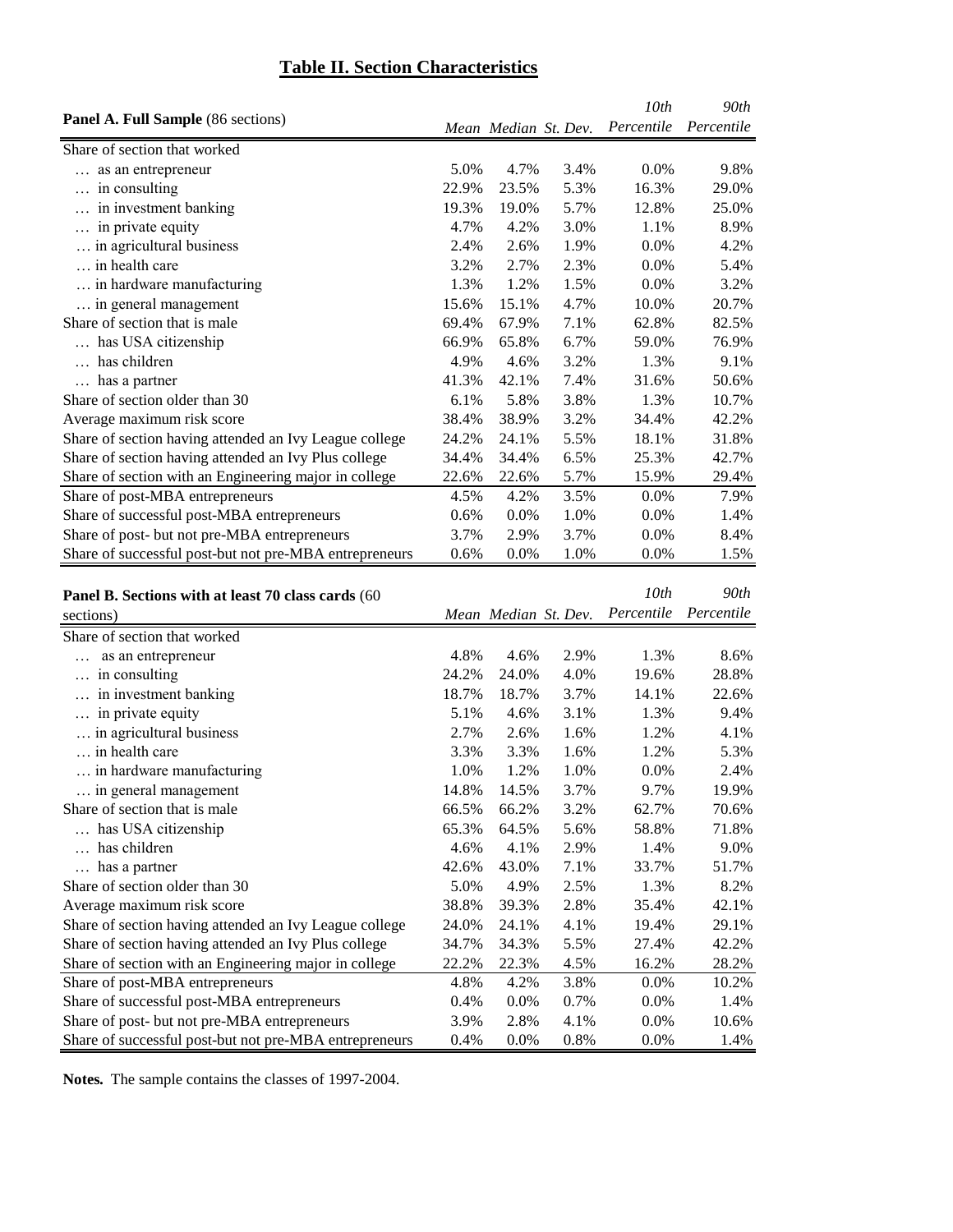#### **Figure 2. Variation in Entrepreneurial Activity**



**Panel A. Pre-MBA Entrepreneurship Across Sections**

**Notes.** The left graph shows the histogram of the fraction of students (in percent) with entrepreneurship experience prior to entering the MBA program (relative to section size). The right graph shows the histogram of the number of entrepreneurs normalized by the number of class cards available for the section, divided by the average rate in the same year across sections. The sample contains the 60 sections with 70 or more available class cards.



**Panel B. Pre-MBA Entrepreneurship Over Time**

**Notes.** The graph shows rates of students with entrepreneurship experience prior to entering the MBA program. The sample contains the 60 sections with 70 or more available class cards.



**Panel C. Post-MBA Entrepreneurship**

**Notes.** The graph shows the rate of post-HBS entrepreneurship and the rate of successful post-HBS entrepreneurship for all graduates of the MBA program (two leftmost bars in each year) and the same two rates for students who were not entrepreneurs prior to entering the MBA program (two rightmost bars in each year).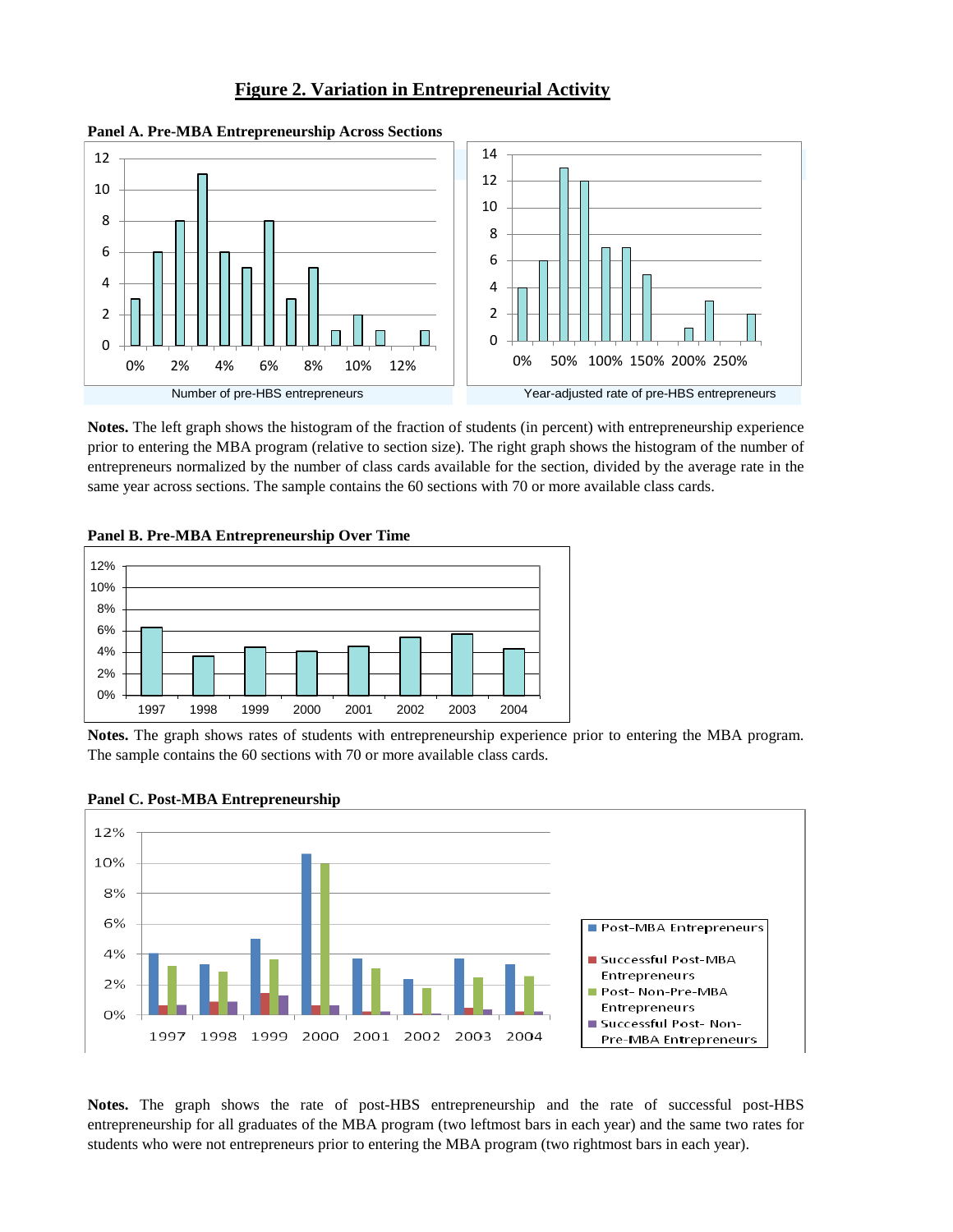|                                              | <b>Baseline</b> | Alternative    |
|----------------------------------------------|-----------------|----------------|
| Share that worked pre-MBA in consulting      | $-0.11$         | $-0.11$        |
|                                              | [0.08]          | $[0.05]$ **    |
| in investment banking                        | 0.02            |                |
|                                              | [0.07]          |                |
| in private equity                            | $-0.17$         |                |
|                                              | [0.14]          |                |
| in agricultural business                     | $-0.59$         | $-0.54$        |
|                                              | $[0.16]$ ***    | $[0.15]$ ***   |
| in health care                               | 0.39            | 0.45           |
|                                              | $[0.13]$ ***    | $[0.11]$ ***   |
| in hardware manufacturing                    |                 | 0.36           |
|                                              |                 | $[0.16]$ **    |
| in telecommunications                        |                 | $-0.20$        |
|                                              |                 | $[0.10]$ **    |
| Share that is male                           | 0.19            |                |
|                                              | $[0.08]$ **     |                |
| has US citizenship                           | $-0.02$         |                |
|                                              | [0.07]          |                |
| has children                                 | $-0.11$         |                |
|                                              | [0.12]          |                |
| has a partner                                | 0.07            |                |
|                                              | [0.07]          |                |
| Share older than 30                          |                 | 0.25           |
|                                              |                 | $[0.09]$ ***   |
| Average maximum risk score                   | 0.08            |                |
|                                              | [0.13]          |                |
| Share that attended an Ivy League college    | $-0.1$          |                |
|                                              | [0.12]          |                |
| Share that attended an Ivy Plus college      | $-0.04$         |                |
|                                              | [0.10]          |                |
| Share that majored in Engineering in college | $-0.18$         |                |
|                                              | $[0.07]**$      |                |
| Year fixed effects                           | yes             | yes            |
| Observations                                 | 60              | 60             |
| R-squared                                    | 0.46            | 0.47           |
| F-test (excluding year effects)              | 4.10(0.00, 13)  | 11.63(0.00, 7) |

## **Table III. Predicting the Share of Pre-MBA Entrepreneurs**

**Notes.** All section-level measures include pre-MBA entrepreneurs. The additional controls (and alternative sets of additional controls) are discussed in the text. We report the *F* -statistic for the joint significance of all control variables excluding year effects (and, in parentheses, the *p* -value and the number of constraints). Robust standard errors in brackets.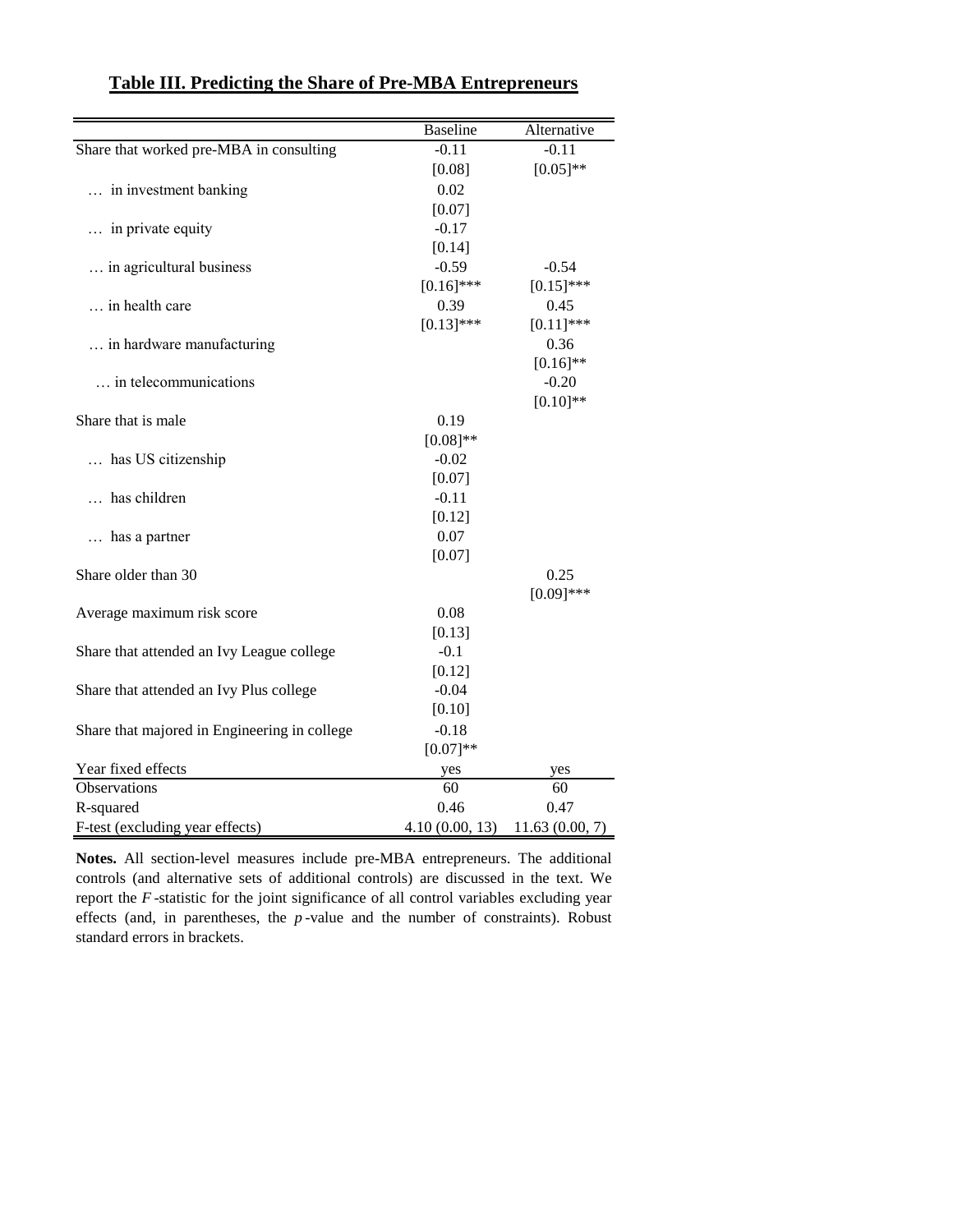

**Figure 3. Relationship between Pre- and Post-MBA Entrepreneurship**

**Panel A. All Post-MBA Entrepreneurs**

**Panel B. Unsuccessful Post-MBA Entrepreneurs Panel C. Successful Post-MBA Entrepreneurs**





**Notes.** In all three panels, the sample consists of all sections with at least 70 class cards.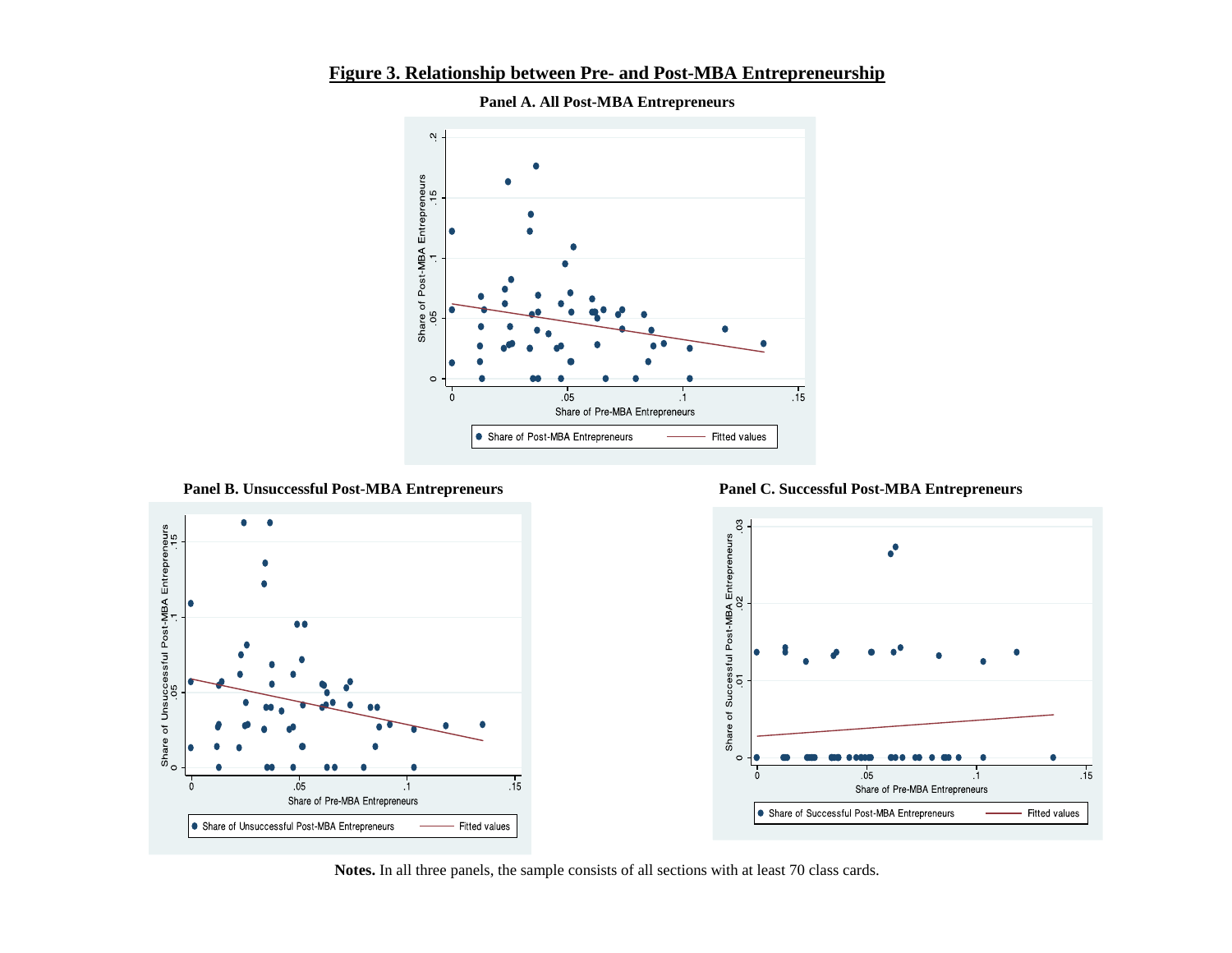|                                                        | Share of post-MBA | Share of<br>unsuccessful post- | Share of successful       |
|--------------------------------------------------------|-------------------|--------------------------------|---------------------------|
|                                                        | entrepreneurs     | <b>MBA</b> entrepreneurs       | post-MBA<br>entrepreneurs |
| Share of post-MBA entrepreneurs                        | 1.00              |                                |                           |
|                                                        |                   |                                |                           |
| Share of successful post-MBA entrepreneurs             | 0.17              |                                | 1.00                      |
|                                                        | (0.20)            |                                |                           |
| Share of unsuccessful post-MBA entrepreneurs           | 0.95              | 1.00                           | 0.03                      |
|                                                        | (0.00)            |                                | (0.82)                    |
| Share that worked pre-MBA                              |                   |                                |                           |
| as an entrepreneur                                     | $-0.33$           | $-0.24$                        | 0.12                      |
|                                                        | (0.01)            | (0.07)                         | (0.35)                    |
| in consulting                                          | $-0.13$           | $-0.14$                        | $-0.06$                   |
|                                                        | (0.33)            | (0.30)                         | (0.63)                    |
| in investment banking                                  | $-0.13$           | $-0.11$                        | $-0.14$                   |
|                                                        | (0.32)            | (0.40)                         | (0.30)                    |
| in private equity                                      | $-0.08$           | $-0.12$                        | $-0.02$                   |
|                                                        | (0.56)            | (0.37)                         | (0.89)                    |
| in agricultural business                               | 0.33              | 0.35                           | 0.06                      |
|                                                        | (0.01)            | (0.01)                         | (0.67)                    |
| in health service                                      | 0.24              | 0.31                           | 0.03                      |
|                                                        | (0.07)            | (0.02)                         | (0.80)                    |
| in general management                                  | $-0.01$           | 0.00                           | $-0.05$                   |
|                                                        | (0.93)            | (0.70)                         | (0.98)                    |
| Share that is male                                     | 0.25              | 0.21                           | 0.11                      |
|                                                        | (0.06)            | (0.11)                         | (0.43)                    |
| has USA citizenship                                    | $-0.13$           | $-0.22$                        | $-0.06$                   |
|                                                        | (0.33)            | (0.09)                         | (0.64)                    |
| has children                                           | $-0.04$           | $-0.06$                        | 0.14                      |
|                                                        | (0.76)            | (0.65)                         | (0.27)                    |
| has a partner                                          | $-0.04$           | $-0.04$                        | $-0.26$                   |
|                                                        | (0.76)            | (0.75)                         | (0.05)                    |
| Average maximum risk score                             | $-0.06$           | $-0.07$                        | $-0.25$                   |
|                                                        | (0.63)            | (0.60)                         | (0.06)                    |
| Share that attended an Ivy League college              | $-0.21$           | $-0.25$                        | $-0.06$                   |
|                                                        | (0.12)            | (0.06)                         | (0.65)                    |
| Share that attended an Ivy Plus college                | 0.14              | 0.17                           | 0.08                      |
|                                                        | (0.28)            | (0.18)                         | (0.52)                    |
| Share that majored in Engineering in college           | 0.04              | 0.05                           | $-0.06$                   |
|                                                        | (0.79)            | (0.72)                         | (0.65)                    |
| IPO proceeds in graduation year (\$ trillion)          | 0.57              | 0.56                           | 0.20                      |
|                                                        | (0.00)            | (0.00)                         | (0.12)                    |
| Total venture funding in graduation year (\$ trillion) | 0.70              | 0.69                           | 0.21                      |
|                                                        | (0.00)            | (0.00)                         | (0.10)                    |

## **Table IV. Correlation Coefficients**

**Notes.** The sample includes all sections with at least 70 class cards. All section-level measures (except the share that worked pre-MBA as an entrepreneur) exclude pre-MBA entrepreneurs. *P* -values in parentheses.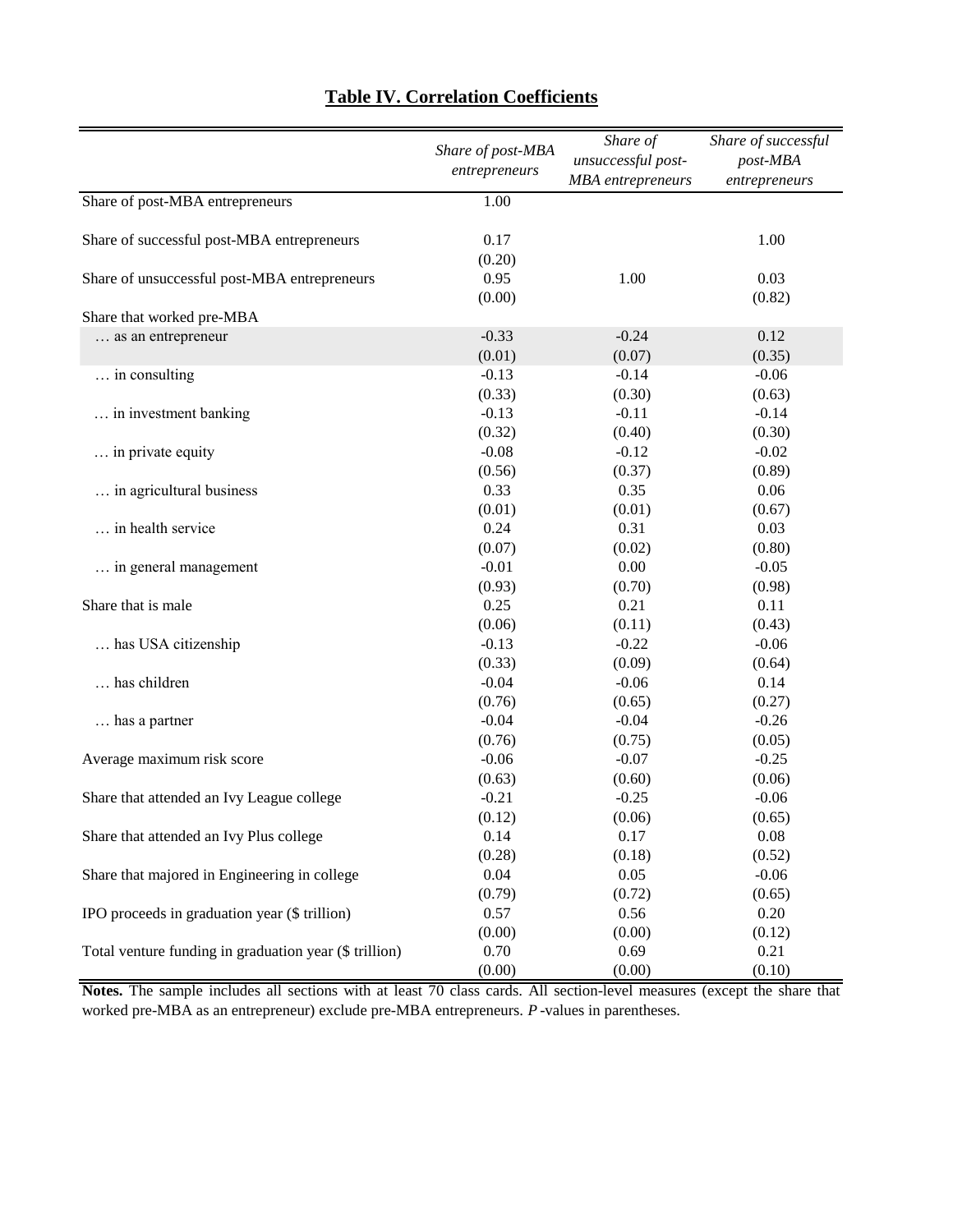| Dependent Variable:                                        |              |                                            |              | Share of post-MBA entrepreneurs net of |                                             |                |  |  |
|------------------------------------------------------------|--------------|--------------------------------------------|--------------|----------------------------------------|---------------------------------------------|----------------|--|--|
|                                                            |              | identified share of pre-&-post-MBA entrepr |              |                                        | av. estim. share of pre-&-post-MBA entrepr. |                |  |  |
| Share of section with entrepreneurial background           | $-0.46$      | $-0.35$                                    | $-0.36$      | $-0.54$                                | $-0.43$                                     | $-0.45$        |  |  |
|                                                            | $[0.13]$ *** | $[0.11]$ ***                               | $[0.11]$ *** | $[0.12]$ ***                           | $[0.12]$ ***                                | $[0.10]$ ***   |  |  |
| Share of non-entrepreneurs with consulting background      | $-0.11$      | $-0.08$                                    | $-0.1$       | $-0.04$                                | $-0.08$                                     | $-0.06$        |  |  |
|                                                            | [0.10]       | [0.09]                                     | [0.10]       | [0.09]                                 | [0.07]                                      | [0.08]         |  |  |
| with investment banking background                         | $-0.05$      | $-0.18$                                    | 0.02         | $-0.04$                                | $-0.16$                                     | 0.04           |  |  |
|                                                            | [0.09]       | $[0.09]*$                                  | [0.19]       | [0.09]                                 | $[0.09]*$                                   | [0.17]         |  |  |
| with private-equity background                             | 0.29         | 0.05                                       | 0.03         | 0.25                                   | 0.03                                        | 0.03           |  |  |
|                                                            | $[0.14]$ **  | [0.16]                                     | [0.15]       | $[0.11]$ **                            | [0.13]                                      | [0.12]         |  |  |
| with agricultural-business background                      | $-0.36$      | $-0.54$                                    | $-0.49$      | $-0.35$                                | $-0.54$                                     | $-0.5$         |  |  |
|                                                            | [0.26]       | $[0.29]*$                                  | [0.32]       | [0.21]                                 | $[0.23]$ **                                 | $[0.24]$ **    |  |  |
| with health-care background                                | 0.58         | 0.56                                       | 0.56         | 0.54                                   | 0.53                                        | 0.55           |  |  |
|                                                            | $[0.28]$ **  | $[0.26]$ **                                | $[0.30]*$    | $[0.25]$ **                            | $[0.20]$ **                                 | $[0.23]$ **    |  |  |
| with general management background                         | 0.08         | 0.01                                       | 0.04         | 0.08                                   | $-0.02$                                     | $-0.03$        |  |  |
|                                                            | [0.10]       | [0.10]                                     | [0.10]       | [0.08]                                 | [0.03]                                      | [0.03]         |  |  |
| Share of non-entrepreneurs that are male                   | 0.53         | 0.81                                       | 0.84         | 0.47                                   | 0.76                                        | 0.82           |  |  |
|                                                            | $[0.12]$ *** | $[0.21]$ ***                               | $[0.26]$ *** | $[0.11]$ ***                           | $[0.18]$ ***                                | $[0.20]$ ***   |  |  |
| that are U.S. citizens                                     | 0.05         | 0.18                                       | 0.21         | 0.07                                   | $0.18\,$                                    | 0.18           |  |  |
|                                                            | [0.07]       | [0.12]                                     | [0.20]       | [0.06]                                 | $[0.09]*$                                   | [0.15]         |  |  |
| with children                                              | 0.01         | $0.2\,$                                    | 0.1          | 0.03                                   | 0.19                                        | 0.14           |  |  |
|                                                            | [0.16]       | [0.19]                                     | [0.20]       | [0.14]                                 | [0.14]                                      | [0.17]         |  |  |
| with a partner                                             | $-0.11$      | $-0.18$                                    | $-0.12$      | $-0.17$                                | $-0.21$                                     | $-0.17$        |  |  |
|                                                            | $[0.06]*$    | $[0.09]**$                                 | [0.16]       | $[0.05]$ ***                           | $[0.07]$ ***                                | [0.14]         |  |  |
| Share of non-entrepreneurs who attended Ivy League college | 0.1          | 0.22                                       | 0.22         | 0.06                                   | $0.18\,$                                    | 0.14           |  |  |
|                                                            | [0.15]       | [0.14]                                     | [0.19]       | [0.13]                                 | [0.12]                                      | [0.15]         |  |  |
| that attended an Ivy Plus college                          | $-0.01$      | $-0.09$                                    | $-0.08$      | $-0.02$                                | $-0.13$                                     | $-0.12$        |  |  |
|                                                            | [0.12]       | [0.12]                                     | [0.15]       | [0.10]                                 | [0.09]                                      | [0.11]         |  |  |
| that majored in engineering in college                     | $0.07\,$     | $-0.03$                                    | $-0.02$      | 0.09                                   | $\overline{0}$                              | $\overline{0}$ |  |  |
|                                                            | [0.08]       | [0.10]                                     | [0.10]       | [0.07]                                 | [0.08]                                      | [0.08]         |  |  |
| Mean maximum risk score of section                         | $-0.22$      | $-0.26$                                    | $-0.19$      | $-0.17$                                | $-0.2$                                      | $-0.14$        |  |  |
|                                                            | [0.14]       | [0.16]                                     | [0.21]       | [0.12]                                 | [0.12]                                      | [0.18]         |  |  |
| Total IPO proceeds in graduation year (\$ trillions)       | $-1.38$      |                                            |              | $-1.35$                                |                                             |                |  |  |
|                                                            | $[0.54]$ **  |                                            |              | $[0.46]$ ***                           |                                             |                |  |  |
| Total venture financing in graduation year                 | 1.32         |                                            |              | 1.24                                   |                                             |                |  |  |
|                                                            | $[0.28]$ *** |                                            |              | $[0.23]$ ***                           |                                             |                |  |  |
| Year dummies                                               |              | $\mathbf X$                                | $\mathbf X$  |                                        | $\mathbf X$                                 | $\mathbf X$    |  |  |
| Selected interactions of stratification variables          |              |                                            | $\mathbf X$  |                                        |                                             | $\mathbf X$    |  |  |
| Regression type                                            | Tobit        | <b>OLS</b>                                 | <b>OLS</b>   | Tobit                                  | <b>OLS</b>                                  | OLS            |  |  |
| Observations                                               | 60           | 60                                         | 60           | 60                                     | 60                                          | 60             |  |  |
| R-squared                                                  |              | 0.74                                       | 0.78         |                                        | 0.82                                        | 0.84           |  |  |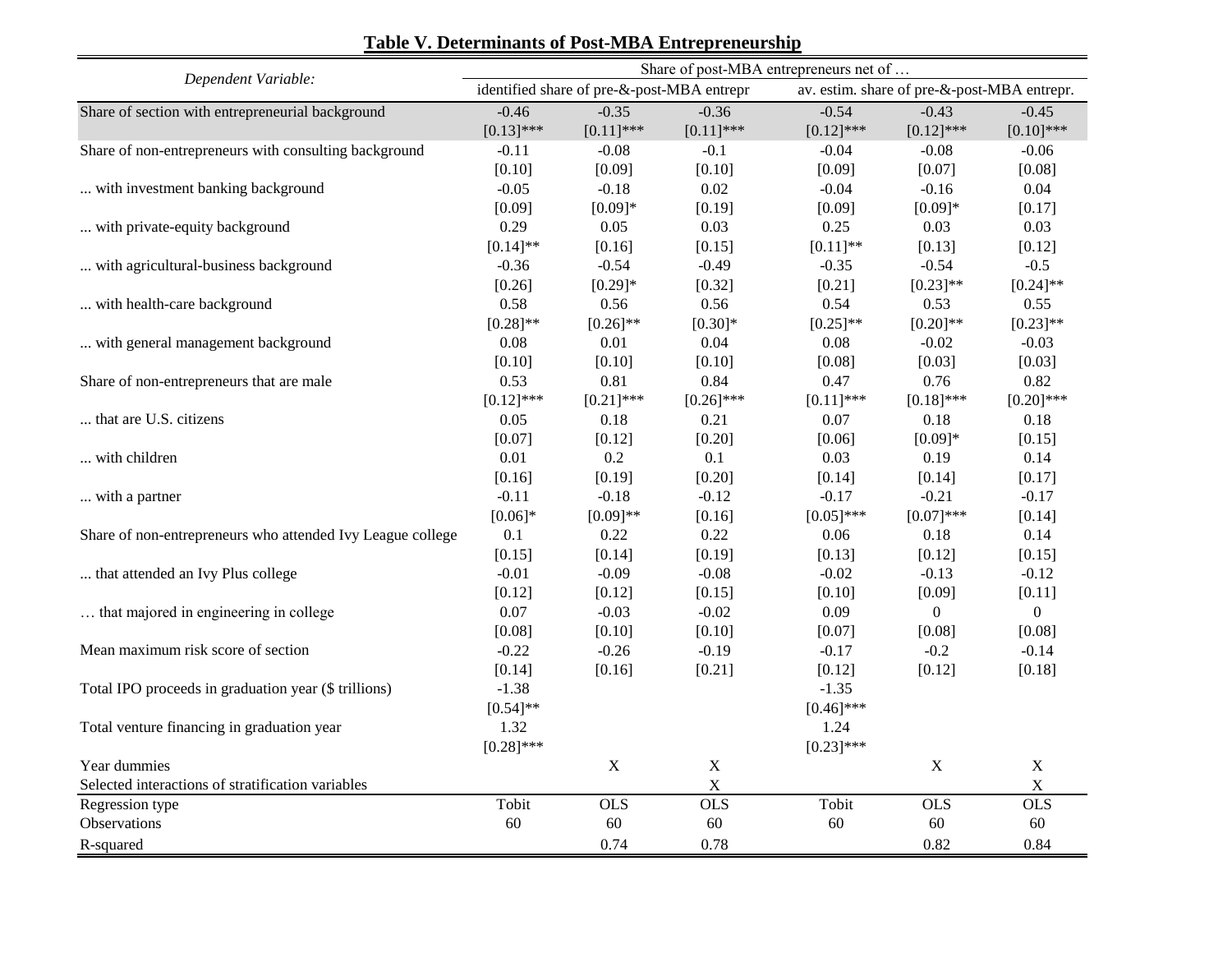**Notes.** The sample consists of all sections with at least 70 available class cards. All section-level measures (except for pre-MBA entrepreneurs) exclude pre-MBA entrepreneurs. The selected set of stratification variables included as interactions contains the share of section that is male, that are U.S. citizens, with a partner, and with investment banking background. Robust standard errors in brackets. \* significant at 10%; \*\*\* significant at 5%; \*\*\* significant at 1%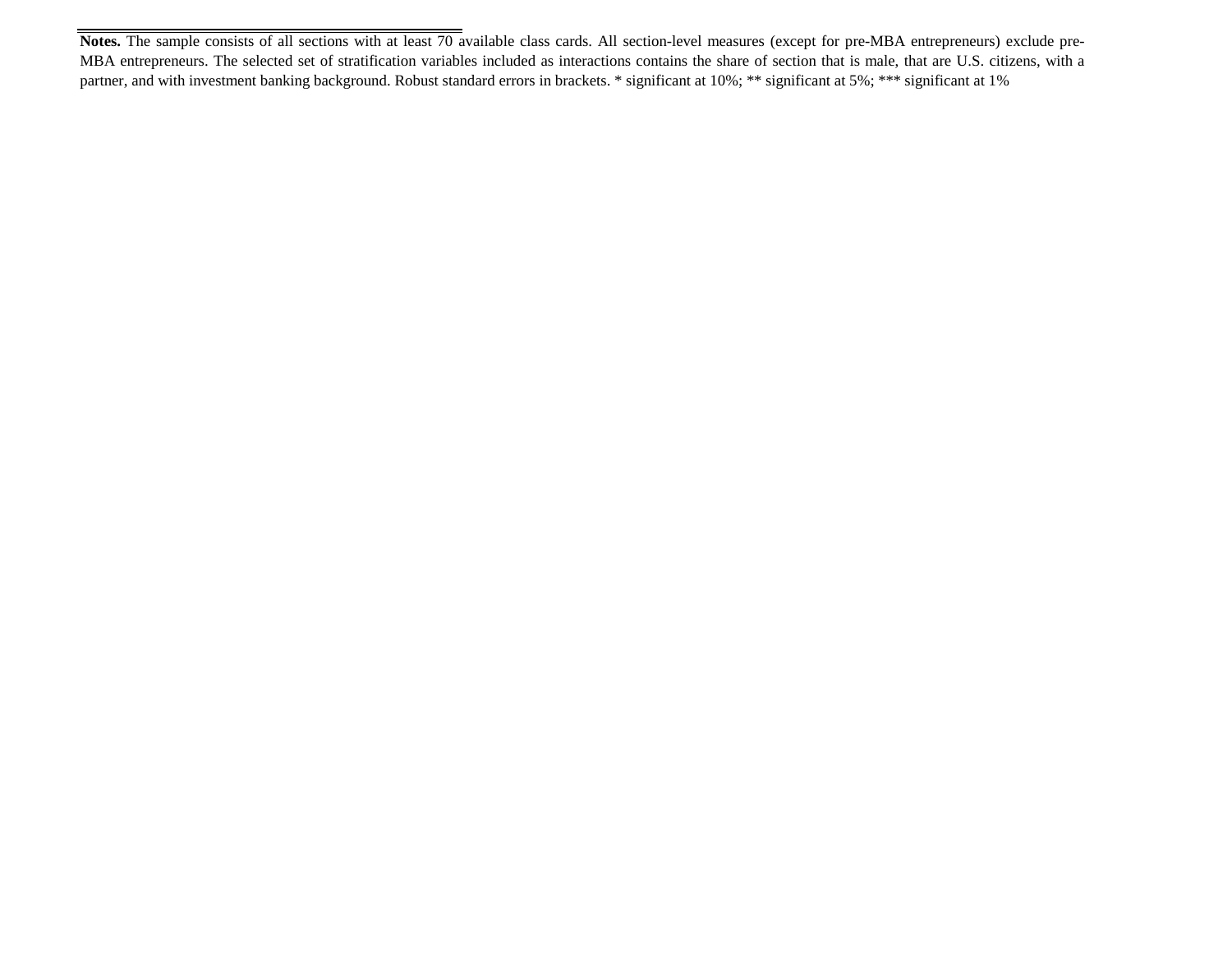|                                                             | Share of <i>unsuccessful</i> post-MBA entrepreneurs net of |                                               |                                                          |              |                                               |              |  |  |
|-------------------------------------------------------------|------------------------------------------------------------|-----------------------------------------------|----------------------------------------------------------|--------------|-----------------------------------------------|--------------|--|--|
| Dependent Variable:                                         |                                                            | identified share of pre-and-post-MBA entrepr. |                                                          |              | av. est. share of pre-and-post-MBA entrepr.   |              |  |  |
| Share of section with entrepreneurial background            | $-0.47$                                                    | $-0.36$                                       | $-0.36$                                                  | $-0.57$      | $-0.42$                                       | $-0.43$      |  |  |
|                                                             | $[0.14]$ ***                                               | $[0.11]$ ***                                  | $[0.10]$ ***                                             | $[0.14]$ *** | $[0.10]$ ***                                  | $[0.09]$ *** |  |  |
| Controls for other professional backgrounds                 | $\mathbf X$                                                | X                                             | X                                                        | X            | X                                             | X            |  |  |
| of non-entrepreneurs                                        |                                                            |                                               |                                                          |              |                                               |              |  |  |
| Controls for demographic characteristics and education      | $\mathbf X$                                                | $\mathbf X$                                   | X                                                        | X            | X                                             | X            |  |  |
| of non-entrepreneurs                                        |                                                            |                                               |                                                          |              |                                               |              |  |  |
| Controls for total IPO proceeds and total venture financing | $\mathbf X$                                                |                                               |                                                          | $\mathbf X$  |                                               |              |  |  |
| in graduation year                                          |                                                            |                                               |                                                          |              |                                               |              |  |  |
| Year dummies                                                |                                                            | $\boldsymbol{X}$                              | $\mathbf X$                                              |              | X                                             | X            |  |  |
| Selected interactions of stratification variables           |                                                            |                                               | $\mathbf X$                                              |              |                                               | $\mathbf X$  |  |  |
| Regression type                                             | Tobit                                                      | <b>OLS</b>                                    | <b>OLS</b>                                               | Tobit        | <b>OLS</b>                                    | <b>OLS</b>   |  |  |
| Observations                                                | 60                                                         | 60                                            | 60                                                       | 60           | 60                                            | 60           |  |  |
| R-squared                                                   |                                                            | 0.74                                          | 0.80                                                     |              | 0.82                                          | 0.84         |  |  |
| <b>Panel B. Successful Entrepreneurship</b>                 |                                                            |                                               |                                                          |              |                                               |              |  |  |
| Dependent Variable:                                         |                                                            |                                               | Share of <i>successful</i> post-MBA entrepreneurs net of |              |                                               |              |  |  |
|                                                             |                                                            | identified share of pre-and-post-MBA entrepr. |                                                          |              | av. est. share of pre-and-post-MBA entrepr.   |              |  |  |
| Share of section with entrepreneurial background            | 0.14                                                       | 0.03                                          | 0.02                                                     | 0.16         | 0.03                                          | 0.02         |  |  |
|                                                             | [0.11]                                                     | [0.03]                                        | [0.03]                                                   | [0.10]       | [0.03]                                        | [0.02]       |  |  |
| Controls for other professional backgrounds                 | X                                                          | X                                             | X                                                        | X            | X                                             | X            |  |  |
| of non-entrepreneurs                                        |                                                            |                                               |                                                          |              |                                               |              |  |  |
| Controls for demographic characteristics and education      | $\mathbf X$                                                | X                                             | $\mathbf X$                                              | $\mathbf X$  | X                                             | X            |  |  |
| of non-entrepreneurs                                        |                                                            |                                               |                                                          |              |                                               |              |  |  |
| Controls for total IPO proceeds and total venture financing | $\mathbf X$                                                |                                               |                                                          | $\mathbf X$  |                                               |              |  |  |
| in graduation year                                          |                                                            |                                               |                                                          |              |                                               |              |  |  |
| Year dummies                                                |                                                            | $\mathbf X$                                   | $\mathbf X$                                              |              | $\mathbf X$                                   | $\mathbf X$  |  |  |
| Selected interactions of stratification variables           |                                                            |                                               | $\mathbf X$                                              |              |                                               | $\mathbf X$  |  |  |
| Regression type                                             | Tobit                                                      | <b>OLS</b>                                    | OLS                                                      | Tobit        | <b>OLS</b>                                    | <b>OLS</b>   |  |  |
| Observations                                                | 60                                                         | 60                                            | 60                                                       | 60           | 60                                            | 60           |  |  |
| R-squared                                                   |                                                            | 0.36                                          | 0.59                                                     |              | 0.45                                          | 0.62         |  |  |
| <b>Panel C. Test of Differences</b>                         |                                                            |                                               |                                                          |              |                                               |              |  |  |
|                                                             |                                                            |                                               | Share of post-MBA entrepreneurs net of                   |              |                                               |              |  |  |
|                                                             |                                                            | identified share of pre-and-post-MBA entrepr. |                                                          |              | av. estim. share of pre-and-post-MBA entrepr. |              |  |  |

Share of section with entrepreneurial background 0.000 0.000 0.000 0.000 0.000 0.000 0.000 0.000 Vert of all variables 0.000 0.000 0.000 0.000 0.000 0.000 0.000 0.000 0.000 0.000 0.000 0.000 0.000 0.000 0.000 0.000 0.000 0.000 0.000 0.000 0.000 0.000 0.000 0.000 0.000 0.000 0.000 0.000 0.000 0.000 0.000 0.000 0.000 0.

**p-Value, test of difference in successful and unsuccessful regressions:**

## **Table VI. Determinants of Unsuccessful versus Successful Post-MBA Entrepreneurship**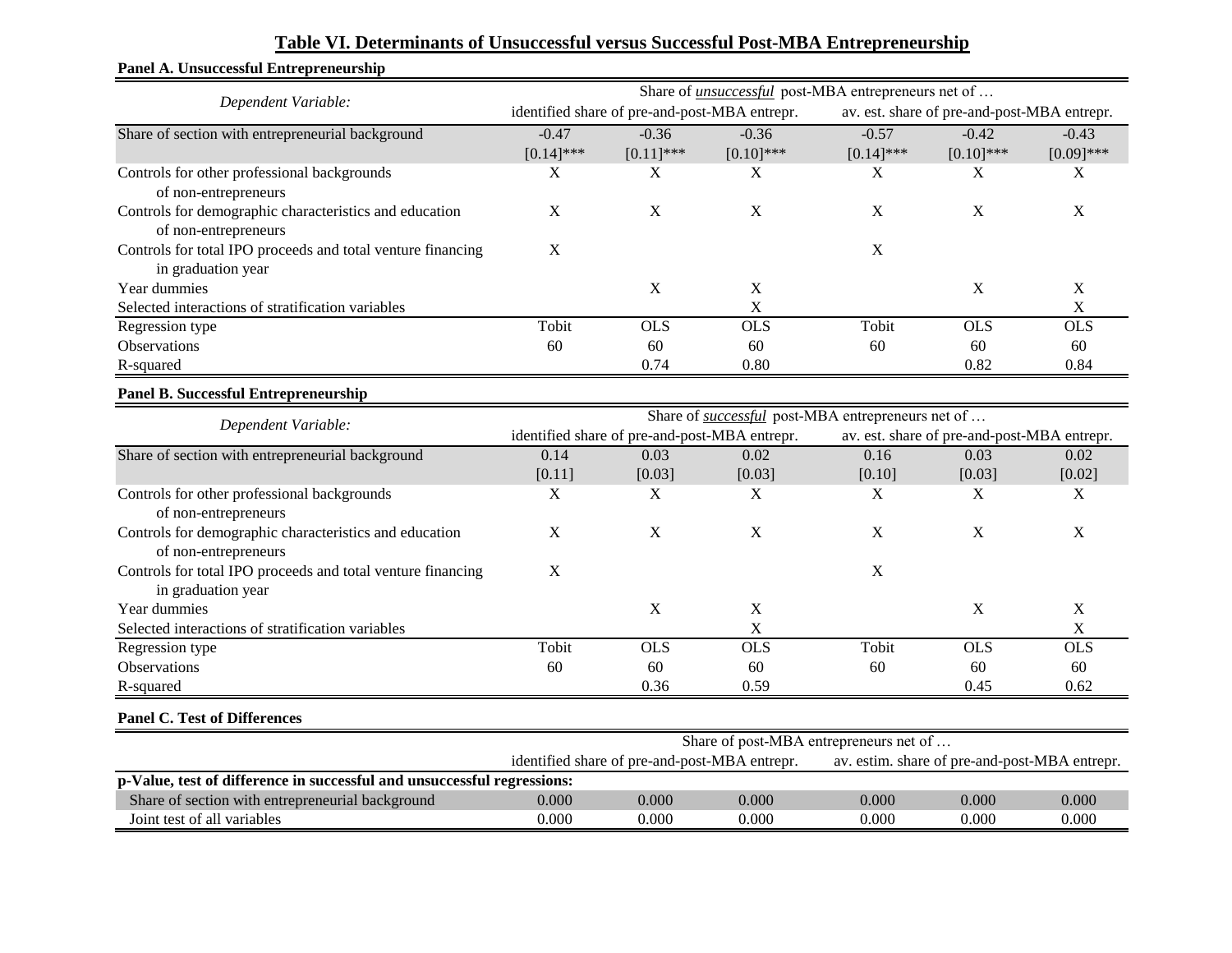**Notes.** The sample consists of all sections with at least 70 class cards. Controls for other professional backgrounds of non-entrepreneurs and Controls for demographic characteristics and education of non-entrepreneurs include all control variables shown in Table V. The selected set of stratification variables included as interactions contains the share of section that is male, that are U.S. citizens, with a partner, and with investment banking background. Robust standard errors are in brackets. \* significant at 10%; \*\* significant at 5%; \*\*\* significant at 1%.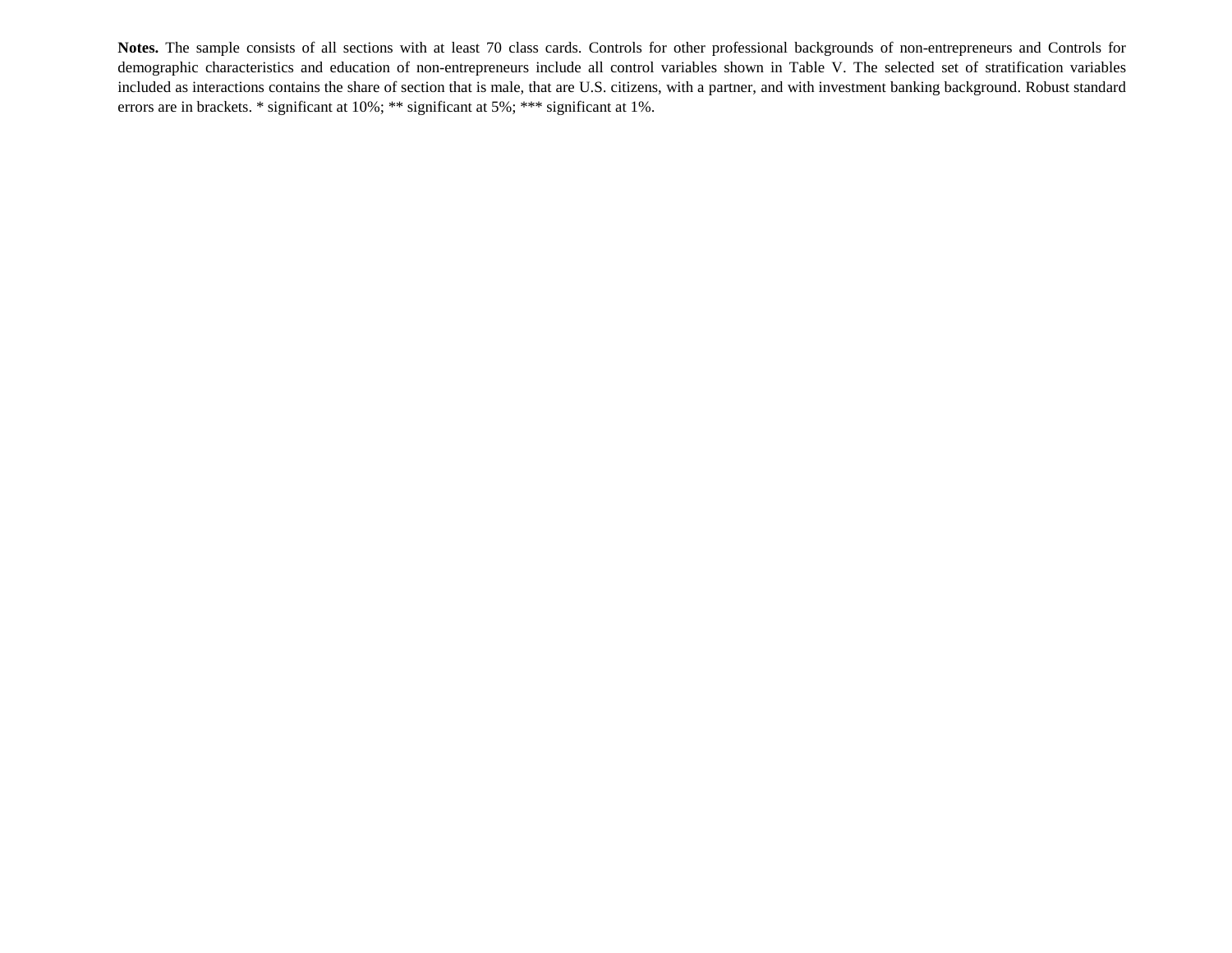|                                                  |              |             |                                                    |             | Enrollment in       |
|--------------------------------------------------|--------------|-------------|----------------------------------------------------|-------------|---------------------|
|                                                  |              |             | Share of post-MBA entrepreneurs (net of identified |             | entrepreneurship    |
| Dependent Variable:                              |              |             | pre-and-post-MBA entrepreneurs) who were           |             | classes by non-pre- |
|                                                  | not "very    | "very       | not "super-                                        | "super-     | <b>MBA</b>          |
|                                                  | successful"  | successful" | successful"                                        | successful" | entrepreneurs       |
|                                                  | (1)          | (2)         | (3)                                                | (4)         | (5)                 |
| Share of section with entrepreneurial background | $-0.36$      | 0.04        | $-0.36$                                            | 0.04        | 0.02                |
|                                                  | $[0.13]$ *** | [0.03]      | $[0.13]$ ***                                       | [0.03]      | [0.08]              |
| Share of non-entrepreneurs                       |              |             |                                                    |             |                     |
| with consulting background                       | $-0.07$      | $-0.02$     | $-0.08$                                            | $-0.02$     | 0.09                |
|                                                  | [0.11]       | [0.03]      | [0.11]                                             | [0.03]      | [0.09]              |
| with investment-banking background               | $-0.18$      | $-0.01$     | $-0.18$                                            | $-0.01$     | $-0.10$             |
|                                                  | [0.13]       | [0.03]      | [0.13]                                             | [0.03]      | [0.07]              |
| with private-equity background                   | 0.04         | 0.02        | 0.05                                               | 0.02        | $-0.04$             |
|                                                  | [0.17]       | [0.04]      | [0.17]                                             | [0.04]      | [0.10]              |
| with agricultural-business background            | $-0.59$      | 0.06        | $-0.56$                                            | 0.06        | $-0.32$             |
|                                                  | $[0.31]$ *   | [0.07]      | $[0.31]$ *                                         | [0.07]      | [0.21]              |
| with health care background                      | 0.62         | $-0.09$     | 0.59                                               | $-0.09$     | $-0.17$             |
|                                                  | $[0.29]$ **  | [0.07]      | $[0.28]$ **                                        | [0.07]      | [0.20]              |
| with general management background               | 0.04         | $-0.04$     | 0.02                                               | $-0.04$     | 0.01                |
|                                                  | [0.12]       | [0.03]      | [0.11]                                             | [0.03]      | [0.08]              |
| Share of non-entrepreneurs that are male         | 0.83         | $-0.03$     | 0.81                                               | $-0.03$     | $-0.27$             |
|                                                  | $[0.25]$ *** | [0.06]      | $[0.25]$ ***                                       | [0.06]      | $[0.16]*$           |
| that are U.S. citizens                           | 0.24         | $-0.06$     | 0.21                                               | $-0.06$     | $-0.12$             |
|                                                  | $[0.14]*$    | $[0.03]*$   | [0.14]                                             | $[0.03]*$   | [0.09]              |
| with children                                    | 0.14         | 0.07        | 0.18                                               | 0.07        | 0.10                |
|                                                  | [0.17]       | $[0.04]*$   | [0.17]                                             | $[0.04]*$   | [0.11]              |
| with a partner                                   | $-0.17$      | $-0.02$     | $-0.17$                                            | $-0.02$     | $-0.06$             |
|                                                  | $[0.07]**$   | [0.02]      | $[0.07]**$                                         | [0.02]      | [0.05]              |
| that attended an Ivy League college              | 0.32         | $-0.09$     | 0.26                                               | $-0.09$     | 0.12                |
|                                                  | $[0.17]*$    | $[0.04]$ ** | [0.17]                                             | $[0.04]$ ** | [0.14]              |
| that attended an Ivy Plus college                | $-0.14$      | 0.05        | $-0.11$                                            | 0.05        | $-0.07$             |
|                                                  | [0.12]       | $[0.03]*$   | [0.12]                                             | $[0.03]*$   | [0.07]              |
| with major in engineering in college             | $-0.04$      | 0.03        | $-0.03$                                            | 0.03        | 0.01                |
|                                                  | [0.10]       | [0.02]      | [0.10]                                             | [0.02]      | [0.08]              |
| Mean maximum risk score of section               | $-0.3$       | 0.04        | $-0.28$                                            | 0.04        | 0.13                |
|                                                  | $[0.17]*$    | [0.04]      | [0.17]                                             | [0.04]      | [0.10]              |
| Year dummies                                     |              | $\mathbf X$ | $\mathbf X$                                        | $\mathbf X$ | $\mathbf X$         |
| Regression type                                  | <b>OLS</b>   | <b>OLS</b>  | <b>OLS</b>                                         | <b>OLS</b>  | <b>OLS</b>          |
| Observations                                     | 60           | 60          | 60                                                 | 60          | 60                  |
| R-squared                                        | 0.73         | 0.43        | 0.73                                               | 0.45        | 0.88                |

**Notes.** OLS regressions on the sample of all sections with at least 70 class cards. All section-level measures (except the share with entrepreneurial background) do not include pre-MBA entrepreneurs. Robust standard errors in brackets. \* significant at 10%; \*\* significant at 5%; \*\*\* significant at 1%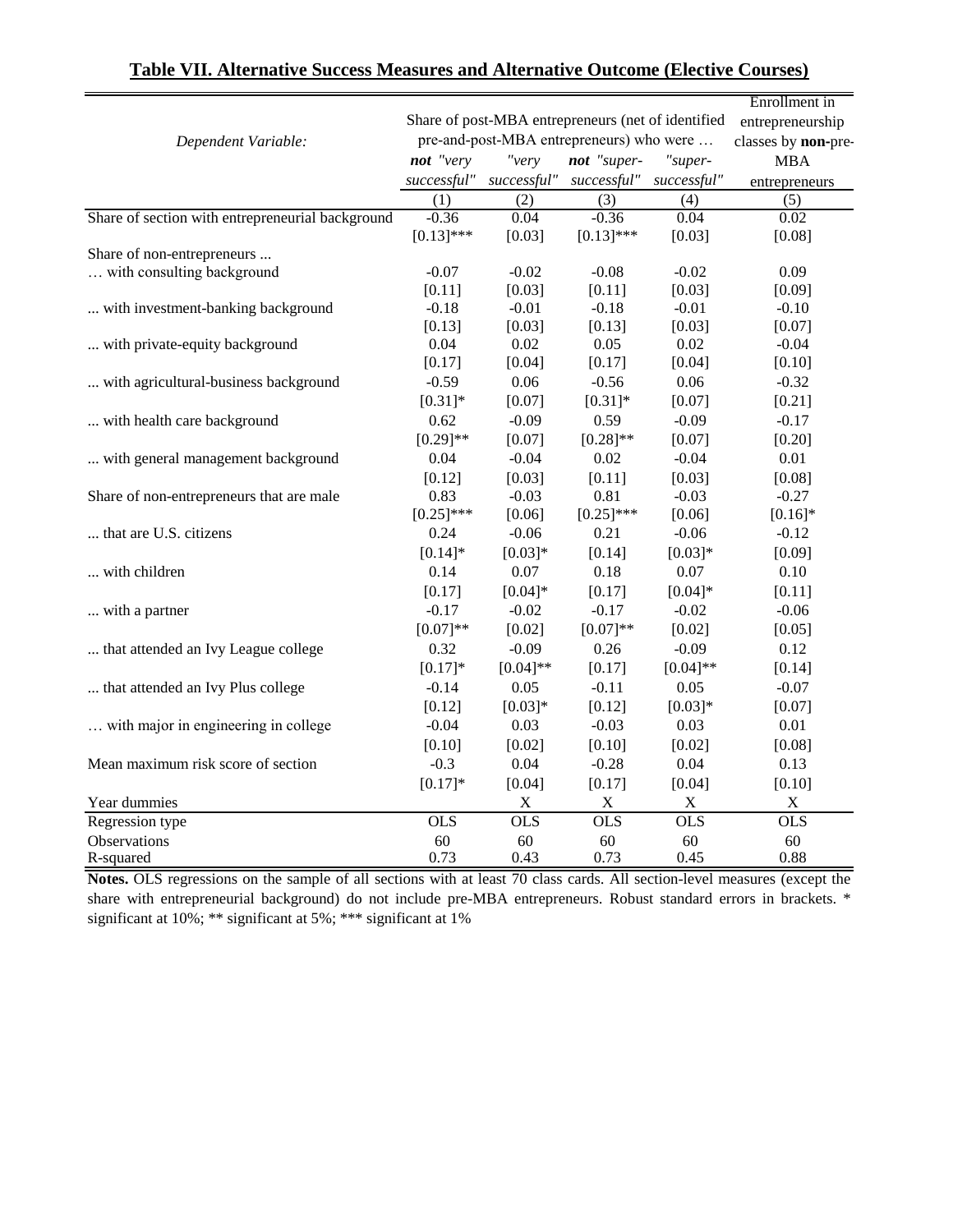| Panel A. Effects on Unsuccessful Post-MBA Entrepreneurship    |                                                            |            |            |              |                                             |             |  |  |
|---------------------------------------------------------------|------------------------------------------------------------|------------|------------|--------------|---------------------------------------------|-------------|--|--|
| Dependent Variable:                                           | Share of <i>unsuccessful</i> post-MBA entrepreneurs net of |            |            |              |                                             |             |  |  |
|                                                               | identified share of pre-and-post-MBA entrepr.              |            |            |              | av. est. share of pre-and-post-MBA entrepr. |             |  |  |
| Share of section with successful entrepreneurial background   | $-0.31$                                                    | $-0.39$    | $-0.36$    | $-0.45$      | $-0.41$                                     | $-0.43$     |  |  |
|                                                               | [0.29]                                                     | [0.27]     | [0.32]     | $[0.21]$ **  | $[0.19]$ **                                 | $[0.23]$ *  |  |  |
| Share of section with unsuccessful entrepreneurial background | $-0.60$                                                    | $-0.33$    | $-0.36$    | $-0.65$      | $-0.43$                                     | $-0.43$     |  |  |
|                                                               | $[0.22]$ ***                                               | [0.21]     | [0.22]     | $[0.21]$ *** | $[0.19]$ **                                 | $[0.18]$ ** |  |  |
| Controls for other professional backgrounds                   | X                                                          | X          | X          | X            | X                                           | X           |  |  |
| of non-entrepreneurs                                          |                                                            |            |            |              |                                             |             |  |  |
| Controls for demographic characteristics and education        | X                                                          | X          | X          | X            | X                                           | X           |  |  |
| of non-entrepreneurs                                          |                                                            |            |            |              |                                             |             |  |  |
| Controls for total IPO proceeds and total venture financing   | X                                                          |            |            | X            |                                             |             |  |  |
| in graduation year                                            |                                                            |            |            |              |                                             |             |  |  |
| Year dummies                                                  |                                                            | X          | X          |              | X                                           | X           |  |  |
| Selected interactions of stratification variables             |                                                            |            | X          |              |                                             | X           |  |  |
| Regression type                                               | Tobit                                                      | <b>OLS</b> | <b>OLS</b> | Tobit        | <b>OLS</b>                                  | <b>OLS</b>  |  |  |
| <b>Observations</b>                                           | 60                                                         | 60         | 60         | 60           | 60                                          | 60          |  |  |
| R-squared                                                     |                                                            | 0.74       | 0.80       |              | 0.83                                        | 0.86        |  |  |
| F-statistic, test of successful and unsuccessful entrepeneurs | 0.45                                                       | 0.02       | 0.00       | 0.35         | 0.00                                        | 0.00        |  |  |
| P-value                                                       | [0.50]                                                     | [0.88]     | [0.99]     | [0.55]       | [0.96]                                      | [0.99]      |  |  |

#### **Table VIII. Effects of Successful and Unsuccessful Pre-MBA Entrepreneurship**

#### **Panel B. Effects on Successful Post-MBA Entrepreneurship**

| Dependent Variable:                                           | Share of <i>successful</i> post-MBA entrepreneurs net of |                                               |            |           |                                             |            |  |
|---------------------------------------------------------------|----------------------------------------------------------|-----------------------------------------------|------------|-----------|---------------------------------------------|------------|--|
|                                                               |                                                          | identified share of pre-and-post-MBA entrepr. |            |           | av. est. share of pre-and-post-MBA entrepr. |            |  |
| Share of section with successful entrepreneurial background   | 0.37                                                     | 0.08                                          | 0.05       | 0.31      | 0.06                                        | 0.03       |  |
|                                                               | $[0.20]$ *                                               | [0.07]                                        | [0.05]     | $[0.18]*$ | [0.06]                                      | [0.05]     |  |
| Share of section with unsuccessful entrepreneurial background | $-0.04$                                                  | $-0.01$                                       | 0.00       | 0.03      | 0.00                                        | 0.01       |  |
|                                                               | [0.21]                                                   | [0.06]                                        | [0.06]     | [0.19]    | [0.06]                                      | [0.05]     |  |
| Controls for other professional backgrounds                   | X                                                        | X                                             | Х          | Х         | Χ                                           | X          |  |
| of non-entrepreneurs                                          |                                                          |                                               |            |           |                                             |            |  |
| Controls for demographic characteristics and education        | X                                                        | X                                             | X          | X         | X                                           | X          |  |
| of non-entrepreneurs                                          |                                                          |                                               |            |           |                                             |            |  |
| Controls for total IPO proceeds and total venture financing   | X                                                        |                                               |            | X         |                                             |            |  |
| in graduation year                                            |                                                          |                                               |            |           |                                             |            |  |
| Year dummies                                                  |                                                          | X                                             | X          |           | X                                           | X          |  |
| Selected interactions of stratification variables             |                                                          |                                               | X          |           |                                             | X          |  |
| Regression type                                               | Tobit                                                    | <b>OLS</b>                                    | <b>OLS</b> | Tobit     | <b>OLS</b>                                  | <b>OLS</b> |  |
| <b>Observations</b>                                           | 60                                                       | 60                                            | 60         | 60        | 60                                          | 60         |  |
| R-squared                                                     |                                                          | 0.38                                          | 0.60       |           | 0.46                                        | 0.62       |  |
| F-statistic, test of successful and unsuccessful entrepeneurs | 1.37                                                     | 0.74                                          | 0.48       | 0.85      | 0.34                                        | 0.03       |  |
| P-value                                                       | [0.24]                                                   | [0.39]                                        | [0.49]     | [0.36]    | [0.56]                                      | [0.86]     |  |

Notes. All section-level measures (except the share with pre-MBA entrepreneurs) do not include pre-MBA entrepreneurs. The sample consists of all sections with at least 70 class cards. The regressions contain all controls used in Tables V and VII. The selected set of interactions of stratification variables include share of section that is male, are U.S. citizens, with consulting background, with investment banking background, with private equity background, and that attended an Ivy Plus college. The F-test reports a test of the null hypothesis that the coefficients on the two entrepreneurial background variables are the same. Robust standard errors in brackets. \* significant at 10%; \*\* significant at 5%; \*\*\* significant at 1%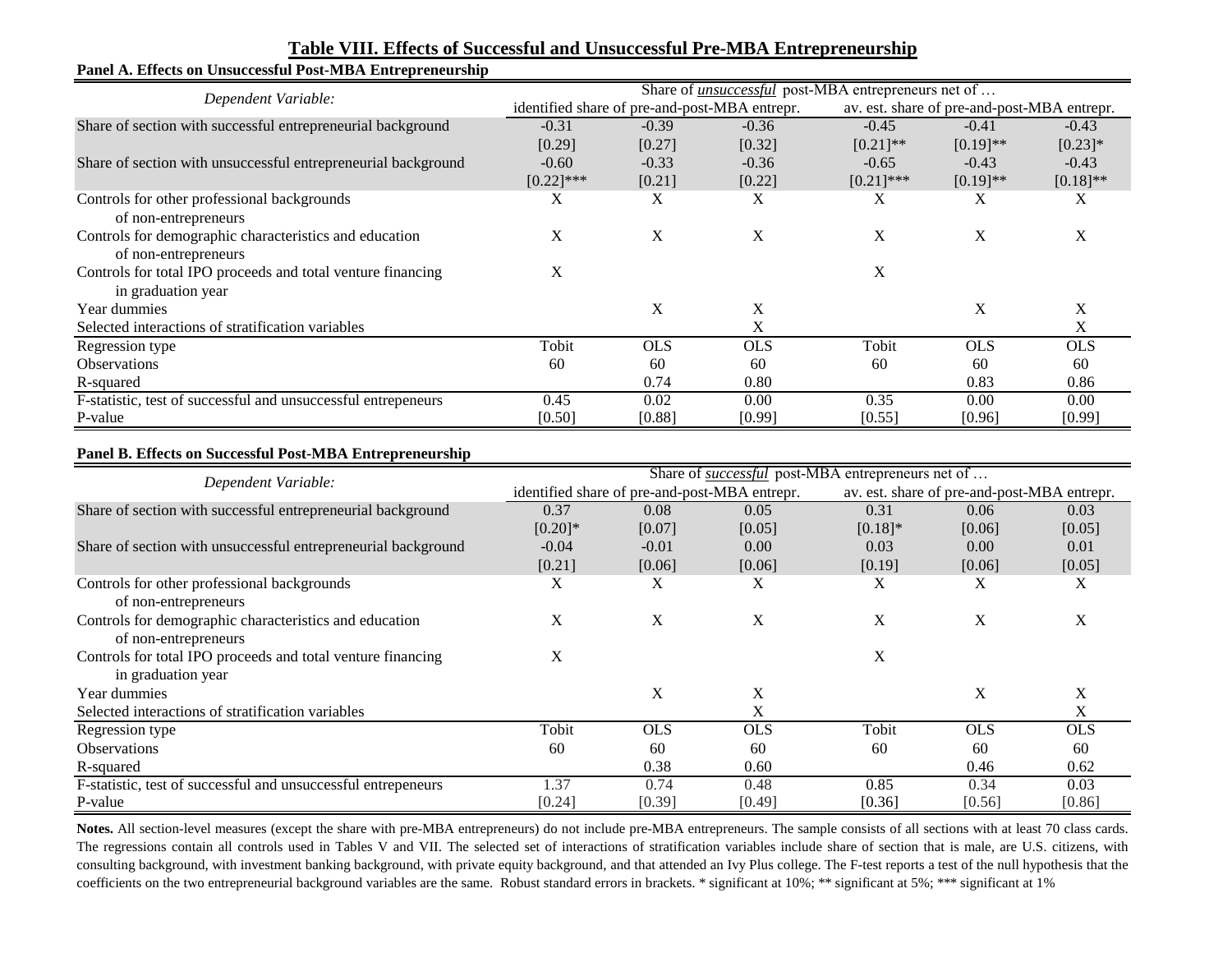|                                             | For sections with   | For sections with   | p-Value, test |
|---------------------------------------------|---------------------|---------------------|---------------|
|                                             | below median number | above median number | of null       |
|                                             | of students with    | of students with    | hypothesis    |
|                                             | entrepreneurial     | entrepreneurial     | of no         |
|                                             | background          | background          | difference    |
| Standard Deviation of Entrepreneurship Rate |                     |                     |               |
| Total Post-MBA Entrepreneurship             | 5.30%               | 4.16%               | 0.007         |
| Successful Post-MBA Entrepreneurship        | 0.24%               | 0.55%               | 0.010         |
| Unsuccessful MBA Entrepreneurship           | 5.05%               | 3.66%               | 0.005         |

# **Table IX. Variance in Post-MBA Entrepreneurship Rates**

**Notes.** The sample consists of all sections with at least 70 available class cards.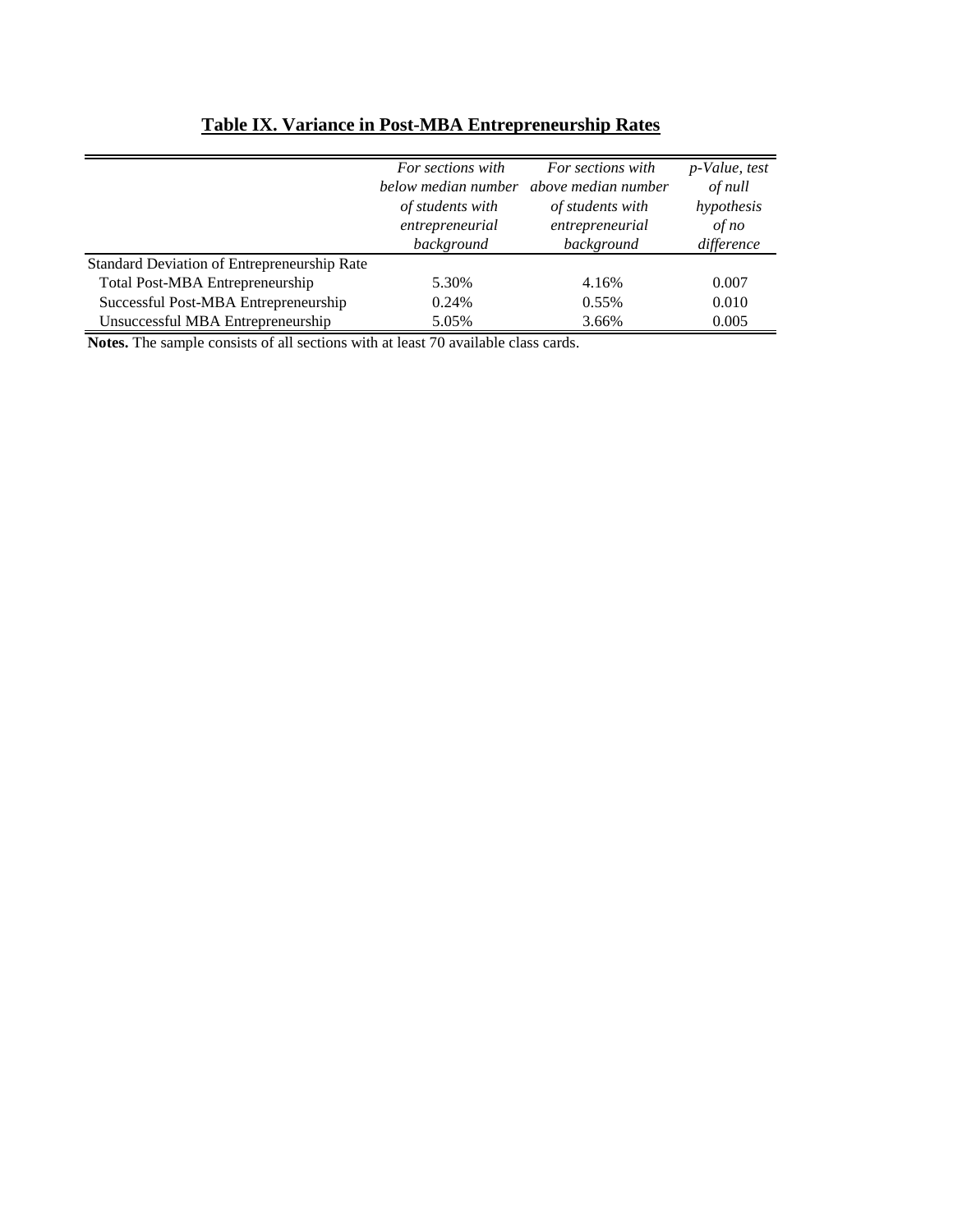|                                                      |             |              | # of pre-MBA Entrepreneurs |              |
|------------------------------------------------------|-------------|--------------|----------------------------|--------------|
|                                                      | Full Sample | below median | above median               | p-values     |
| Share that ever worked as an entrepreneur            | 5.0%        | 2.4%         | 7.8%                       | $[0.00]$ *** |
|                                                      | (3.4%)      | $(1.6\%)$    | $(2.6\%)$                  |              |
| Share of non-entrerprenurs that worked most recently |             |              |                            |              |
| in computer hardware                                 | 1.4%        | 1.4%         | 1.4%                       | [0.98]       |
|                                                      | $(1.5\%)$   | $(1.5\%)$    | $(1.5\%)$                  |              |
| in computer software                                 | 3.7%        | 3.7%         | 3.5%                       | [0.81]       |
|                                                      | $(2.9\%)$   | $(3.1\%)$    | $(2.6\%)$                  |              |
| in computer-related services                         | 2.3%        | 2.3%         | 2.1%                       | [0.58]       |
|                                                      | $(2.3\%)$   | $(2.4\%)$    | $(2.1\%)$                  |              |
| in other high-tech sectors                           | 1.1%        | 1.3%         | 0.8%                       | $[0.07]*$    |
|                                                      | $(1.4\%)$   | $(1.6\%)$    | $(1.0\%)$                  |              |
| in telecommunications                                | 3.2%        | 3.5%         | 3.0%                       | [0.24]       |
|                                                      | $(2.2\%)$   | $(2.1\%)$    | $(2.3\%)$                  |              |
| in diversified manufacturing                         | 1.4%        | 1.2%         | 1.6%                       | [0.15]       |
|                                                      | $(1.4\%)$   | $(0.5\%)$    | $(1.6\%)$                  |              |
| in banking                                           | 15.4%       | 15.3%        | 15.5%                      | [0.86]       |
|                                                      | $(5.6\%)$   | $(0.3\%)$    | $(6.5\%)$                  |              |
| in financial services                                | 6.1%        | 5.5%         | 6.7%                       | $[0.06]*$    |
|                                                      | $(2.9\%)$   | (2.7%)       | $(3.0\%)$                  |              |
| in consulting                                        | 18.7%       | 18.7%        | 18.6%                      | [0.94]       |
|                                                      | $(4.6\%)$   | $(3.8\%)$    | $(5.2\%)$                  |              |
| in venture capital/private equity                    | 8.0%        | 8.5%         | 7.5%                       | [0.35]       |
|                                                      | $(4.7\%)$   | (4.4%)       | $(5.0\%)$                  |              |
| in military                                          | 3.3%        | 3.4%         | 3.2%                       | [0.72]       |
|                                                      | $(2.3\%)$   | $(1.9\%)$    | (2.7%)                     |              |
| in non-profit organizations                          | 4.3%        | 4.0%         | 4.5%                       | [0.41]       |
|                                                      | $(2.6\%)$   | $(2.6\%)$    | (2.7%)                     |              |
| in accounting                                        | 1.1%        | 0.8%         | 1.4%                       | $[0.08]*$    |
|                                                      | $(1.6\%)$   | $(1.4\%)$    | $(1.8\%)$                  |              |
| $\ldots$ in law                                      | 0.9%        | 0.8%         | 1.0%                       | [0.61]       |
|                                                      | $(1.4\%)$   | $(1.2\%)$    | $(1.5\%)$                  |              |
| in retail                                            | 4.0%        | 4.3%         | 3.6%                       | [0.15]       |
|                                                      | (2.7%)      | $(2.9\%)$    | $(2.4\%)$                  |              |
| in advertising/marketing                             | 2.1%        | 2.4%         | 1.8%                       | [0.16]       |
|                                                      | (2.3%)      | $(2.2\%)$    | $(2.2\%)$                  |              |
| in entertainment                                     | 3.8%        | 4.3%         | 3.2%                       | $[0.02]$ **  |
|                                                      | $(2.3\%)$   | $(2.0\%)$    | $(2.4\%)$                  |              |
| in agricultural business                             | 2.4%        | 2.7%         | 2.0%                       | $[0.09]*$    |
|                                                      | $(1.8\%)$   | $(2.0\%)$    | $(1.6\%)$                  |              |
| in health services                                   | 3.2%        | 2.8%         | 3.7%                       | $[0.06]*$    |
|                                                      | (2.3%)      | $(1.8\%)$    | $(2.6\%)$                  |              |
| in other industries                                  |             |              |                            |              |
|                                                      | 1.4%        | 1.4%         | 1.3%                       | [0.57]       |

## **Appendix Table A1. Stratification Checks: Comparing sections with high- and low shares of pre-MBA entrepreneurs**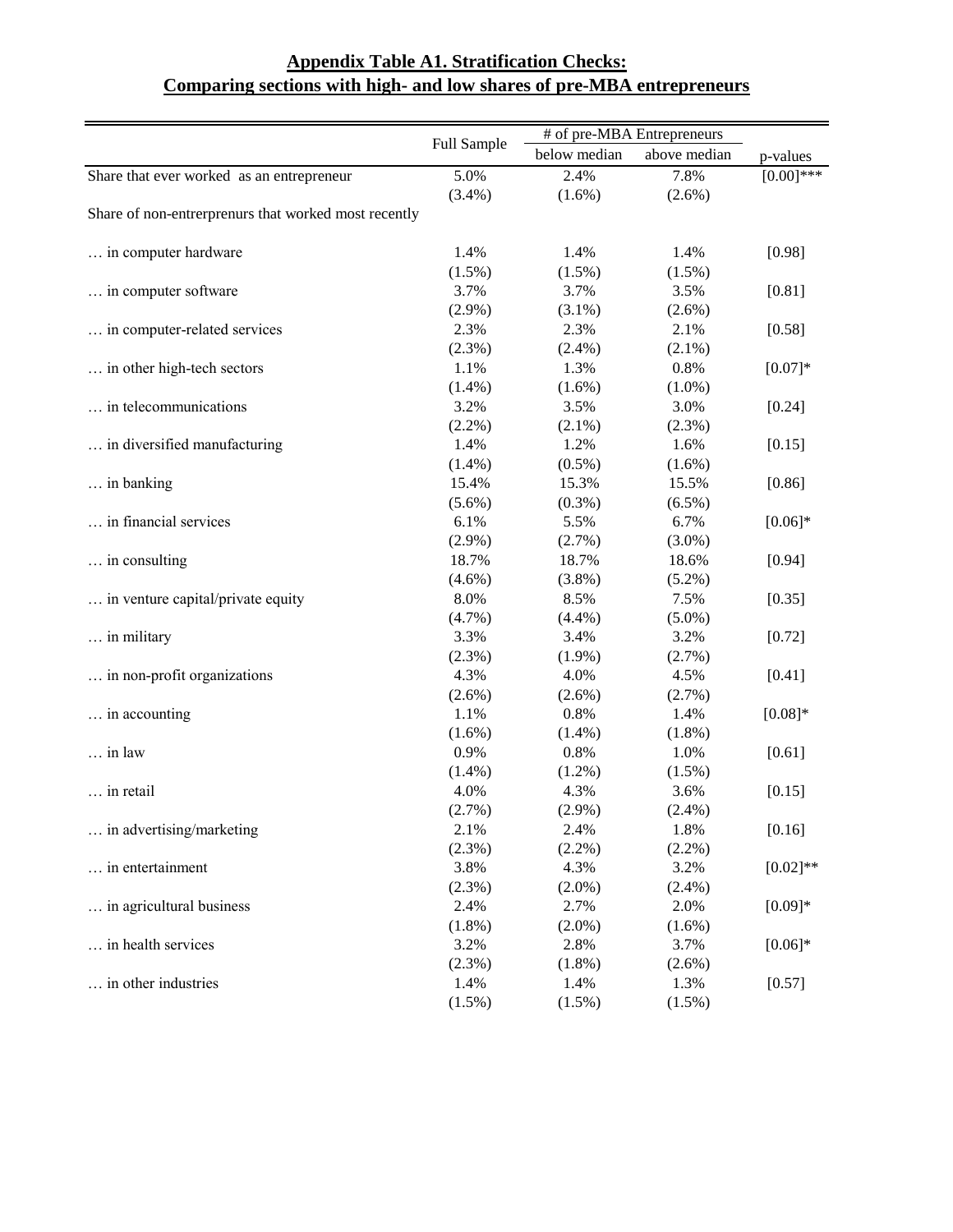## **Appendix-Table A1 (***continued* **)**

|                                           | Full Sample | # of pre-MBA Entrepreneurs |              |               |
|-------------------------------------------|-------------|----------------------------|--------------|---------------|
|                                           |             | below median               | above median | p-values      |
| Share that attended an Ivy League college | 24.0%       | 25.2%                      | 22.7%        | $[0.02]^{**}$ |
|                                           | $(5.3\%)$   | $(5.0\%)$                  | $(5.3\%)$    |               |
| an Ivy Plus League college                | 32.3%       | 35.7%                      | 32.7%        | $[0.02]$ **   |
|                                           | $(6.3\%)$   | $(5.7\%)$                  | $(6.6\%)$    |               |
| Share that is male                        | 69.4%       | 69.6%                      | 69.2%        | [0.82]        |
|                                           | $(7.1\%)$   | $(7.3\%)$                  | $(6.9\%)$    |               |
| has a partner                             | 41.2%       | 41.8%                      | 40.6%        | [0.42]        |
|                                           | (7.3%)      | $(6.6\%)$                  | $(8.1\%)$    |               |
| has a male partner                        | 31.8%       | 32.7%                      | 30.7%        | $[0.10]*$     |
|                                           | $(5.7\%)$   | $(4.8\%)$                  | $(6.5\%)$    |               |
| has a female partner.                     | 9.2%        | 8.7%                       | 9.6%         | [0.44]        |
|                                           | $(4.6\%)$   | $(4.3\%)$                  | $(4.8\%)$    |               |
| Share with business major at college      | 23.8%       | 23.5%                      | 24.1%        | [0.61]        |
|                                           | $(5.8\%)$   | $(5.9\%)$                  | $(5.6\%)$    |               |
| with economics major at college           | 22.7%       | 22.4%                      | 22.9%        | [0.73]        |
|                                           | $(5.9\%)$   | $(6.5\%)$                  | $(5.1\%)$    |               |
| with engineering major at college         | 16.6%       | 17.4%                      | 15.8%        | [0.13]        |
|                                           | $(4.7\%)$   | $(4.0\%)$                  | $(5.5\%)$    |               |
| with computer science major at college    | 6.0%        | 5.8%                       | 6.1%         | [0.67]        |
|                                           | $(3.1\%)$   | $(3.2\%)$                  | $(3.0\%)$    |               |
| with mathematics major at college         | 2.3%        | 2.1%                       | 2.4%         | [0.59]        |
|                                           | $(2.0\%)$   | $(1.9\%)$                  | $(2.0\%)$    |               |
| with natural science major at college     | 4.1%        | 3.9%                       | 4.1%         | [0.83]        |
|                                           | $(3.0\%)$   | $(2.0\%)$                  | (3.7%)       |               |
| with law major at college                 | 0.7%        | 0.8%                       | 0.6%         | [0.52]        |
|                                           | $(0.9\%)$   | $(0.9\%)$                  | $(0.9\%)$    |               |
| with medical science major at college     | 0.3%        | 0.2%                       | 0.4%         | [0.29]        |
|                                           | $(0.7\%)$   | $(0.6\%)$                  | $(0.8\%)$    |               |
| with humanity major at college            | 4.8%        | 4.4%                       | 5.1%         | [0.32]        |
|                                           | $(3.1\%)$   | $(2.8\%)$                  | $(3.3\%)$    |               |
| with history major at college             | 3.6%        | 4.2%                       | 2.9%         | $[0.01]$ **   |
|                                           | $(2.6\%)$   | $(2.8\%)$                  | $(2.2\%)$    |               |
| with journalism major at college          | 0.4%        | 0.4%                       | 0.4%         | [0.76]        |
|                                           | $(0.8\%)$   | $(0.7\%)$                  | $(0.8\%)$    |               |
| with architecture major at college        | 0.3%        | $0.1\%$                    | 0.5%         | $[0.09]*$     |
|                                           | $(0.9\%)$   | $(0.3\%)$                  | $(1.2\%)$    |               |
| with political science major at college   | 7.9%        | 7.4%                       | 8.4%         | [0.24]        |
|                                           | $(3.8\%)$   | $(3.9\%)$                  | $(3.6\%)$    |               |
| with anthropology major at college        | 4.9%        | 5.4%                       | 4.3%         | $[0.06]*$     |
|                                           | $(3.0\%)$   | $(3.0\%)$                  | $(2.9\%)$    |               |
| Share that has US citizenship             | 66.9%       | 67.4%                      | 66.3%        | [0.45]        |
|                                           | $(6.7\%)$   | $(6.6\%)$                  | $(6.9\%)$    |               |
| Share of Caucasians                       | 43.2%       | 43.7%                      | 42.7%        | [0.72]        |
|                                           | $(12.2\%)$  | $(12.6\%)$                 | $(12.0\%)$   |               |
| of Asians                                 | 5.8%        | 5.7%                       | 5.9%         | [0.81]        |
|                                           | $(2.9\%)$   | $(2.8\%)$                  | $(3.1\%)$    |               |
| of Hispanics                              | 1.8%        | 1.9%                       | 1.6%         | [0.32]        |
|                                           | $(1.6\%)$   | $(1.6\%)$                  | $(1.5\%)$    |               |
| of other races                            | 3.9%        | 3.8%                       | 4.1%         | [0.69]        |
|                                           | $(2.8\%)$   | $(2.6\%)$                  | $(3.1\%)$    |               |
|                                           |             |                            |              |               |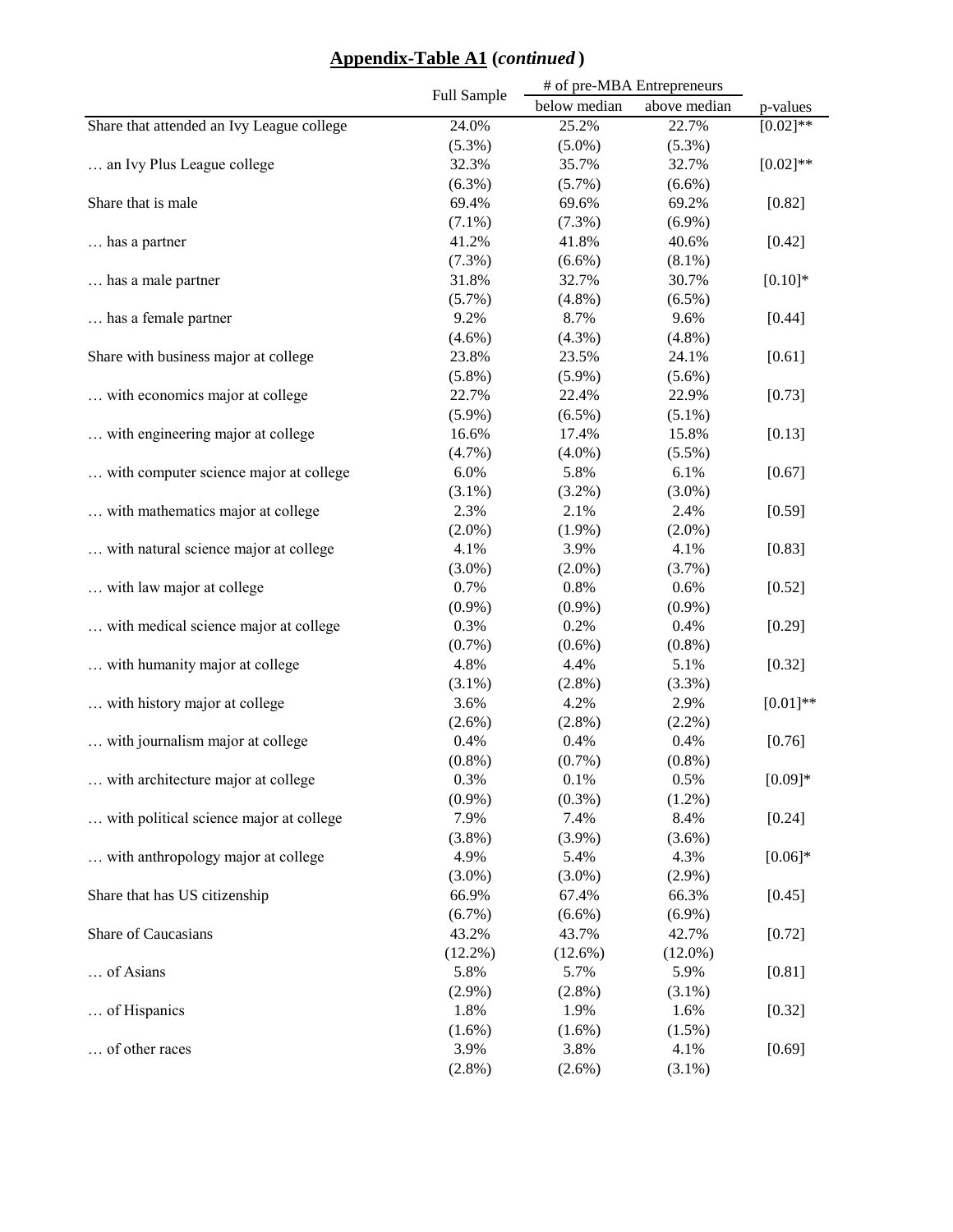# **Appendix-Table A1** (*continued*)

|                                                    |             | # of pre-MBA Entrepreneurs |              |             |
|----------------------------------------------------|-------------|----------------------------|--------------|-------------|
|                                                    | Full Sample | below median               | above median | p-values    |
| Share with age less than 22                        | 0.7%        | 0.8%                       | 0.7%         | [0.64]      |
|                                                    | $(1.1\%)$   | $(1.1\%)$                  | $(1.1\%)$    |             |
| $\ldots$ with age 23-25                            | 56.3%       | 57.3%                      | 55.3%        | [0.28]      |
|                                                    | (8.7%)      | $(8.0\%)$                  | $(9.3\%)$    |             |
| $\ldots$ with age 26-29                            | 36.9%       | 36.5%                      | 37.5%        | [0.55]      |
|                                                    | $(7.8\%)$   | $(7.9\%)$                  | $(7.8\%)$    |             |
| with age 30 and higher                             | 5.8%        | 5.2%                       | 6.4%         | [0.11]      |
|                                                    | $(3.6\%)$   | $(3.0\%)$                  | $(4.0\%)$    |             |
| Share who have ever had a function in general mgmt | 15.6%       | 15.8%                      | 15.4%        | [0.67]      |
|                                                    | $(4.6\%)$   | $(5.0\%)$                  | $(4.3\%)$    |             |
| in business consulting                             | 18.6%       | 18.9%                      | 18.3%        | [0.61]      |
|                                                    | $(5.0\%)$   | $(4.0\%)$                  | $(6.0\%)$    |             |
| in strategic planning                              | 4.2%        | 4.8%                       | 3.7%         | $[0.05]*$   |
|                                                    | (2.7%)      | $(2.5\%)$                  | (2.7%)       |             |
| in corporate finance                               | 28.2%       | 28.7%                      | 27.8%        | [0.50]      |
|                                                    | $(6.3\%)$   | $(6.0\%)$                  | $(6.6\%)$    |             |
| in marketing                                       | 9.4%        | 9.3%                       | 9.4%         | [0.89]      |
|                                                    | $(4.1\%)$   | $(4.0\%)$                  | $(4.3\%)$    |             |
| in logistics                                       | 8.5%        | 8.4%                       | 8.5%         | [0.87]      |
|                                                    | $(3.4\%)$   | $(3.0\%)$                  | $(3.8\%)$    |             |
| in accounting                                      | 1.4%        | 1.1%                       | 1.8%         | $[0.05]*$   |
|                                                    | (1.7%)      | $(1.3\%)$                  | $(2.1\%)$    |             |
| in assorted other areas                            | 0.5%        | 0.4%                       | 0.5%         | [0.43]      |
|                                                    | $(0.8\%)$   | $(0.7\%)$                  | $(0.9\%)$    |             |
| in engineering                                     | 3.2%        | 3.2%                       | 3.2%         | [0.90]      |
|                                                    | $(2.3\%)$   | $(2.4\%)$                  | $(2.1\%)$    |             |
| in fund-raising                                    | 0.1%        | 0.1%                       | 0.1%         | [0.85]      |
|                                                    | $(0.5\%)$   | $(0.4\%)$                  | $(0.5\%)$    |             |
| in human resources                                 | 0.3%        | 0.4%                       | 0.2%         | $[0.05]$ ** |
|                                                    | $(0.7\%)$   | $(0.8\%)$                  | $(0.4\%)$    |             |
| in legal services                                  | 0.9%        | 0.8%                       | 1.0%         | [0.66]      |
|                                                    | $(1.5\%)$   | $(1.3\%)$                  | $(1.8\%)$    |             |
| in medical services                                | 0.5%        | 0.3%                       | 0.7%         | $[0.03]**$  |
|                                                    | $(0.8\%)$   | $(0.6\%)$                  | $(0.9\%)$    |             |
| in consulting                                      | 22.9%       | 22.7%                      | 23.1%        | [0.72]      |
|                                                    | $(5.3\%)$   | $(5.4\%)$                  | $(5.3\%)$    |             |
| in investment banking                              | 19.3%       | 19.0%                      | 19.6%        | [0.62]      |
|                                                    | $(5.7\%)$   | $(4.8\%)$                  | $(6.6\%)$    |             |
| in private equity                                  | 4.7%        | 5.1%                       | 4.0%         | [0.12]      |
|                                                    | $(3.0\%)$   | $(2.9\%)$                  | $(3.0\%)$    |             |
| in other sectors                                   | 5.6%        | 5.3%                       | 5.9%         | [0.36]      |
|                                                    | $(3.1\%)$   | $(2.9\%)$                  | $(3.3\%)$    |             |
| Average maximum risk score                         | 38.4%       | 38.6%                      | 38.2%        | [0.63]      |
|                                                    | $(3.2\%)$   | $(2.6\%)$                  | $(3.8\%)$    |             |

*Notes.* The tables shows mean percentages (and standard deviations in parentheses). The sample consists of the 60 sections with at least 70 class cards. The last column shows heteroskedasticity-robust p-values for the test of no difference in means between the subsamples with a below-median and an above-median number of entrepreneurs. All section-level comparisond exclude pre-MBA entrepreneurs except for the first row.